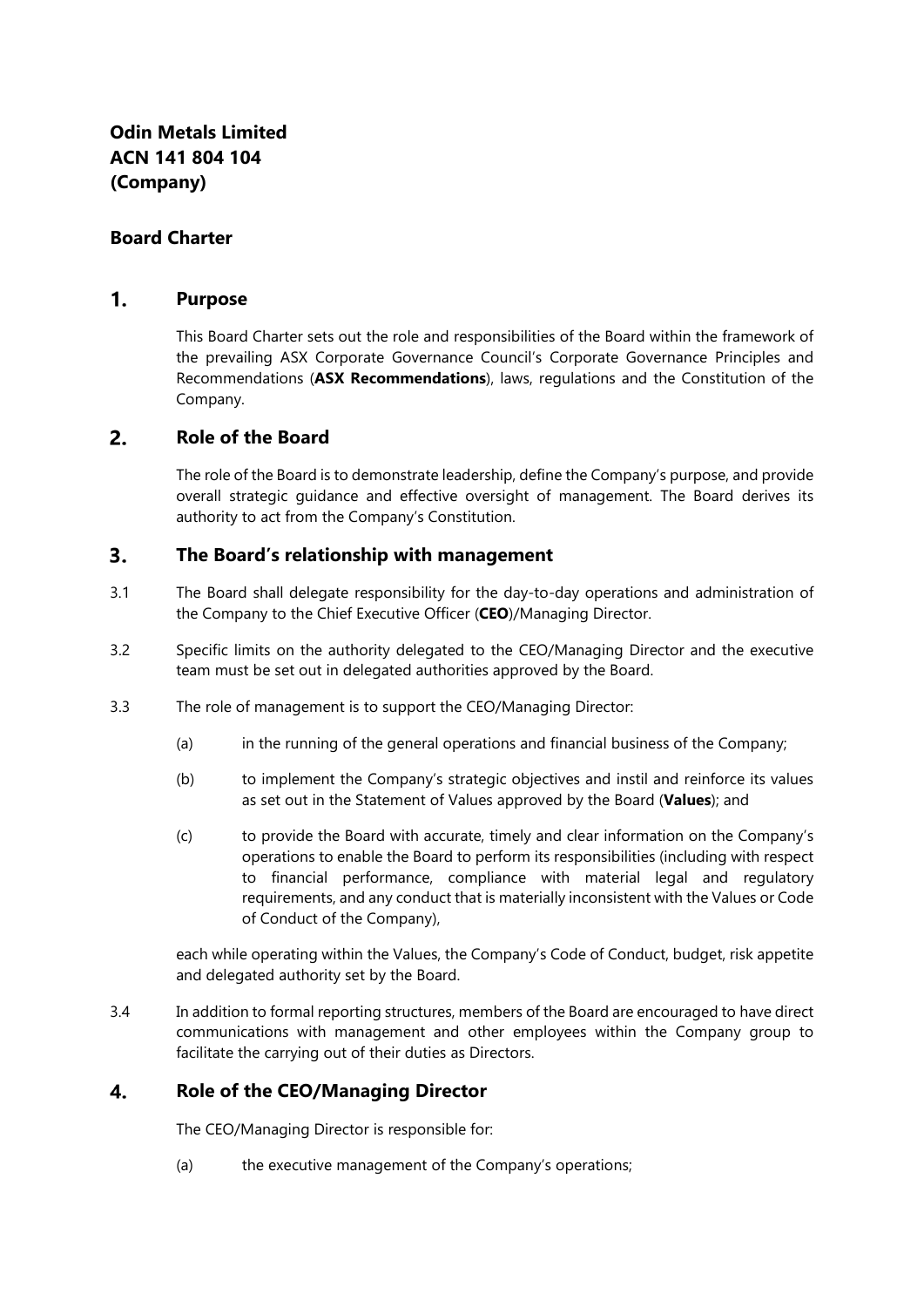- (b) implementing the Company's strategic objectives and instilling and reinforcing the Values in the policy direction of the operations of the Company;
- (c) the efficient and effective operation of the Company;
- (d) ensuring all material breaches of the Company's Code of Conduct, material incidents under the Company's Whistleblower Policy and material breaches of the Company's Anti-Bribery and Corruption Policy are reported to the Board or a committee of the Board; and
- (e) ensuring all material matters affecting the Company (including with respect to financial performance, compliance with material legal and regulatory requirements, and any conduct that is materially inconsistent with the Values or Code of Conduct of the Company) are brought to the Board's attention, such that the Board is fully informed to discharge its responsibilities effectively.

### 5. **Specific responsibilities of the Board**

In addition to matters it is expressly required by law to approve, the Board has reserved the following matters to itself (or to a committee of the Board as the Board delegates from time to time):

- (a) defining the Company's purpose and driving the strategic direction of the Company, and ensuring appropriate resources (financial and human) are available to meet objectives;
- (b) overseeing and monitoring management's performance (including the implementation, progress and development of the Company's strategic plan and the instilling of the Company's Values) and, where required, challenging management and holding it to account;
- (c) appointment of a Chairman of the Board;
- (d) appointment, and where necessary, the replacement, of the CEO/Managing Director, other senior executives, and the Company Secretary, and the determination of their terms and conditions including remuneration and termination;
- (e) approving the Company's remuneration policies and framework, and satisfying itself that that these are aligned with the Company's purpose, Values, strategic objectives and risk appetite;
- (f) determining the size, composition and structure of the Board, and the process for evaluating its performance;
- (g) setting measurable gender objectives, which should be targeted at achieving gender diversity in the composition of the Company's senior executive team and workforce generally, as well as in the composition of the Board;
- (h) ensuring an adequate system is in place for the proper delegation of duties for the effective operation of the day-to-day running of the Company without the Board losing sight of the direction that the Company is taking;
- (i) monitoring the timeliness and effectiveness of reporting to shareholders, and ensuring that the Company's obligations to shareholders are understood and met;
- (j) overseeing the Company's process for making timely and balanced disclosure of all material information concerning the Company that a reasonable person would expect to have a material effect on the price or value of the Company's securities;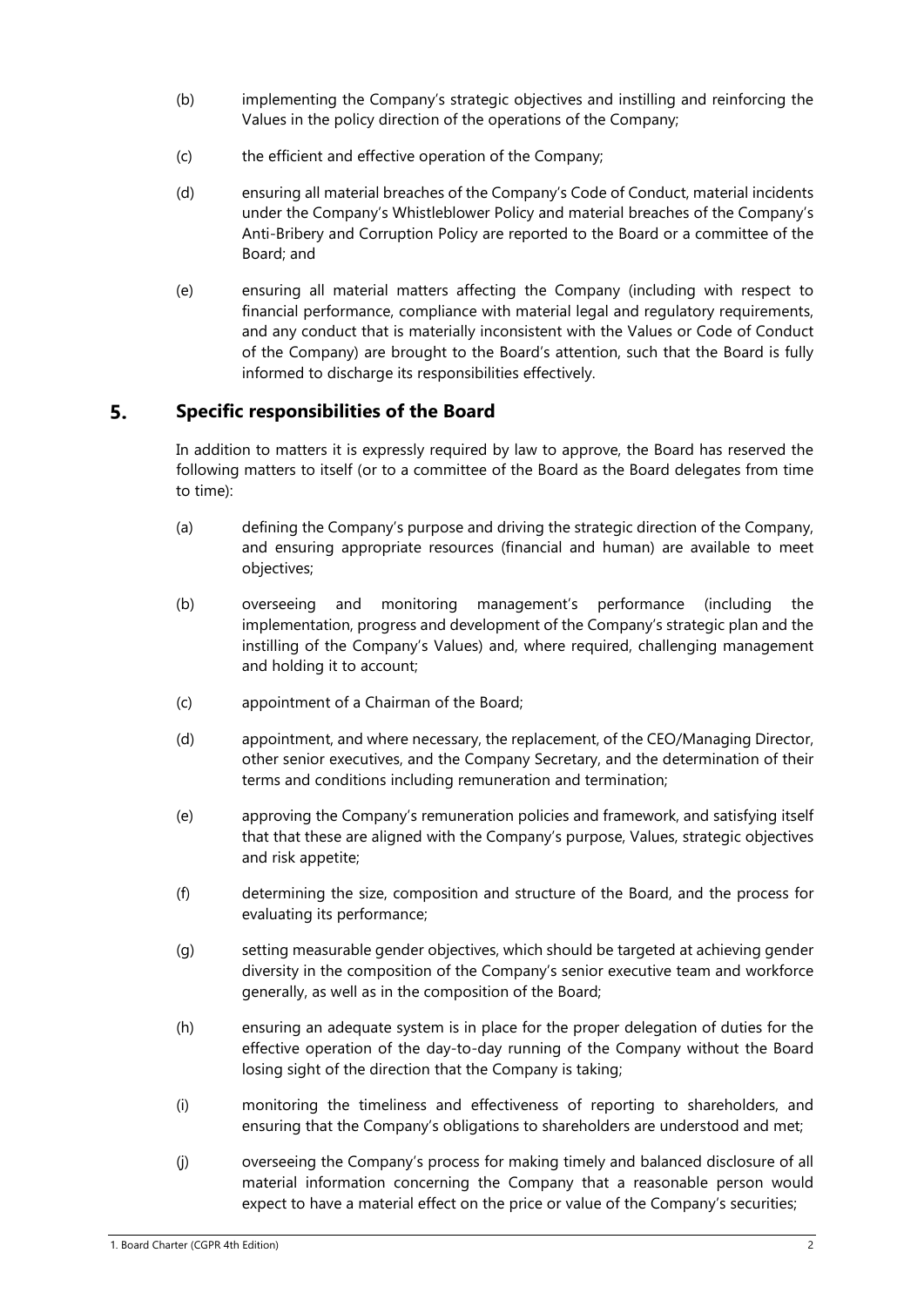- (k) satisfying itself that the Company has in place an appropriate risk management framework (for both financial and non-financial risks) and setting the risk appetite within which the Board expects management to operate;
- (l) approving the Company's Statement of Values, Code of Conduct and general standards, to underpin the desired culture within the Company:
- (m) reviewing and ratifying systems of audit, risk management and internal compliance and control, codes of conduct and legal compliance to minimise the possibility of the Company operating beyond acceptable risk parameters;
- (n) approving and monitoring the progress of operating budgets, major capital expenditure, capital management, significant acquisitions and divestitures and material contracts;
- (o) approving and monitoring the adequacy and integrity of the Company's accounting and corporate reporting systems (including the external audit) and financial and other reporting such that the financial performance of the Company has sufficient clarity to be actively monitored;
- (p) approving the annual, half-yearly and quarterly accounts;
- (q) approving significant changes to the organisational structure;
- (r) approving decisions affecting the Company's capital, including determining the Company's dividend policy and declaring dividends;
- (s) recommending to shareholders the appointment of the external auditor as and when their appointment or re-appointment is required to be approved by them;
- (t) ensuring a high standard of corporate governance practice and monitoring the effectiveness of these practices;
- (u) ensuring a high standard of regulatory compliance;
- (v) promoting ethical and responsible decision making;
- (w) satisfying itself that an appropriate framework exists for relevant information to be reported by management to the Board;
- (x) procuring appropriate professional development opportunities for Directors to develop and maintain the skills and knowledge needed to perform their role as Directors effectively;
- (y) ensuring the health, safety and well-being of employees in conjunction with the senior management team, including developing, overseeing and reviewing the effectiveness of the Company's occupational health and safety systems to assure the well-being of all employees; and
- (z) any other matter considered desirable and in the interests of the Company.

### 6. **Composition of the Board**

- 6.1 The Board should comprise Directors with a mix of qualifications, experience and expertise which will assist the Board in fulfilling its responsibilities, as well as assisting the Company in achieving growth and delivering value to shareholders.
- 6.2 The number of Directors on the Board shall be determined in accordance with the Company's Constitution and the requirements of the Corporations Act 2001 (Cth) (**Corporations Act**).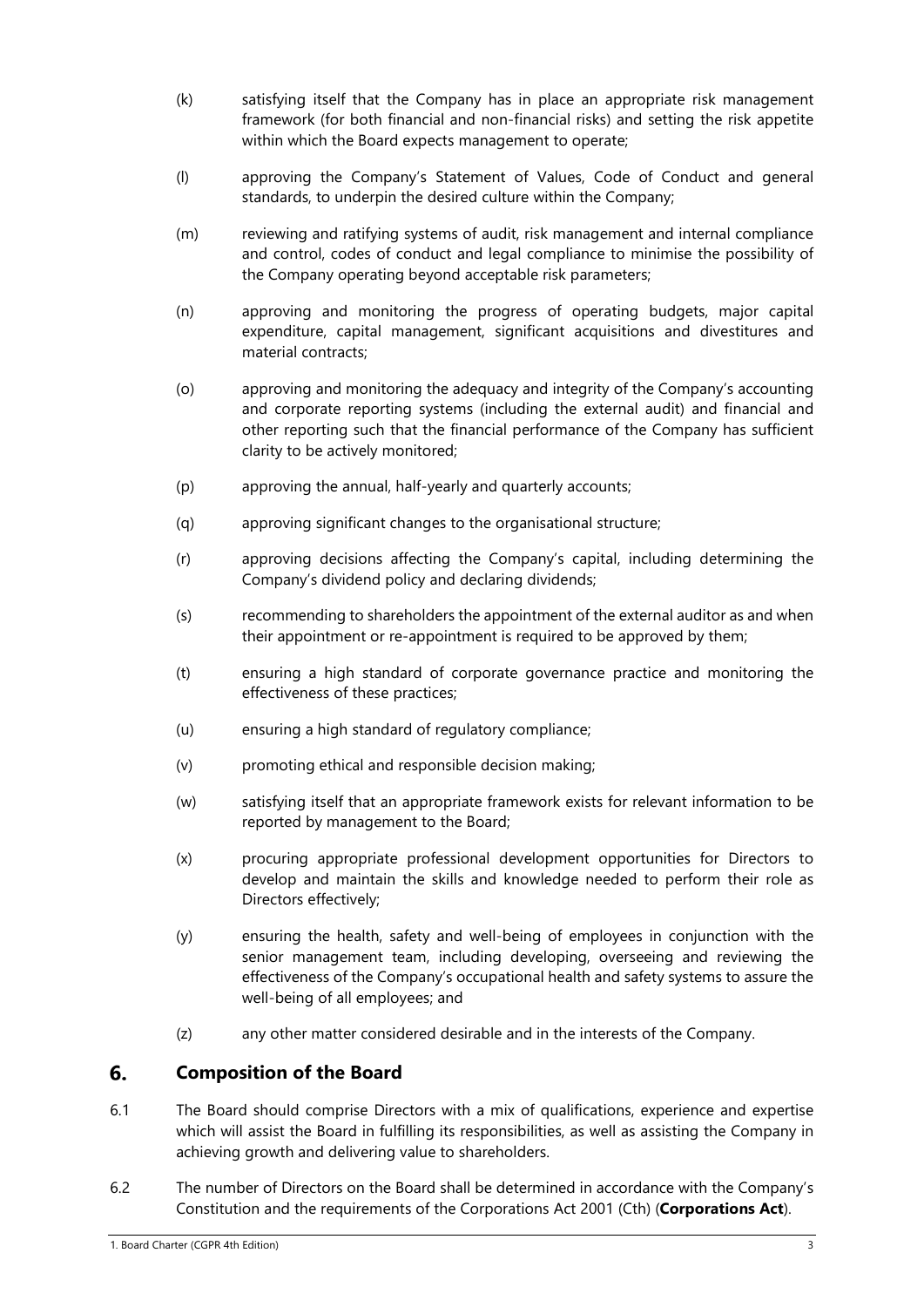- 6.3 In appointing new members to the Board, consideration must be given to the demonstrated ability and also future potential of the appointee to contribute to the ongoing effectiveness of the Board, to exercise sound business judgement, to commit the necessary time to fulfil the requirements of the role effectively and to contribute to the development of the strategic direction of the Company.
- 6.4 The composition of the Board is to be reviewed regularly against the Company's Board skills matrix prepared and maintained by the Remuneration and Nomination Committee to ensure the appropriate mix of skills, diversity and expertise is present to facilitate successful strategic direction.
- 6.5 Where practical, the majority of the Board should be comprised of non-executive Directors. Where practical, a majority of the Board should be independent.
	- (a) An independent Director is a director who is free of any interest, position, association or relationship that might influence, or reasonably be perceived to influence, in a material respect his or her capacity to bring an independent judgement to bear on issues before the Board and to act in the best interests of the Company and its security holders generally.
	- (b) In considering whether a Director is independent, the Board should consider the definition of what constitutes independence as detailed in Box 2.3 of the ASX Recommendations as set out in Annexure A (**Independence Tests**).
- 6.6 Prior to the Board proposing the re-election of non-executive Directors, their performance will be evaluated by the Remuneration and Nomination Committee to ensure that they continue to contribute effectively to the Board.
- 6.7 The Company must disclose the length of service of each Director and whether or not the Board considers that Director independent in, or in conjunction with, its Annual Report.
- 6.8 The Company must disclose the relevant qualifications and experience of each Board member in, or in conjunction with, its Annual Report.

### $\overline{7}$ . **Director responsibilities**

- 7.1 Where a Director has an interest, position or relationship of the type described in the Independence Tests, but the Board is of the opinion that it does not compromise the independence of the Director, the Company must disclose in its Annual Report the nature of the interest, position or relationship in question and an explanation of why the Board is of that opinion.
- 7.2 Directors must disclose their interests, positions or relationships. The independence of the Directors should be regularly assessed by the Board in light of the interests disclosed by them.
- 7.3 Directors are expected to bring their independent views and judgement to the Board and must declare immediately to the Board any potential or actual conflicts of interest.
- 7.4 Directors must declare immediately to the Board, and the Board will determine whether to declare to the market, any loss of independence.
- 7.5 No member of the Board (other than a Managing Director) may serve for more than three years or past the third annual general meeting following their appointment, whichever is the longer, without being re-elected by the shareholders.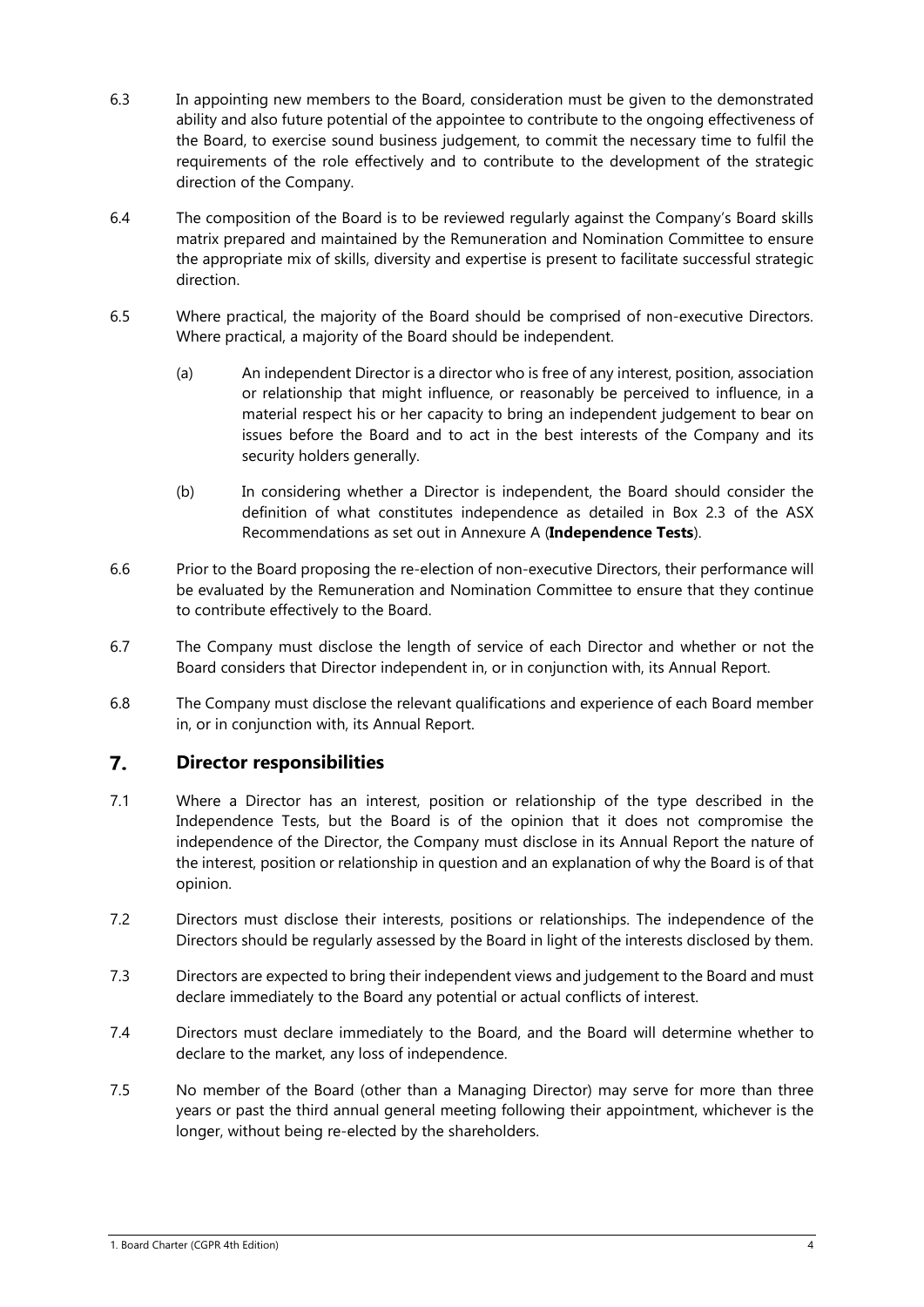### 8. **The role of the Chairman**

- 8.1 The Chairman is responsible for the leadership of the Board, providing the necessary direction to ensure the Board is effective, setting the agenda of the Board, conducting the Board meetings such that adequate time is available for discussion of all items (including strategic issues), ensuring that an accurate record of the minutes of Board meetings is held by the Company (and then approving that record), and conducting the shareholder meetings.
- 8.2 Where practical, the Chairman should be an independent, non-executive Director. If a Chairman ceases to be an independent Director then the Board will consider appointing a lead independent Director.
- 8.3 Where practical, the CEO/Managing Director should not be the Chairman of the Company during his term as CEO/Managing Director or in the future.
- 8.4 The Chairman must be able to commit the time to discharge the role effectively.
- 8.5 The Chairman is responsible for ensuring that all the Directors receive timely and accurate information so that they can make informed decisions on matters of the Company.
- 8.6 The Chairman should facilitate the effective contribution of all Directors and promote constructive and respectful relations between Board members and between the Board and management.
- 8.7 In the event that the Chairman is absent from a meeting of the Board, then the Board shall appoint a Chairman for that meeting in an acting capacity.

### $9<sub>1</sub>$ **Board Committees**

- 9.1 Once the Board is of a sufficient size and structure, reflecting that the Company's operations are of a sufficient magnitude, to assist the Board in fulfilling its duties the Board must establish the following committees, each with written charters:
	- (a) Audit and Risk Management Committee; and
	- (b) Remuneration and Nomination Committee,

## (each, a **Committee**).

- 9.2 The charter of each Committee must be approved by the Board and reviewed following any applicable regulatory changes.
- 9.3 The Board will ensure that the Committees are sufficiently funded to enable them to fulfil their roles and discharge their responsibilities.
- 9.4 Members of Committees are appointed by the Board. The Board may appoint additional Directors to Committees or remove and replace members of Committees by resolution of a majority of the Board then in office.
- 9.5 The Company must disclose the members and Chairman of each Committee in, or in conjunction with, its Annual Report.
- 9.6 The minutes of each Committee meeting shall be provided to the Board at the next occasion the Board meets following approval of the minutes of such Committee meeting.
- 9.7 The Company must disclose in, or in conjunction with, its Annual Report, in relation to each reporting period relevant to a Committee, the number of times each Committee met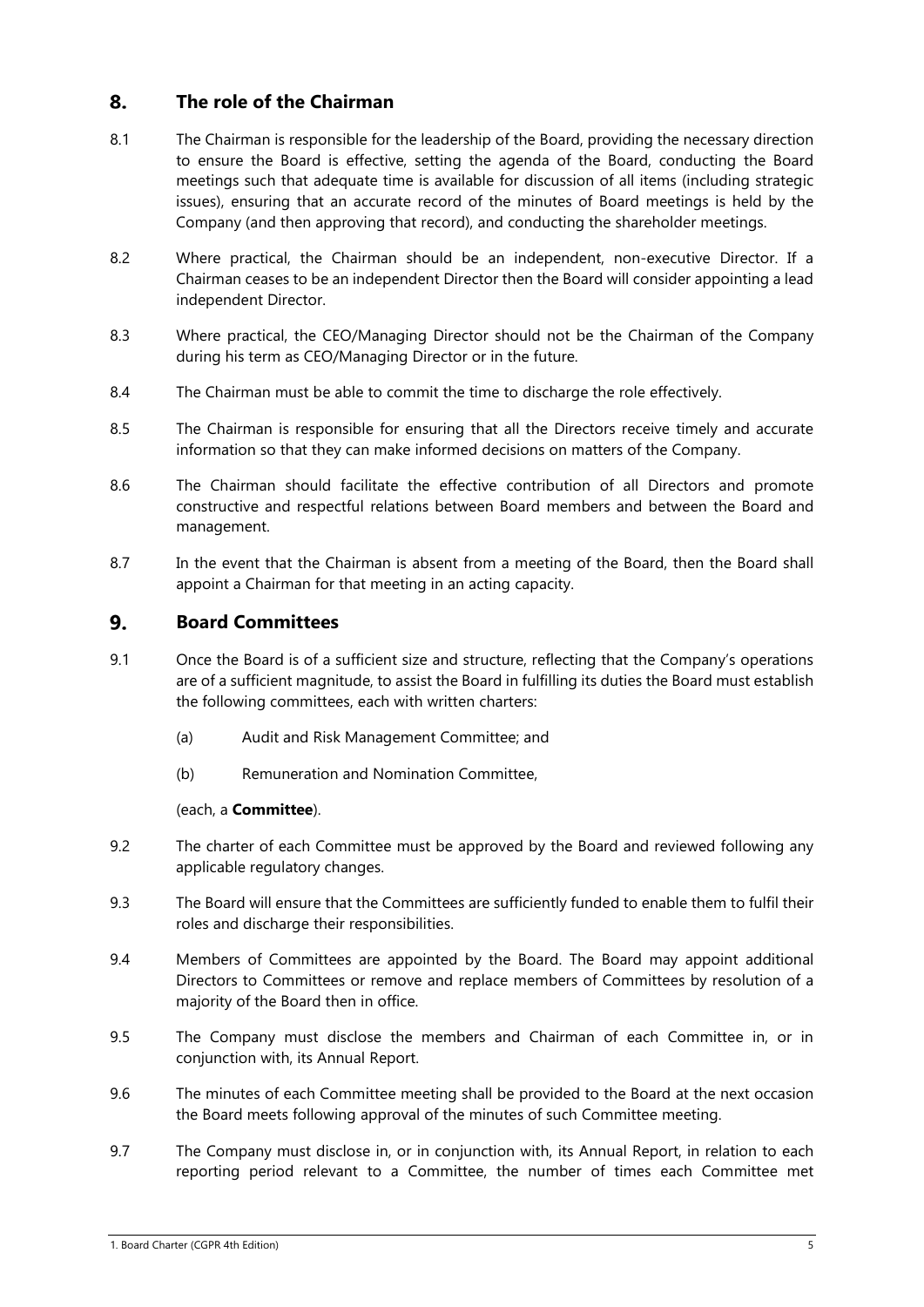throughout the period and the individual attendances of the members at those Committee meetings.

- 9.8 Where the Board does not consider that the Company will benefit from a particular separate Committee:
	- (a) the Board must carry out the duties that would ordinarily be assigned to that Committee under the written terms of reference for that Committee; and
	- (b) the Company must disclose in, or in conjunction with, its Annual Report:
		- (i) the fact a Committee has not been established; and
		- (ii) if an Audit and Risk Management Committee has not been established:
			- (A) the processes the Board employs that independently verify and safeguard the integrity of its corporate reporting, including the processes for the appointment and removal of the external auditor and the rotation of the audit engagement partner; and
			- (B) the process it employs for overseeing the Company's risk management framework; and
		- (iii) if a Remuneration and Nomination Committee has not been established:
			- (A) the processes the Board employs for setting the level and composition of remuneration for directors and senior executives and ensuring that such remuneration is appropriate and not excessive; and
			- (B) the processes the Board employs to address board succession issues and to ensure that the board has the appropriate balance of skills, knowledge, experience, independence and diversity to enable it to discharge its duties and responsibilities effectively.

#### $10<sub>1</sub>$ **Board meetings**

- 10.1 The Directors may determine the quorum necessary for the transaction of business at a meeting, however, until otherwise determined, there must be two Directors present at a meeting to constitute a quorum.
- 10.2 The Board will schedule formal Board meetings at least quarterly and hold additional meetings, including by telephone, as may be required to fulfil its responsibilities.
- 10.3 Non-executive Directors may confer at scheduled times without management being present.
- 10.4 Draft minutes of each Board meeting shall be prepared by the Company Secretary and sent to the Chairman and other Directors within 14 days after the meeting.
- 10.5 The Company Secretary shall ensure that the business at Board and Committee meetings is accurately captured in the minutes.
- 10.6 The Company Secretary shall co-ordinate the timely completion and distribution of Board and Committee papers for each meeting of the Board and any Committee.
- 10.7 Minutes of meetings must be approved at the next Board meeting.
- 10.8 Further details regarding Board meetings are set out in the Company's Constitution.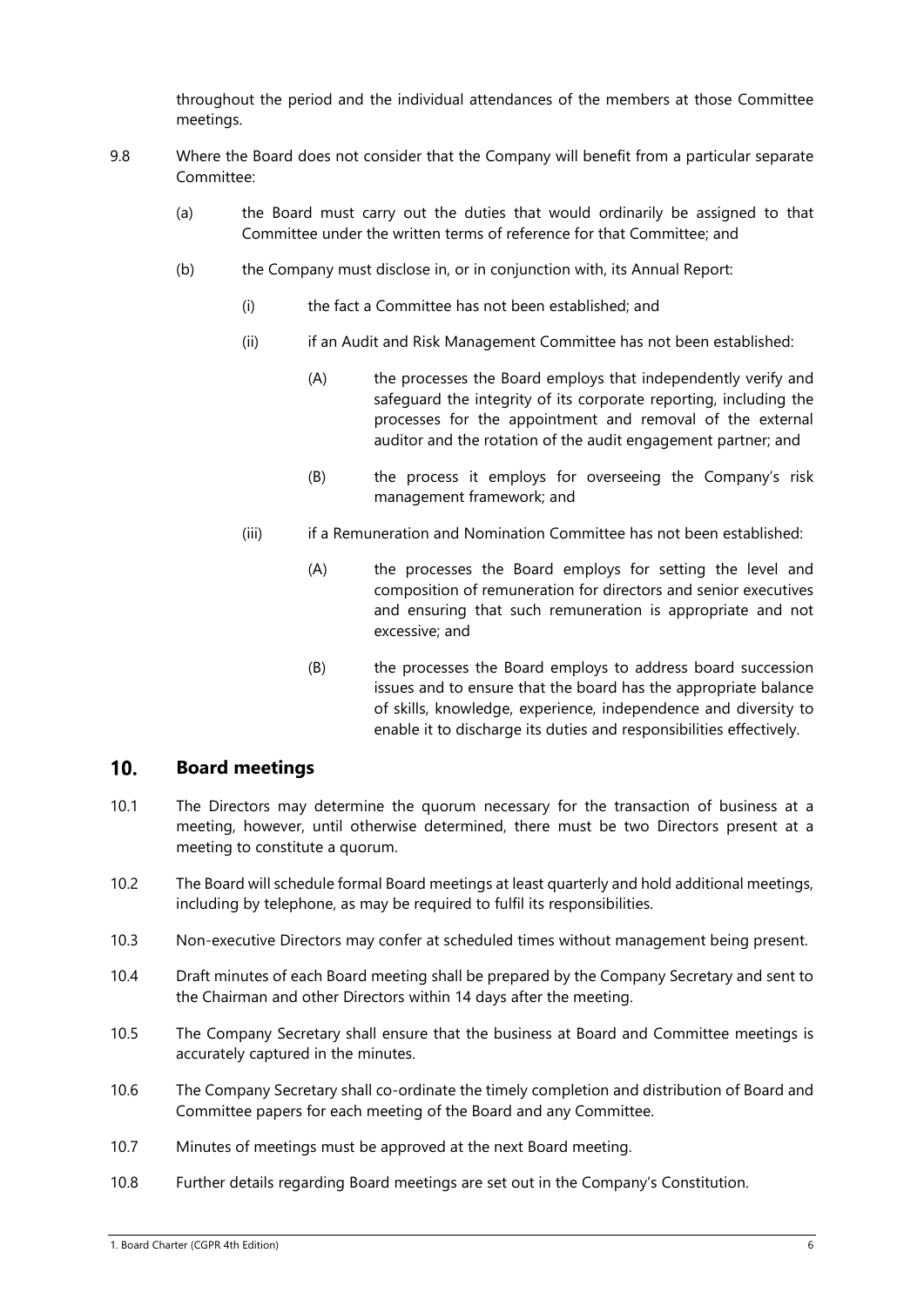### $11.$ **The Company Secretary**

- 11.1 When requested by the Board, the Company Secretary will facilitate the flow of information of the Board between the Board and its Committees and between senior executives and nonexecutive Directors.
- 11.2 The Company Secretary is accountable directly to the Board, through the Chair, on all matters to do with the proper functioning of the Board.
- 11.3 The Company Secretary is to assist in organising and facilitating the induction and professional development of Directors.
- 11.4 The Company Secretary is to facilitate and monitor the implementation of Board (and Committee) policies and procedures.
- 11.5 The Company Secretary is to provide advice to the Board (and its Committees) on corporate governance matters, the application of the Company's Constitution, the ASX Listing Rules and applicable other laws.
- 11.6 All Directors have access to the advice and services provided by the Company Secretary.
- 11.7 The Company Secretary is to conduct and report matters of the Board, including the despatch of Board agendas, Board papers and minutes.
- 11.8 The Company Secretary is to ensure that compliance systems relating to the ASX Listing Rules and the Corporations Act are maintained and that the Company and Board adhere to such compliance systems.
- 11.9 The Company Secretary is to lodge regulatory announcements with the ASX.
- 11.10 The Board has the responsibility for the appointment and removal, by resolution, of the Company Secretary.
- 11.11 Each Director will make him/herself available to communicate directly with the Company Secretary where required or requested.

### $12.$ **Appointing directors and senior executives**

- (a) It is the policy of the Company, that when considering the appointment of new Directors or senior executives, the Company should:
	- (i) undertake appropriate checks before appointing a Director or senior executive or putting someone forward for election as a Director (including checks as to the person's character, experience, education, criminal record and bankruptcy history) (together, the **Background Checks**); and
	- (ii) provide shareholders with all material information in its possession relevant to the decision on whether or not to elect or re-elect a Director.
- (b) Where required, the Company may make a provisional appointment of a Director or senior executive, or put a resolution to shareholders electing a Director subject to the receipt of satisfactory results of outstanding Background Checks. Where it does so, it will ensure that the Director or senior executive has given an unequivocal undertaking to resign should the Company receive results of an outstanding Background Check which it considers not satisfactory.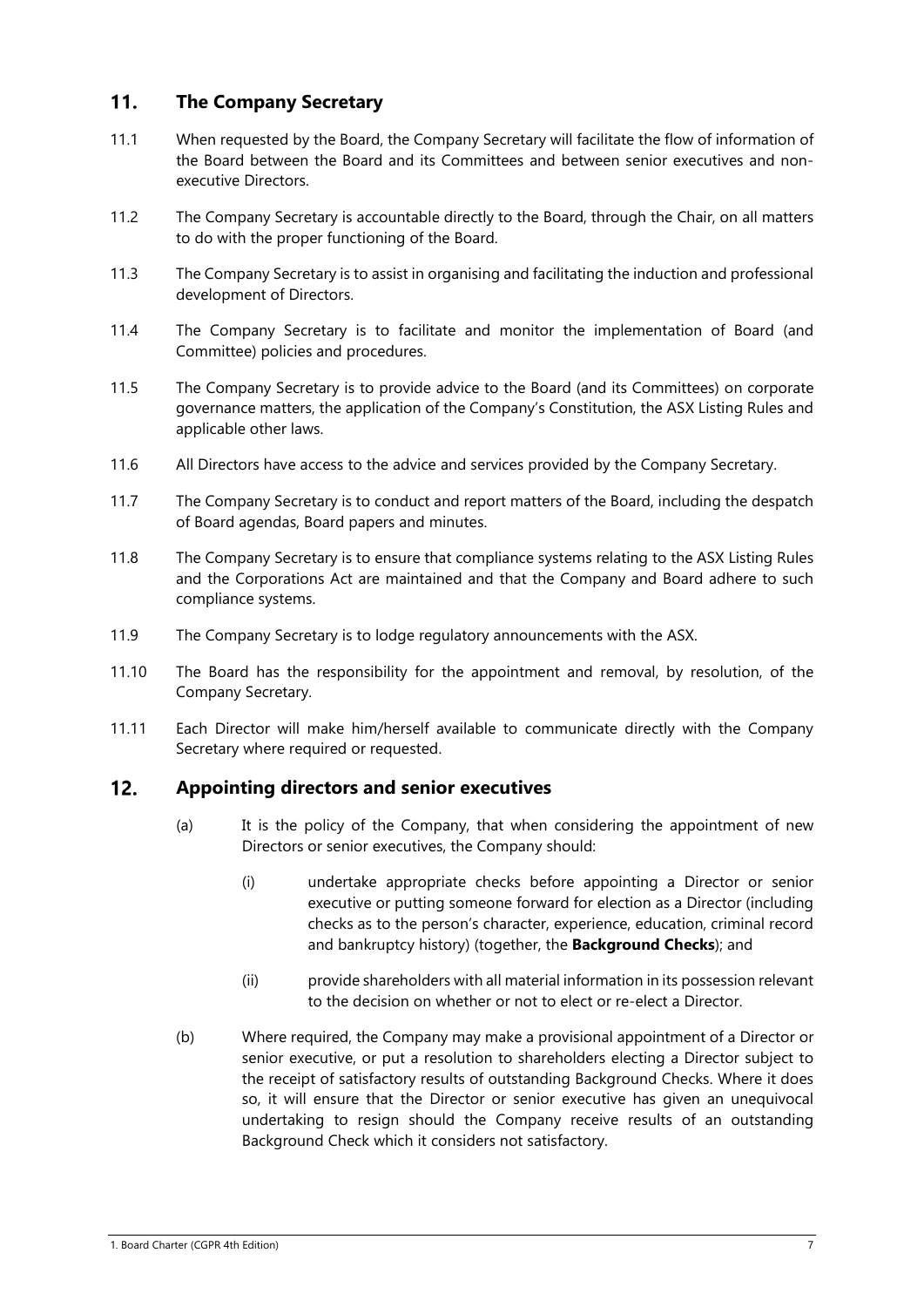### $13.$ **Access to advice**

- 13.1 All Directors have unrestricted access to Company records and information except where the Board determines that such access would be adverse to the Company's interests.
- 13.2 All Directors may consult management and employees as required to enable them to discharge their duties as Directors.
- 13.3 The Board, Committees or individual Directors may seek independent external professional advice at the expense of the Company as they consider necessary for them to discharge their responsibilities as Directors (subject to prior consultation with the Chairman), and are reasonably entitled to rely on such advice. A copy of any such advice received is to be made available to all members of the Board.

### $14.$ **Performance review**

The Remuneration and Nomination Committee shall conduct an annual performance review of the Board that:

- (a) compares the performance of the Board with the requirements of its Charter;
- (b) critically reviews the mix of the Board; and
- (c) suggests any amendments to this Board Charter as are deemed necessary or appropriate.

### $15.$ **Review**

The Board will regularly review the division of functions between the Board and management to ensure that it continues to be appropriate for the needs of the Company.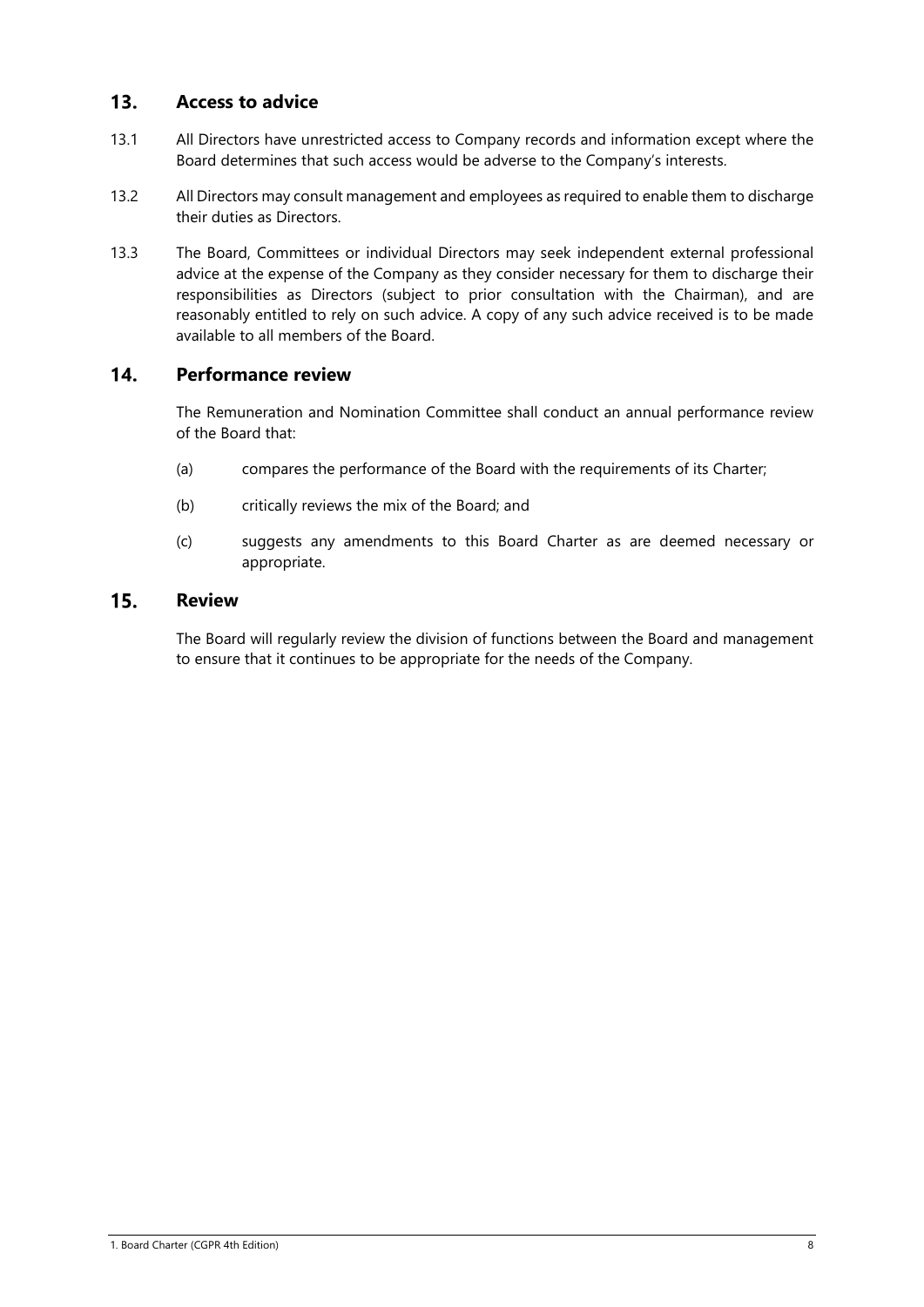# **Annexure A – Factors Relevant to Independence of Director**

Examples of interests, positions and relationships that might raise issues about the independence of a Director include if the Director:

- (a) is, or has been, employed in an executive capacity by the Company or any of its child entities and there has not been a period of at least three years between ceasing such employment and serving on the Board;
- (b) receives performance-based remuneration (including options or performance rights) from, or participates in an employee incentive scheme of, the Company;
- (c) is, or has been within the last three years, in a material business relationship (eg as a supplier, professional adviser, consultant or customer) with the Company or any of its child entities, or is an officer of, or otherwise associated with, someone with such a relationship;
- (d) is, represents, or is or has been within the last three years an officer or employee of, or professional adviser to, a substantial holder;
- (e) has close personal ties with any person who falls within any of the categories described above; or
- (f) has been a director of the Company for such a period that his or her independence from management and substantial holders may have been compromised.

In each case, the materiality of the interest, position, or relationship needs to be assessed by the Board to determine whether it might interfere, or might reasonably be seen to interfere, with the Director's capacity to bring an independent judgement to bear on issues before the Board and to act in the best interests of the Company as a whole rather than in the interests of an individual security holder or other party.

The Board employs a materiality threshold in judging whether customer, supplier, consultant or professional adviser relationships affect the independence of Directors.

A relationship is presumed immaterial when it generates less than 5% of group revenue, and presumed material when it generates more than 10% of group revenue during a 12-month period in the absence of evidence or convincing argument to the contrary. In considering such evidence or argument, the Board takes into account the strategic value and other material but non-quantitative aspects of the relationship in question.

The threshold for the purpose of assessing the materiality of relationships between a non-executive Director and the Company (other than as a Director) is set according to the significance of that relationship to the Director in the context of their activities as a whole.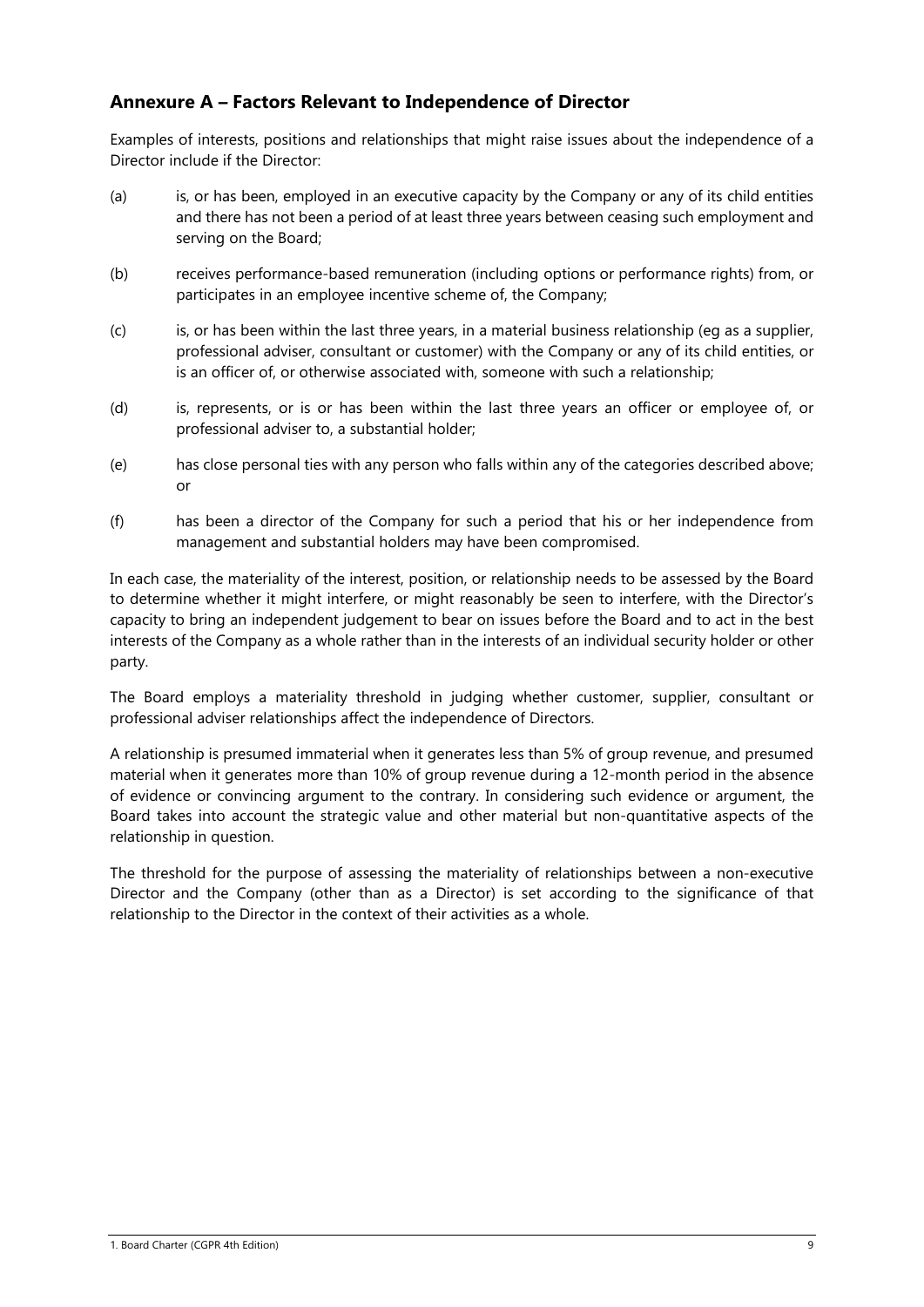# **Code of Conduct**

### $1<sub>1</sub>$ **Introduction**

- **1.1** The Company is committed to promoting good corporate conduct grounded by strong ethics and responsibility.
- **1.2** This Code of Conduct (**Code**) addresses matters relevant to the Company's legal and ethical obligations to its stakeholders. It may be amended from time to time by the Board and will be published on the Company's website.
- **1.3** This Code applies equally to all Directors, officers, employees, contractors and consultants (collectively called **Staff**) of the Company and its related entities. It forms part of the Company's corporate policies and procedures and is available to all staff.
- **1.4** This Code is also underpinned by the Company's values, as set out in its Statement of Values (**Values**) approved by the Board, which is available on its website.

#### $2.$ **Purpose**

- **2.1** The Code is intended to assist as a guide to promote lawful and ethical behaviour throughout the Company and to encourage Staff to act honestly, in good faith and in the best interests of the Company at all times. It is also intended to provide a statement of the Values to anyone dealing with the Company.
- **2.2** All stakeholders are entitled to expect the highest professional standards from Staff of the Company. Sound ethical practices will contribute to enhancing the Company's reputation and ensure a sustainable business into the future.
- **2.3** Compliance with this Code and the Company's other policies will also ensure compliance with the Corporations Act 2001 (Cth) (**Corporations Act**) and will contribute to the good corporate governance of the Company.

#### $3.$ **Compliance with duties and laws**

## **3.1** Staff must:

- (a) exercise due care, skill and diligence in the performance of their respective duties and roles;
- (b) comply with and observe all laws and regulations that apply to the Company in the countries in which it operates;
- (c) respect the customs and business practices of the countries in which the Company operates without compromising the Code principles; and
- (d) be familiar with and comply with all policies and procedures of the Company.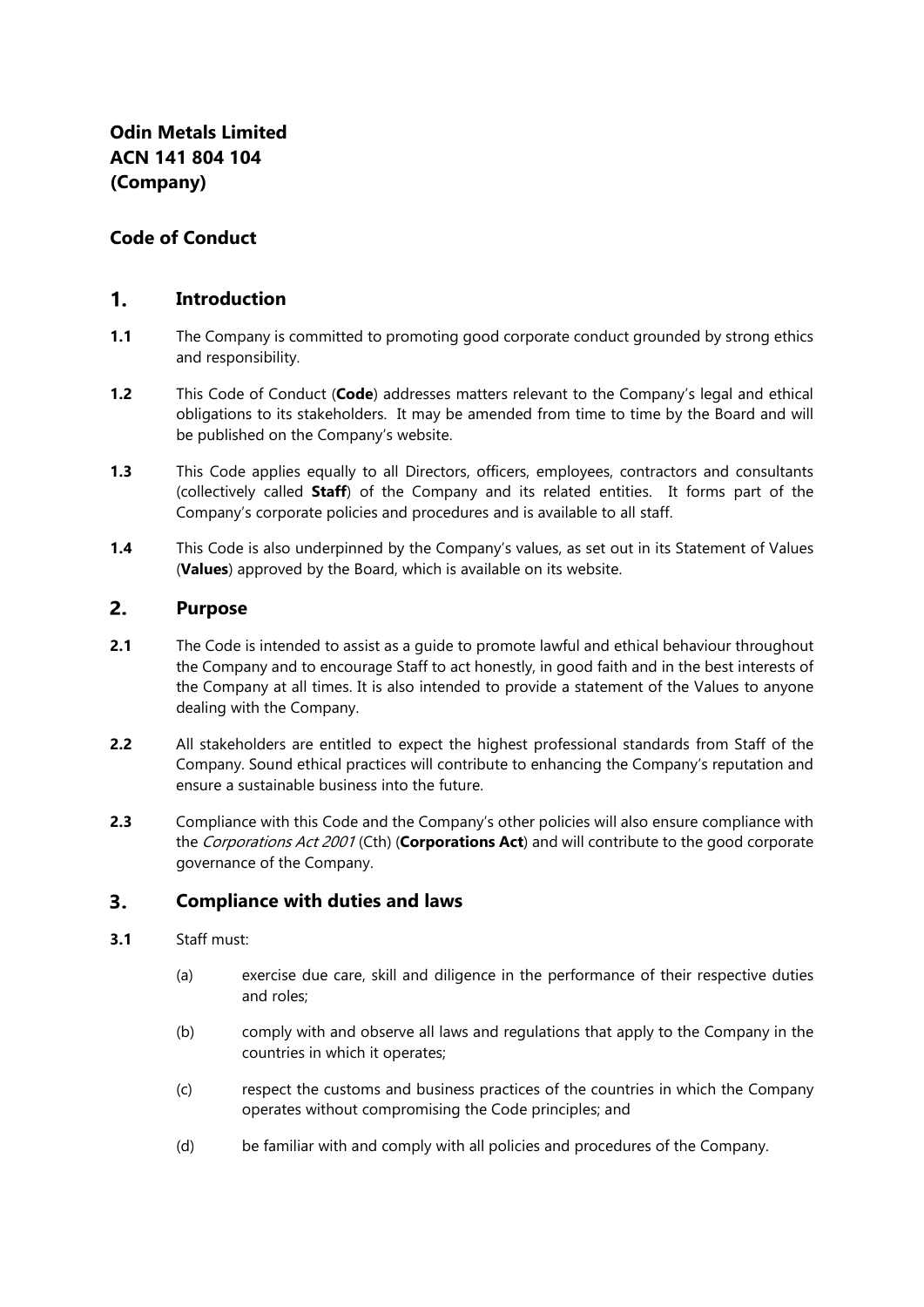**3.2** All Directors will undertake diligent analysis of all proposals placed before the Board, demonstrate commercial reasonableness in decision-making and will act with a level of skill expected from Directors and key executives of a publicly-listed company.

### **Requirement to act honestly and ethically**  $\overline{4}$ .

# **4.1 Staff must:**

- (a) conduct themselves with the highest standards of honesty, responsibility and personal integrity;
- (b) act fairly and impartially in all dealings;
- (c) comply with the ethical and technical requirements of relevant regulatory and professional bodies;
- (d) act in a manner that is not fraudulent, dishonest or corrupt and not encourage or promote such behaviour in others with whom they are dealing; and
- (e) not knowingly participate in any illegal or unethical behaviour.

#### $5.$ **Requirement to act in the Company's best interests**

- **5.1** Staff must at all times:
	- (a) act in the best interests of the Company and in accordance with its Values;
	- (b) not enter into any arrangement or participate in any activity that would conflict with the Company's best interests or that would be likely to negatively affect the Company's reputation or to bring discredit upon the Company; and
	- (c) not make improper use of their position within, or in relation to, the Company, including by:
		- (i) taking improper advantage of their position or opportunities arising from their position for potential gain;
		- (ii) using property or information of the Company or its stakeholders for personal gain or to cause detriment to the Company or its stakeholders; or
		- (iii) the soliciting or receiving of benefits from third parties for personal advantage or material gain.
- **5.2** In particular, Directors must discharge their duties at the highest levels of honesty and integrity, acting in good faith and in the best interests of the whole Company, having regard to their position, and the organisation's goals and objectives. This entails taking personal responsibility for all issues over which they have control, and for reporting any observed breaches of laws or regulations. It also requires that the Directors do not act in ways which would lead others to question their commitment to the Company.

### 6. **Conflicts of interest – general**

**6.1** Staff must ensure that they are not in a position where their personal interests are or could be in conflict with the interests of the Company. Potential for conflict arises when it is likely that a Staff member could be influenced, or perceived to be influenced, by a personal interest when carrying out their duties. Conflicts of interest that lead to biased decision-making may constitute corrupt conduct.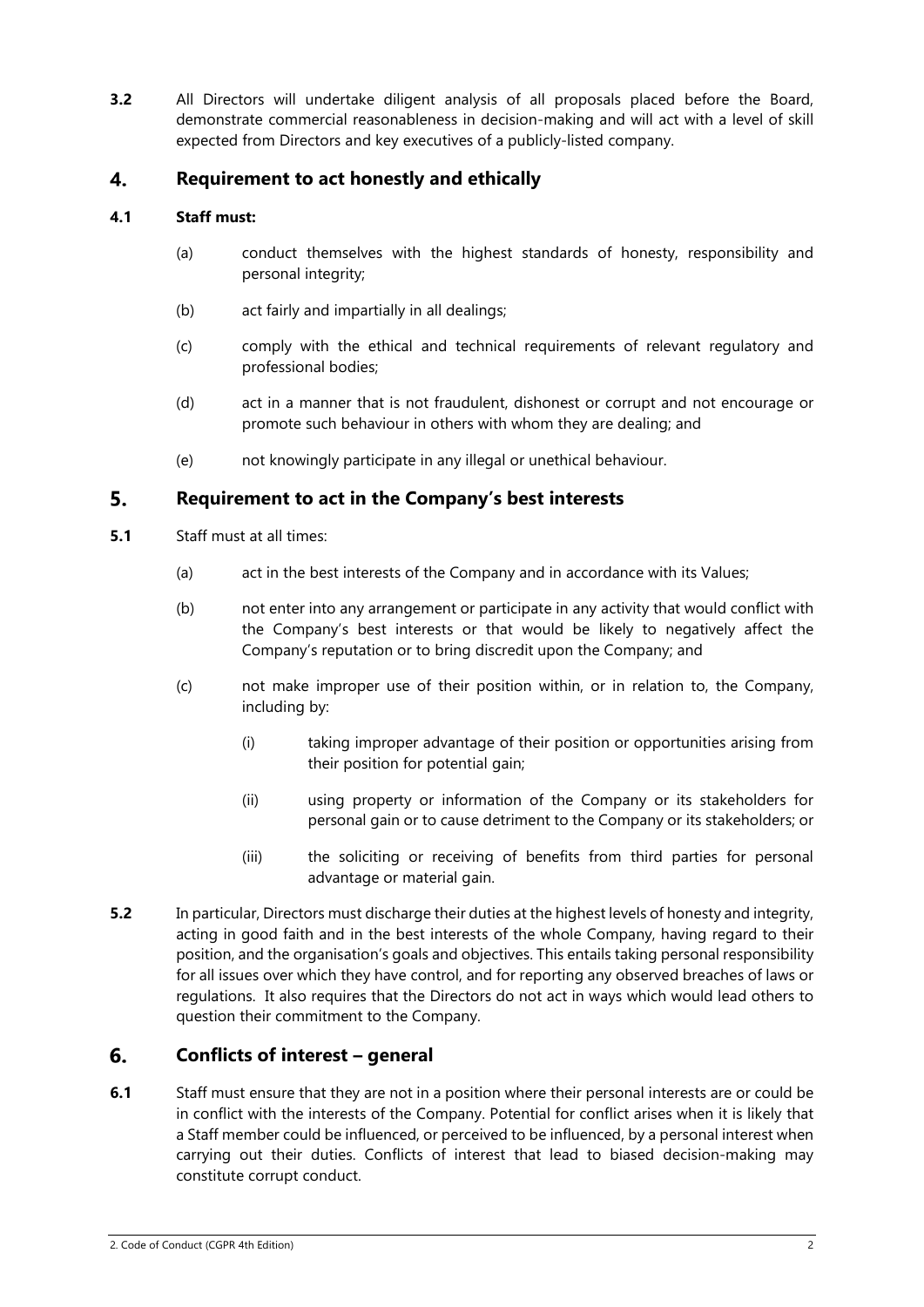- **6.2** Some situations that may give rise to a conflict of interest include where the Staff member has:
	- (a) financial interests in a matter the Company deals with or the Staff member is aware that his or her friends or relatives have a financial interest in the matter;
	- (b) directorships/management of outside organisations;
	- (c) membership of boards of outside organisations;
	- (d) personal relationships with people the Company is dealing with which go beyond the level of a professional working relationship;
	- (e) secondary employment, business, commercial, or other activities outside of the workplace which impact on the Staff member's duty and obligations to the Company;
	- (f) access to information or property that can be used for personal gain; and
	- (g) offer of an inducement.
- **6.3** The Staff member may often be the only person aware of the potential for conflict. It is the responsibility of Staff members to avoid any conflict from arising that could compromise their ability to perform their duties impartially.
- **6.4** In the event that a member of Staff has or becomes aware of an actual or perceived conflict between personal interests and the interests of the Company, the Staff member must immediately notify the Company Secretary. This is also the case where a member of Staff is uncertain whether a conflict exists.
- **6.5** All Staff must comply with the Company's Anti-Bribery and Corruption Policy, which is available on the Company's website.

### 7. **Conflicts of interest – Board**

- **7.1** All Directors have an obligation to be independent in judgment and actions and as Directors will take all reasonable steps to be satisfied as to the soundness of all decisions of the Board.
- **7.2** In circumstances where personal interests may conflict with those of the Company, or its stakeholders, steps must be taken by each Director to eliminate or manage such conflict.
- **7.3** Directors must disclose to the Board actual or potential conflicts that may or might reasonably be thought to exist between the interests of the Director and the interests of the Company. Whether an interest is material or not is covered by the materiality threshold set by the Board.
- **7.4** The Board can request a Director to take reasonable steps to remove the conflict of interest. If a Director cannot or is unwilling to remove a conflict of interest then the Director must absent himself or herself from the room when discussion and voting occur on matters to which the conflict relates. The entry and exit of the Director concerned will be minuted by the Company Secretary. Directors are not required to absent themselves when either:
	- (a) the conflict of interest relates to an interest common to all Company members; or
	- (b) the Board passes a resolution that identifies the Director, the nature and extent of the Director's interest and clearly states that the other Directors are satisfied that the interest should not disqualify the Director concerned from discussion and/or voting on the matter.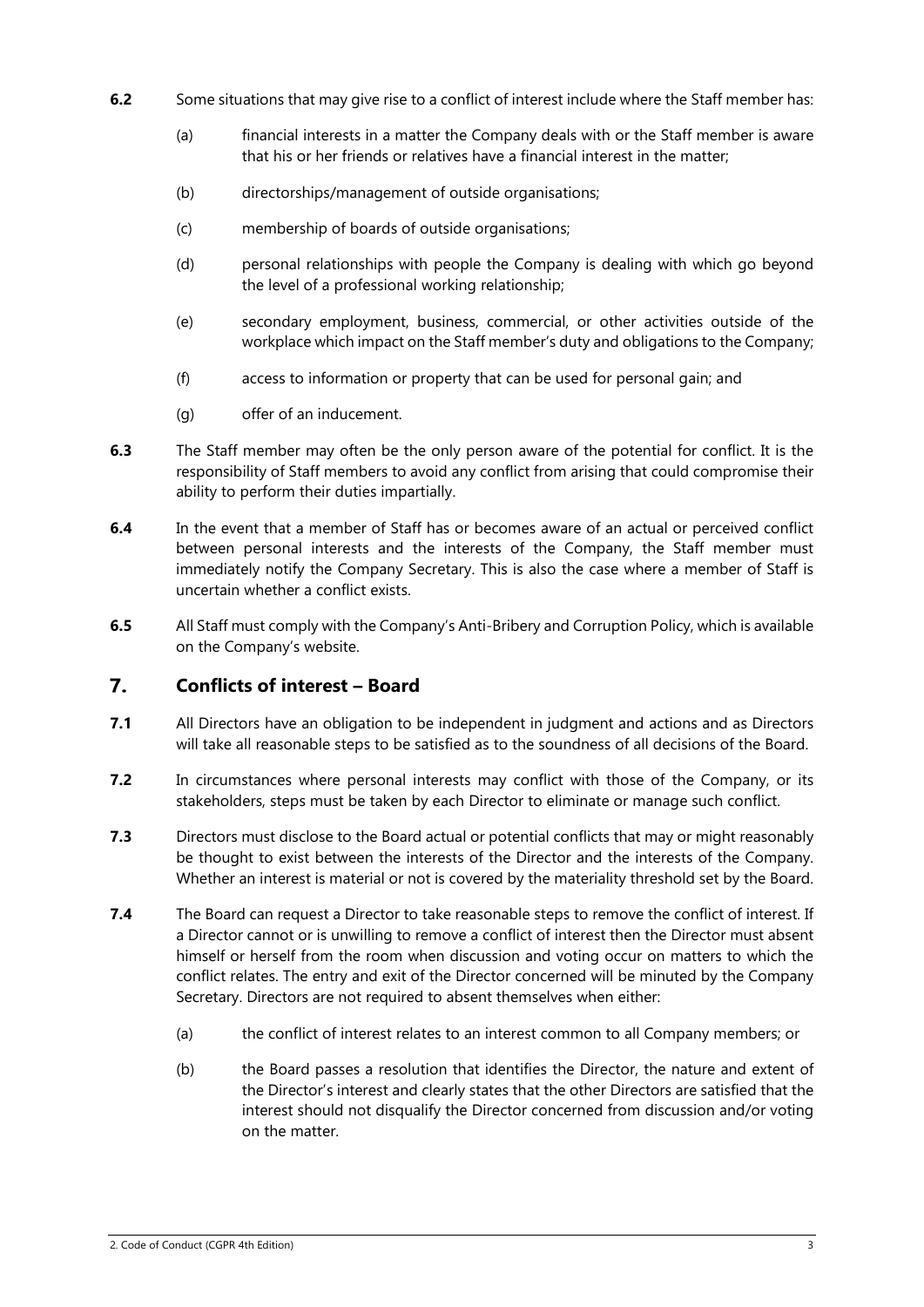### 8. **Confidentiality and Inside Information**

- **8.1** Staff who are in possession of commercially sensitive or otherwise confidential information regarding the Company must not disseminate it to colleagues unnecessarily, and must not disclose the information to third parties.
- **8.2** All individuals are prohibited by law from trading in the Company's securities if they possess inside information not released to the ASX. Staff must comply with the Company's Securities Trading Policy and Continuous Disclosure Policy (available on the Company's website).

### 9. **Intellectual Property/Copyright**

- **9.1** Intellectual property includes the rights relating to scientific discoveries, industrial designs, trademarks, service marks, commercial names ad designations, and inventions and is valuable to the Company.
- **9.2** The Company is the owner of intellectual property created by employees in the course of their employment unless a specific prior agreement has been made. Employees must obtain written permission to use any such intellectual property from the Board before making any use of that property for purposes other than as required in their role as employee.

### $10.$ **Gifts, entertainment and benefits**

**10.1** Staff have a responsibility to help detect, prevent and report instances of bribery and corruption as well as any other suspicious activity or wrong doing in connection with the Company's business. The Company's Anti-Bribery and Corruption Policy outlines the nature, content and scope of that responsibility and explains the Company's requirements regarding the management of gifts and benefits.

### $11.$ **Use of Company assets**

- **11.1** The Company's assets are critical to its business and future success. The Company's assets can include, for example, office and plant equipment. Employees cannot make personal use of assets without permission.
- **11.2** There will be no unreasonable expenditure on benefits such as gifts or entertainment for employees or outside parties.

### $12.$ **Standards of behaviour**

- **12.1** The Company is an equal opportunity employer and discrimination or harassment of any kind will not be tolerated. Such discrimination or harassment may constitute an offence under legislation and will be regarded by the Company as serious misconduct which may lead to disciplinary action and/or dismissal.
- **12.2** The Company is committed to providing a work environment in which every Staff member is treated fairly and with respect.
- **12.3** The Company is committed to developing, maintaining and supporting a diverse workforce. Diversity may result from a range of factors including gender, age, race, family responsibilities, religion, cultural heritage, lifestyle, education, physical ability, sexual orientation, socioeconomic background or other factors.
- **12.4** Staff must maintain the highest levels of professional conduct in their interactions with each other and with stakeholders and in representing the Company and must ensure a standard of behaviour consistent with these principles.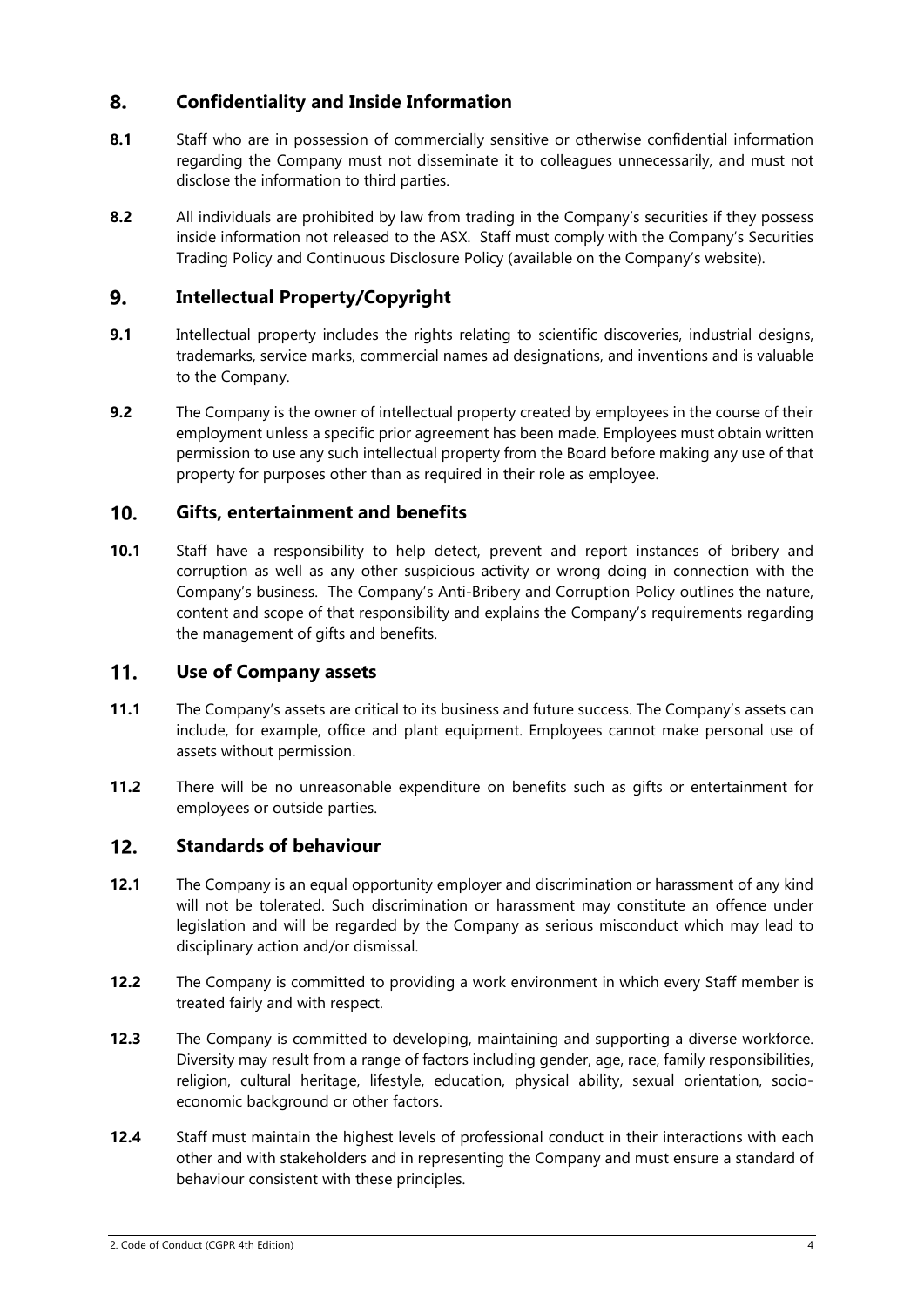### $13.$ **Competition**

The Company competes fairly in the situations and markets in which it operates. It does not use coercive or misleading practices. Furthermore, the Company does not falsify or wrongly withhold information.

#### $14.$ **Environment, health and safety**

- **14.1** The Company must take into account the impact of environmental and health and safety issues when making business decisions and, in particular, in complying with local laws.
- **14.2** The Company will ensure a safe work place and maintain proper occupational health and safety practices commensurate with the nature of the Company's business and activities.

#### $15.$ **Breach of the Code**

- **15.1** Staff are under an obligation to ensure that this Code is not breached. Should a Staff member notice any violations of this Code, he or she must notify the Company Secretary. If the Company Secretary is not available, breaches must be reported to the Chairman of the Company.
- **15.2** The Directors must ensure that reporting of any breaches of this Code undergoes thorough investigation and that appropriate actions is taken by the Company. Any alleged breach of the Code will be dealt with promptly and in fairness and, where appropriate, in accordance with the Company's Whistleblower Policy.
- **15.3** The Directors must ensure that any Staff member reporting any alleged breach of this Code will not be disadvantaged in any way, in accordance with the Company's Whistleblower Policy. Staff must not use the reporting mechanism maliciously or mischievously.

### 16. **Questions**

- **16.1** All questions arising from this Code should be directed to the Company Secretary.
- **16.2** To ensure the effectiveness of this Code, the Company will provide training to Staff as to their obligations under this Code, as and when deemed necessary by the Company.

### $17.$ **Review**

This Code will be formally reviewed by the Board each year to ensure that it is operating effectively and to consider whether any changes are required.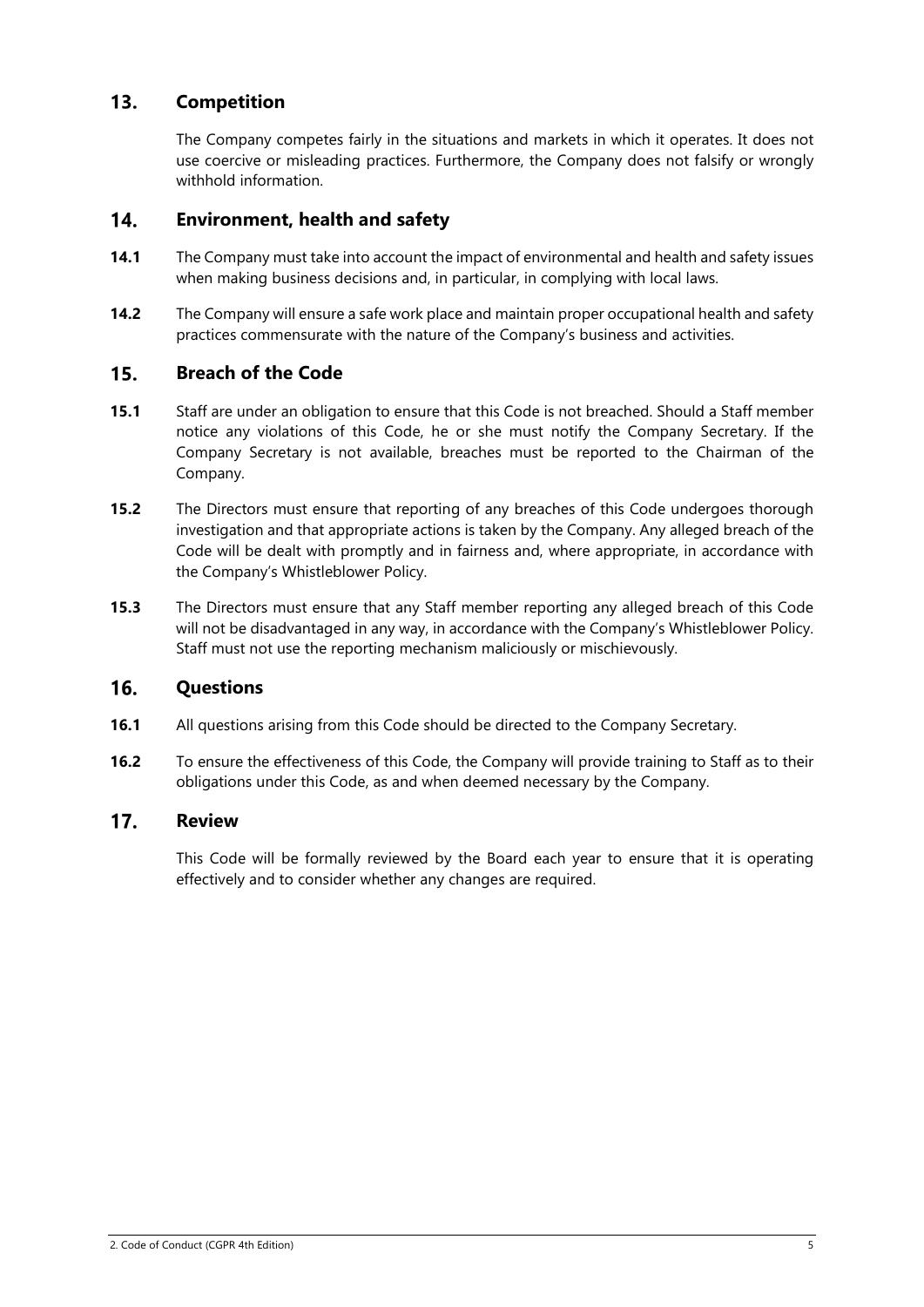# **Continuous Disclosure Policy**

#### $\mathbf 1$ **Continuous disclosure**

- **1.1** The Company is committed to:
	- (a) ensuring that shareholders and the market are provided with full and timely information about its activities including its financial position, performance, ownership and governance;
	- (b) preventing the selective or inadvertent disclosure of material price sensitive information;
	- (c) safeguarding the confidentiality of the Company's corporate information to avoid premature disclosure to the market;
	- (d) complying with the continuous disclosure obligations contained in the ASX Listing Rules and the applicable sections of the *Corporations Act 2001* (Cth); and
	- (e) providing equal opportunity for all stakeholders to receive externally available information issued by the Company in a timely manner.
- **1.2** This Continuous Disclosure Policy (**Policy**) covers financial markets communication, media contact and continuous disclosure issues. It forms part of the Company's corporate policies and procedures and is available to all staff.
- **1.3** The Company Secretary manages this Policy. This Policy will develop over time as best practice and regulations change and the Company Secretary will be responsible for communicating any amendments.
- **1.4** This Policy will be reviewed by the Board annually to ensure that it is operating effectively, and to consider whether any changes are required.

#### **Guiding principles**   $2.$

## **2.1 General**

The Company will:

- (a) immediately notify the market via an announcement to the ASX of any information concerning the Company that a reasonable person would expect to have a material effect on the price or value of the Company's securities or influence an investment decision on the Company's securities; and
- (b) ensure that it does not communicate material price sensitive information to an external party except where that information has previously been disclosed to the ASX.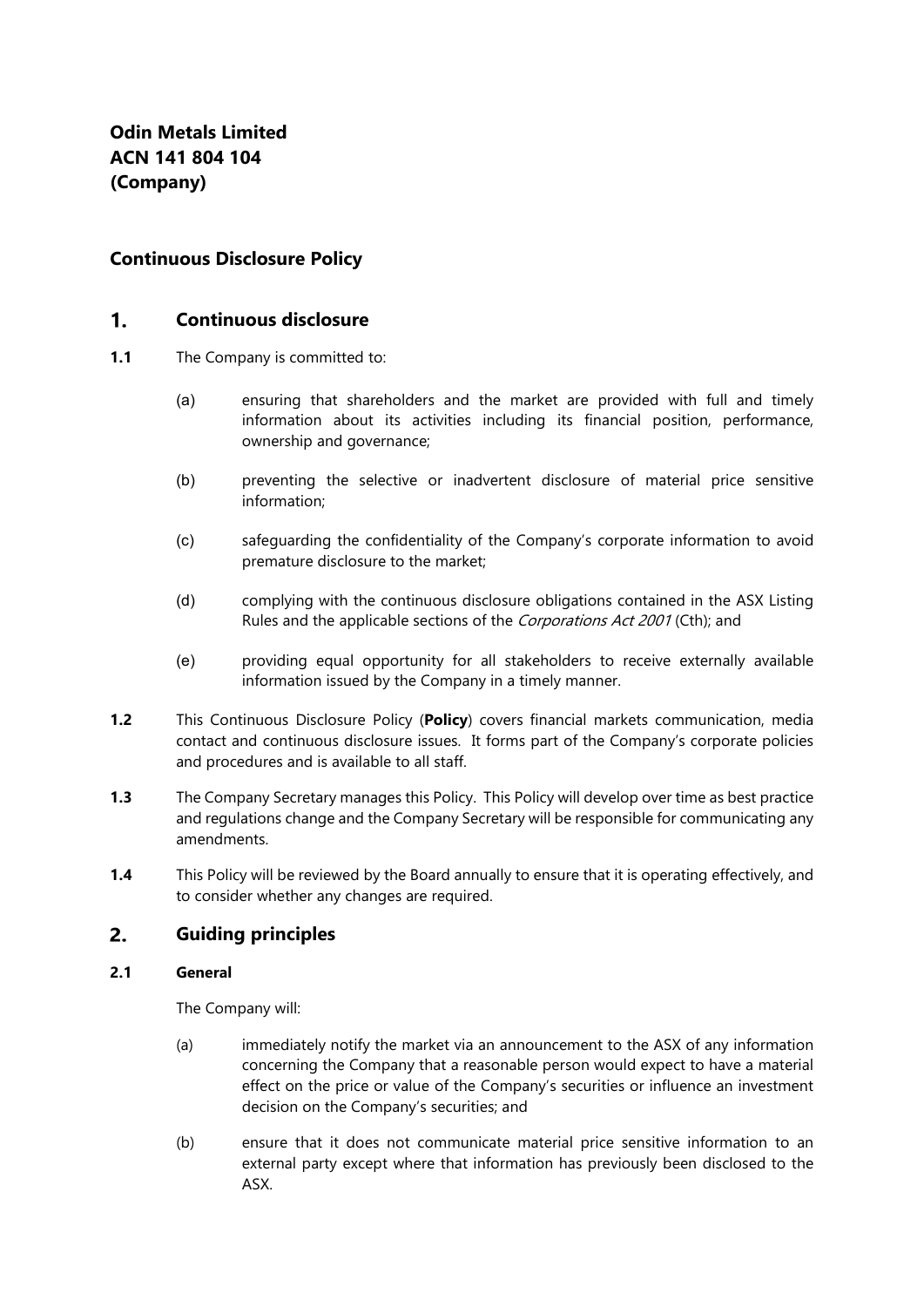## **2.2 ASX disclosure carve-outs**

Disclosure is not required where all of the three following requirements are met:

- (a) one or more of certain conditions contained in ASX Listing Rule 3.1A are satisfied being:
	- (i) it would be a breach of a law to disclose the information;
	- (ii) the information concerns an incomplete proposal or negotiation;
	- (iii) the information comprises matters of supposition or is insufficiently definite to warrant disclosure;
	- (iv) the information is generated for the internal management purposes of the entity; or
	- (v) the information is a trade secret; and
- (b) the information is confidential and ASX has not formed the view that the information has ceased to be confidential; and
- (c) a reasonable person would not expect the information to be disclosed.

## **2.3 "Material" information**

- (a) Information is considered material if there is a substantial probability that the information would influence investors in deciding whether to invest in or divest the Company's securities. In particular, results of economic studies and earnings forecast guidance will not be provided to the market where this has not been released to the market in general.
- (b) Whether information is material and required to be disclosed is an objective test and the fact that an officer of the Company may honestly believe that information is not material will not avoid a breach of ASX Listing Rule 3.1 if that view is ultimately found to be incorrect.

# **2.4 "Aware" of information**

The Company is deemed to have become aware of information where a Director or executive officer has, or ought to have, come into possession of the information in the course of performance of his or her duties as a Director or executive officer.

## **2.5 "Immediately"**

The requirement in ASX Listing Rule 3.1 to disclose information to the ASX immediately does not mean instantaneously, but means "promptly and without delay", doing it as quickly as it can be done in the circumstances and not deferring, postponing or putting it off for a later time.

# **2.6 Correct or prevent a false market**

The Company is also required, under ASX Listing Rule 3.1B, to disclose information if asked to do so by the ASX, to correct or prevent a false market.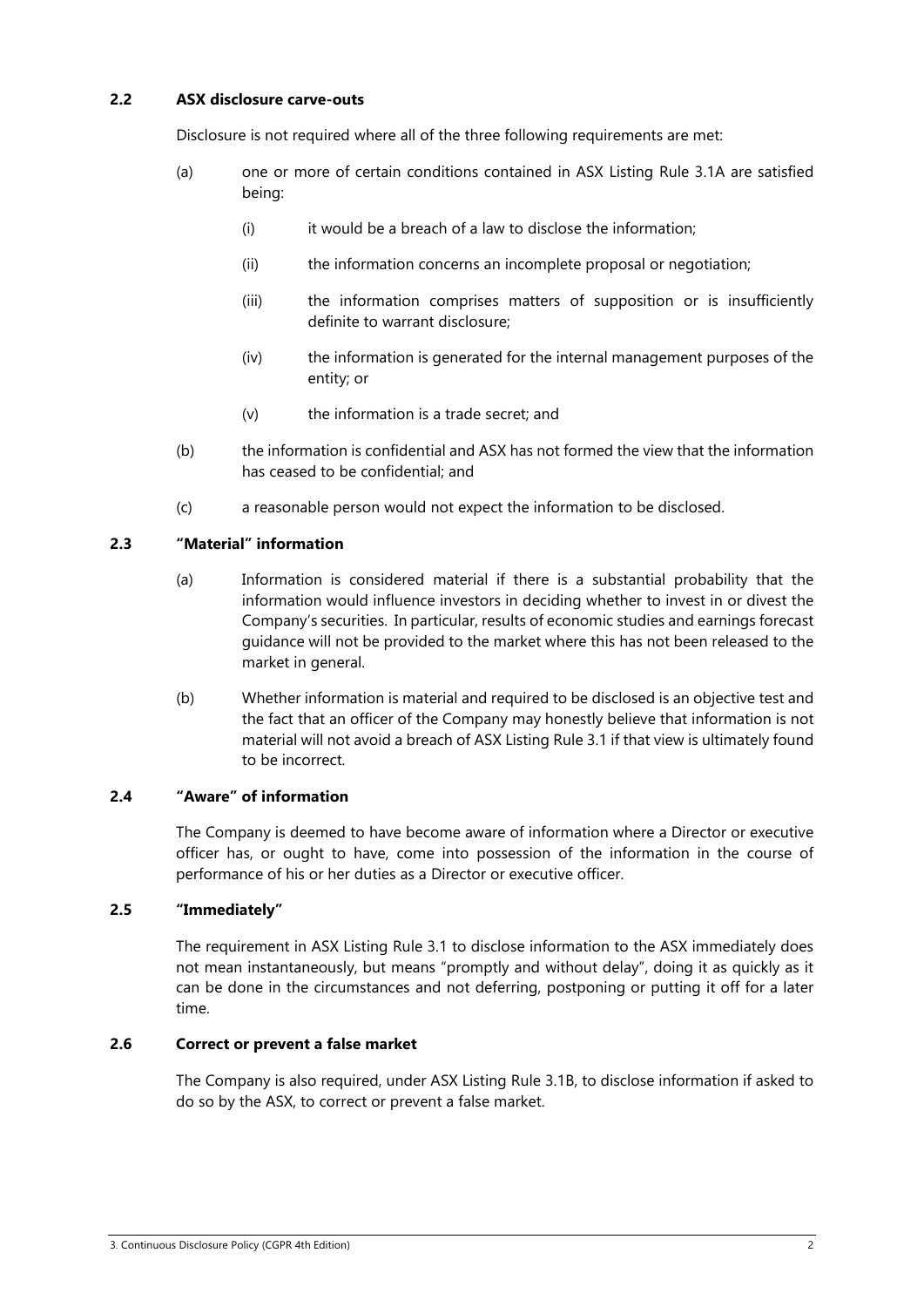### $3<sub>1</sub>$ **Communication protocols**

# **3.1 Reporting of material information**

- (a) The Company's protocol in relation to the review and release of ASX announcements (and media releases) is as follows:
	- (i) information is determined by the Board, Company Secretary or other employee of the Company as being of a type or nature that may warrant disclosure to the ASX;
	- (ii) if not known by the Managing Director (or person in an equivalent role), all information should be reported to the Managing Director;
	- (iii) the Managing Director will determine the nature and extent of the information and consult with the Board and Company Secretary to determine the form and content of any ASX release;
	- (iv) the Managing Director will agree on the text of the proposed release and will be responsible for ensuring that the Company establishes a vetting procedure to ensure that the announcements are factual and do not omit any material information, including where necessary seeking input and review from advisers and parties proposed to be named in the announcement. The Managing Director will also be responsible for ensuring that Company announcements are expressed in a clear and objective manner that allows investors to assess the impact of the information when making investment decisions. The Company Secretary may also be required to draft the release for review and will liaise with the Managing Director and Chairman to ensure all announcements are made in a timely manner;
	- (v) depending on the nature of the release, the sensitivity of the information and the availability of the Board, the Managing Director and Chairman will then determine whether the Board, as a whole, should be involved in the review of the proposed release; and
	- (vi) the Company Secretary will then release the proposed release to the market, and ensure that the website is updated.
- (b) The Company will not release publicly any information required to be disclosed through the ASX until confirmation of release by the ASX to the Company's announcements platform.

# **3.2 Authorised spokespersons**

- (a) Only authorised persons are allowed to make public statements to external parties, shareholders, investors, stockbrokers, analysts or the media in relation to any matters affecting the Company. Currently, those persons authorised are:
	- (i) the Chairman;
	- (ii) the Managing Director; or
	- (iii) their delegates nominated for that purpose.
- (b) The authorised persons in clause 3.2(a) above may clarify information that the Company has publicly released but will not comment on material price sensitive issues that have not been disclosed to the market generally.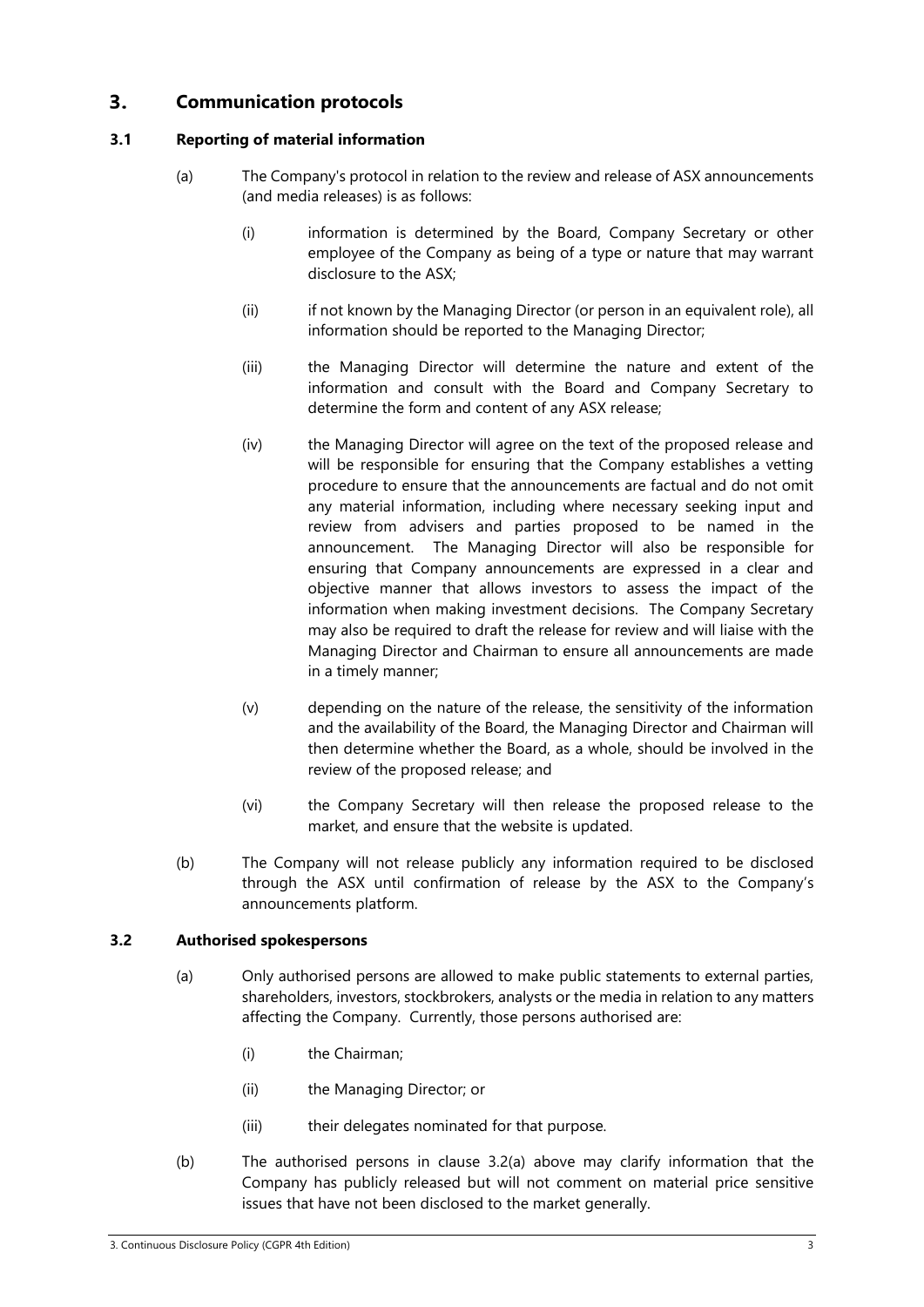(c) Any staff member who receives a request for comment from an external third party is to refer the enquiry to the Managing Director.

# **3.3 Distribution of information**

- (a) The Company Secretary will be responsible for ensuring all information released to the ASX is promptly distributed to the Board and, in addition, is placed on the Company's website within 24 hours.
- (b) Any substantive written material or presentations made to institutions, stockbrokers or shareholders, which do not contain material information, will be placed on the Company's website prior to such presentations and will be sent to ASX.

# **3.4 Management responsibilities**

- (a) The Company's officers, employees and contractors must be made aware of this Policy. Employees or contractors must disclose any information which comes to their attention and is believed to potentially be material to the Company Secretary or Managing Director.
- (b) Officers, employees and contractors must be made aware of the "no comment policy" to external parties on any matters which may be material to the Company.

# **3.5 Trading halts**

The Company may request a trading halt to maintain orderly trading in the Company's securities. The Company Secretary will manage the process in consultation with the Chairman, Managing Director and Directors as required.

### 4. **Contact with the market**

# **4.1 General**

- (a) Key executives interact regularly with the market on the Company's activities in a number of ways, including briefings, market announcements, regular updates on industry issues, one-on-one briefings, meetings and educational sessions.
- (b) In addition, the Company occasionally provides background and technical information to institutional investors and stockbroking analysts to support announcements made to the ASX about the Company's on-going business activities.
- (c) At all times when interacting with external individuals, investors, stockbroking analysts and market participants, the representatives of the Company should adhere to the guiding principles set out in this Policy.
- (d) Where practicable, the Company will consider providing security holders the opportunity to participate in any new and substantive investor or analyst presentations (with the exception of private meetings between the Company and an investor or analyst) by providing dial-in details or a link to a live webcast. Where this is not practicable, the Company will consider making available on its website a recording or transcript of the presentation as soon as it reasonably can.

# **4.2 Open briefings to institutional investors and stockbroking analysts**

(a) The Company may hold open briefings (i.e. where all members of a relevant group are invited) with shareholders, investors and/or stockbroking analysts to discuss information that has been released to the market.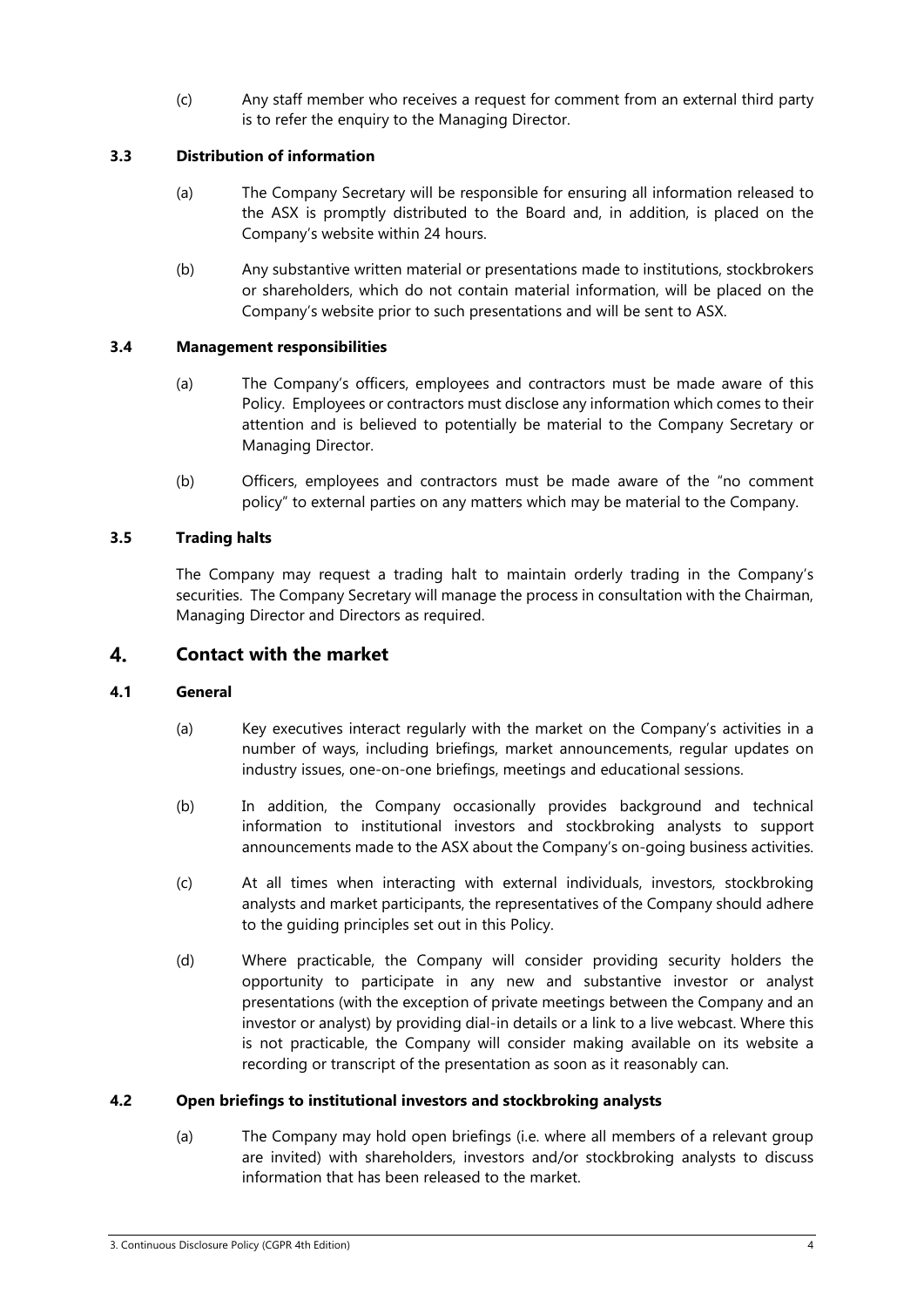- (b) Representatives of the Company are under the obligation of this Policy and should not disclose any material price sensitive information that has not been announced to the market generally.
- (c) With regards to open briefings, the Company will release any presentation materials to be given at a new and substantive investor or analyst presentation on its ASX Markets Announcements Platform and website ahead of the presentation, and will place any other written briefing and presentation materials onto its website at the conclusion of the briefing. For the purposes of this Policy, public speeches and presentations by the Company's Chairman or Managing Director will be classed as 'open briefings'.

# **4.3 One-on-one briefings with stockbroking analysts, institutional investors and shareholders**

- (a) It is in the interests of the Company's shareholders that stockbroking analysts have a thorough understanding of the Company's business operations and activities. In addition, other professional investors may seek to better understand certain aspects of the Company's strategy.
- (b) From time to time, the Company participates in one-on-one briefings with various investment professionals. At these briefings the Company may provide background and technical information to assist these people in their understanding of the Company's business activities. The Company's policy is that a copy of any presentation materials to be given at a new or substantive investor or analyst presentation must be released on the ASX Market Announcements Platform ahead of the presentation and no previously undisclosed material price sensitive information will be disclosed at those briefings.
- (c) For the purposes of this Policy a one-on-one briefing includes any communication between the Company and a stockbroking analyst including, for example, phone calls or e-mails made to the Company's Managing Director. Any written materials to be used at open or one-on-one briefings with institutional investors or stockbroking analysts will be reviewed by the Managing Director to ensure all information has previously been disclosed to the market.

# **4.4 Review of analyst reports**

- (a) The Company recognises the important role performed by analysts in assisting the establishment of an efficient market with respect to the Company's securities. However, the Company is not responsible for, and does not endorse, analyst reports that contain commentary on the Company.
- (b) The Company will not provide non-disclosed material price sensitive information in response to such reports. The information may be reviewed only to correct factual inaccuracies. Any correction of factual inaccuracies by the Company does not imply endorsement of the content of those reports.

# **4.5 Periods prior to release of financial results**

During the time between the end of the financial year or half-year and the release of the actual results, the Company will not discuss financial performance, broker estimates and forecasts and, particularly, any pre-result analysis with stockbroking analysts, investors or the media unless the information to be discussed has already been disclosed to the ASX.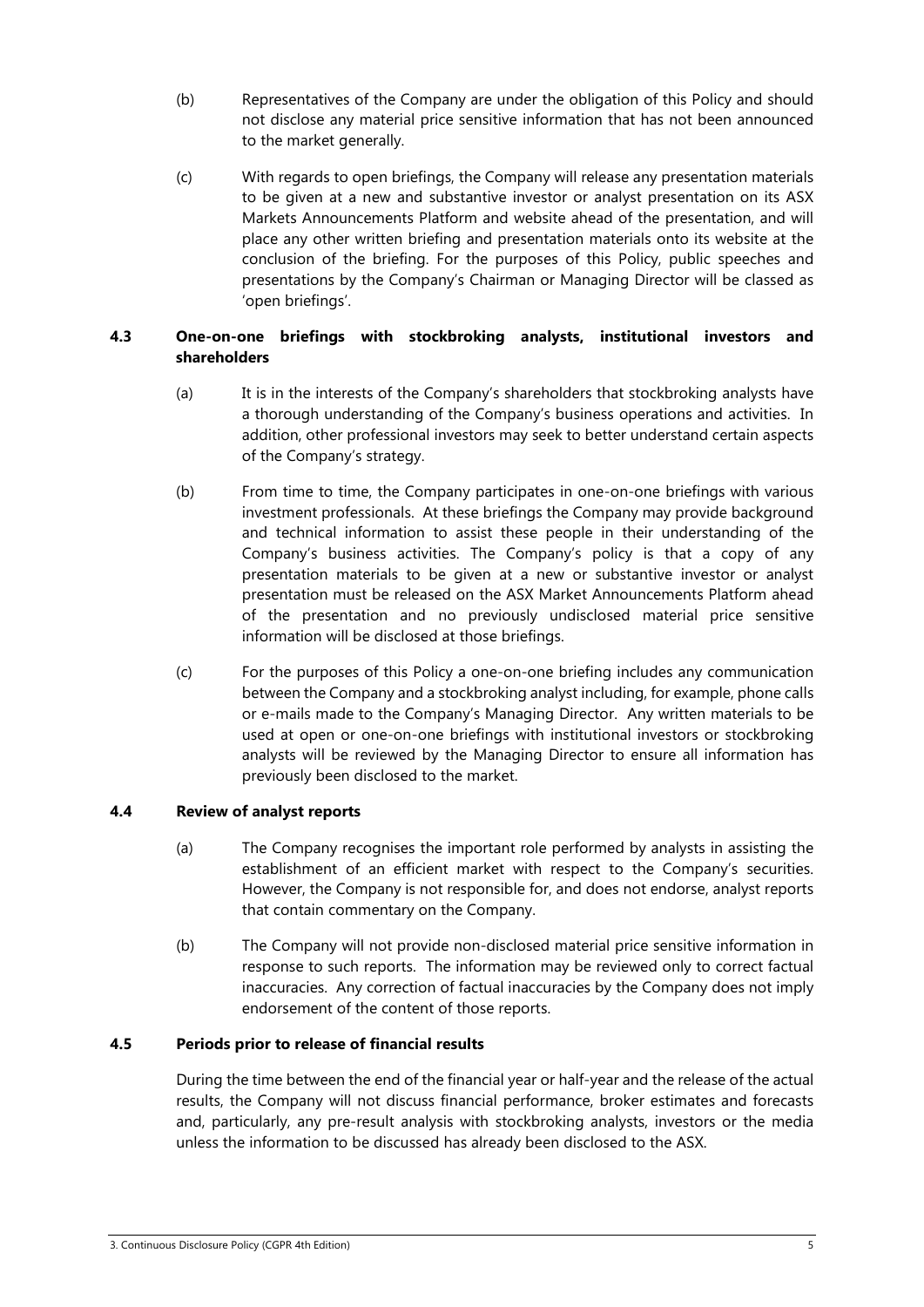## **4.6 Managing market speculation and rumours**

- (a) Market speculation and rumours, whether substantiated or not, have a potential to impact the Company's share price. Speculation may also contain factual errors that could materially affect the Company.
- (b) The Company's general policy on responding to market speculation and rumours is that "the Company does not respond to market speculation or rumours". However, the Company may issue a statement in relation to market speculation or rumours where and when it considers it necessary.
- (c) Speculation may result in the ASX formally requesting disclosure by the Company on the matter, in which case the Company will respond to the request.
- (d) The Company Secretary shall monitor major national and local, newspapers, social media sites and enquiries from journalists and analysts for any signs that price sensitive information may have leaked or ceased to be confidential, in which case, it shall notify the Managing Director to consider whether a trading halt is required in order to maintain an orderly market until such time as an announcement can be released by the Company.

# **4.7 Breach of this Policy**

- (a) All Directors, officers and employees must adhere to the Company's disclosure obligations and this Policy.
- (b) Breaches of this Policy will be subject to disciplinary action, which may include termination of employment.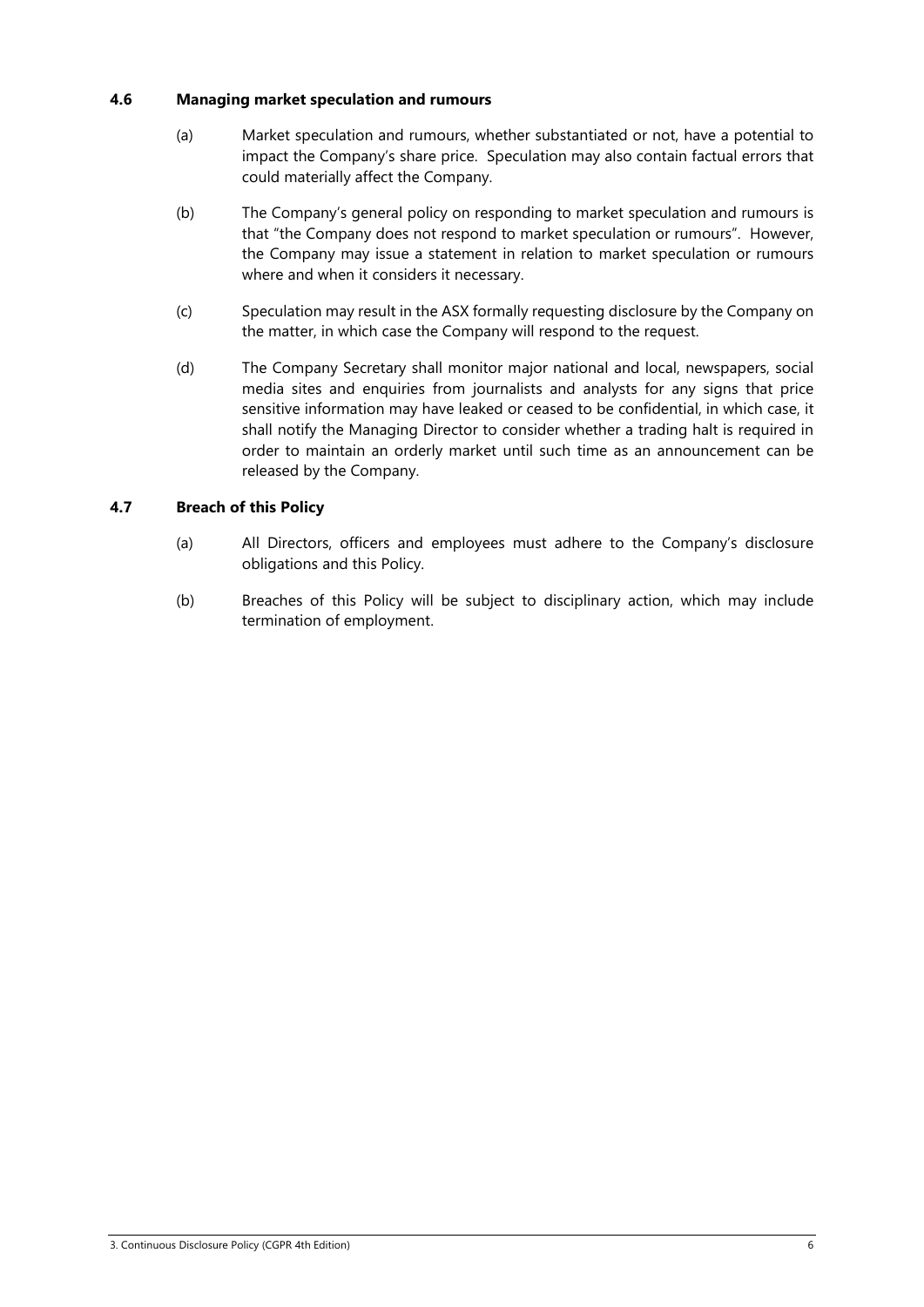# **Audit and Risk Management Committee Charter**

### $1<sub>1</sub>$ **Membership**

If the Board considers that it will be of benefit to the Company, it will create an Audit and Risk Management Committee (**Committee**), which will consist of at least three members. Members will be appointed by the Board from amongst the Non-Executive Directors, a majority of whom, where possible, will also be independent. The Board may remove and replace members of the Committee by a majority of the Board then in office.

In addition, the Committee will comprise:

- (a) members who can all read and understand financial statements and are otherwise financially literate;
- (b) at least one member with financial expertise either as a qualified accountant or other financial professional with experience in financial and accounting matters; and
- (c) at least one member who has an understanding of the industry in which the Company operates.

Where the Board does not consider that the Company will benefit from a separate Audit and Risk Management Committee, the Board will carry out the duties of that Committee as prescribed under this Charter.

#### $2<sup>1</sup>$ **Chairman**

The Committee will appoint an independent Director, other than the Chairman of the Board, to be the Chairman of the Committee (**Chairman**).

#### $3.$ **Secretary**

The Company Secretary will be the Secretary of the Committee (**Secretary**).

#### $\boldsymbol{4}$ . **Other attendees**

- **4.1** The Managing Director (or person in an equivalent role) as well as other members of senior management may be invited to be present for all or part of the meetings of the Committee, but will not be members of the Committee.
- **4.2** Representatives of the external auditor are expected to attend each meeting of the Committee and at least once a year the Committee shall meet with the external auditors without any management staff or executives present.

### 5. **Quorum**

A quorum will be a majority of members.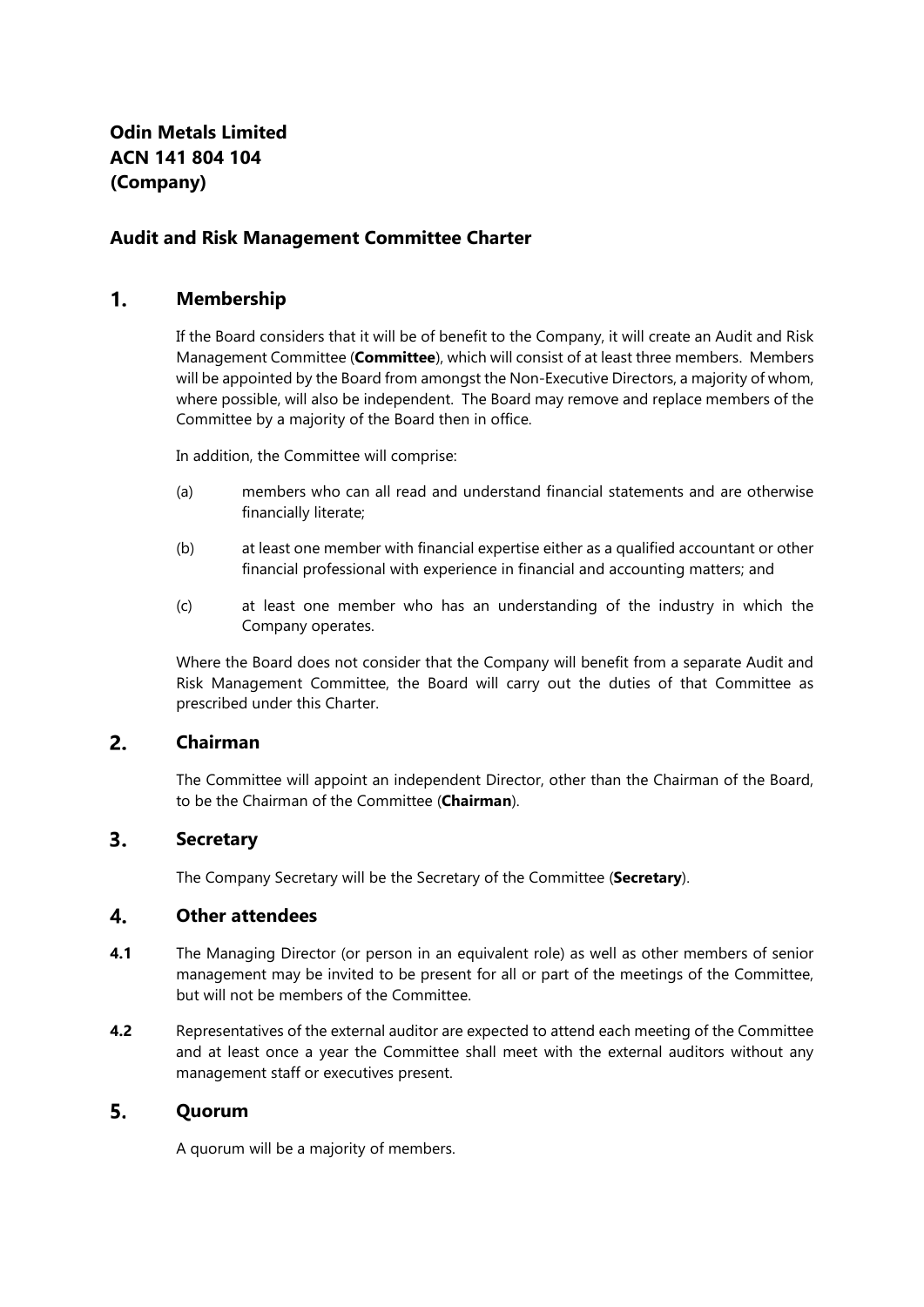### 6. **Meetings**

Committee meetings will be held not less than two times a year so as to enable the Committee to undertake its role effectively. In addition, the Chairman will be required to call a meeting of the Committee if requested to do so by any member of the Committee, the Managing Director, or the external auditor.

### $\overline{7}$ . **Authority**

- **7.1** The Committee is authorised by the Board to investigate any activity within its Charter. The Committee will have access to management and auditors with or without management present and has rights to seek explanations and additional information. Members of the Committee have rights of access to the books and records of the Company to enable them to discharge their duties as members of the Committee, except where the Board determines that such access would be adverse to the Company's interests. The Committee is authorised to seek any information it requires from any employees and all employees are directed to cooperate with any request made by the Committee.
- **7.2** The Committee is authorised by the Board to obtain outside legal or other independent professional advice and to secure the attendance of outsiders with relevant experience and expertise if it considers this necessary to complement the technical abilities of the existing members.
- **7.3** The Committee is required to make recommendations to the Board on all matters within the Committee's Charter.
- **7.4** The Committee may initiate special investigations as it thinks fit, or as directed by the Board in relation to its responsibilities.

### 8. **Reporting procedures**

The Committee will keep minutes of its meetings. The Secretary shall circulate the minutes of the meetings of the Committee to all members of the Committee for comment and change before being signed by the Chairman of the Committee and circulated to the Board with the Board papers for the next Board meeting. The minutes are to be tabled at the Board meeting following the Committee meeting along with any recommendations of the Committee. All minutes will be entered into a minute book maintained for that purpose and will be available for inspection by any Director.

### 9. **Reliance on professional or expert advice and information**

Each member of the Committee will be entitled to rely on information, or professional or expert advice, to the extent permitted by law, given or prepared by:

- (a) an employee of the Company whom the member believes on reasonable grounds to be reliable and competent in relation to the matters concerned;
- (b) a professional advisor or expert in relation to matters that the member believes on reasonable grounds to be within the advisor's or expert's professional or expert competence; or
- (c) another Director or officer of the Company in relation to matters within the Director's or officer's authority.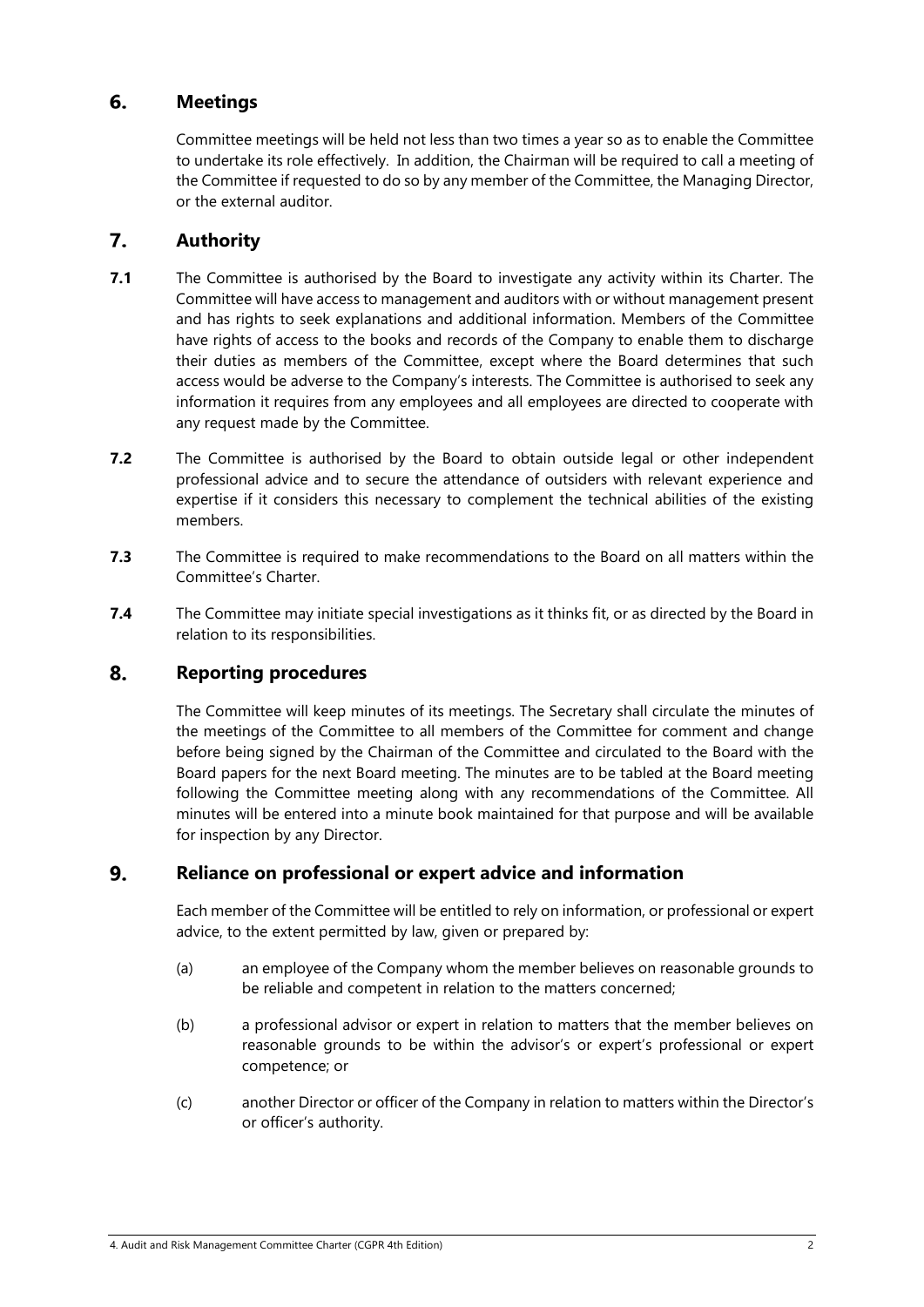### $10.$ **Responsibilities of the Committee**

The Committee is responsible for reviewing the integrity and adequacy of the Company's corporate reporting, overseeing the independence of the external auditors and the function of internal control procedures (**Audit Limb**) and oversight of the Company's risk management and control framework (**Risk Limb**). An explanation of the roles and duties of each limb is set out below.

### $11.$ **Audit Limb**

# **11.1 Corporate statements**

The Committee shall:

- (a) before it approves the entity's financial statements for a financial period, receive from its Chief Executive Officer (**CEO**) and Chief Financial Officer (**CFO**) a declaration (partly for the purposes of section 295A of the Corporations Act 2001 (Cth) (Corporations Act)) (**Declaration**) that, in their opinion, the financial records of the entity have been properly maintained and that the financial statements comply with the appropriate accounting standards and give a true and fair view of the financial position and performance of the entity and that the opinion has been formed on the basis of a sound system of risk management and internal control which is operating effectively;
- (b) review the audited annual and half-yearly financial statements and any reports which accompany published financial statements before submission to the Board, recommending their approval, focusing particularly on:
	- (i) the appropriateness of the accounting judgements or choices exercised by management in preparing the financial statements and the integrity of the Company's financial reporting;
	- (ii) whether they reflect the understanding of the Committee, and otherwise provide a true and fair view of the financial position and performance of the entity;
	- (iii) any changes in accounting policies and practices;
	- (iv) major areas of judgement;
	- (v) significant adjustments, accounting and financial reporting issues resulting from the internal and external audit;
	- (vi) compliance with accounting policies and standards; and
	- (vii) compliance with legal requirements:
- (c) review any periodic corporate reports including annual directors' reports, quarterly activity reports, quarterly cashflow reports and sustainability reports to ensure that the reports are:
	- (i) balanced;
	- (ii) materially accurate; and
	- (iii) provide investors with appropriate information to make informed investment decisions,

before submission to the Board, recommending their approval;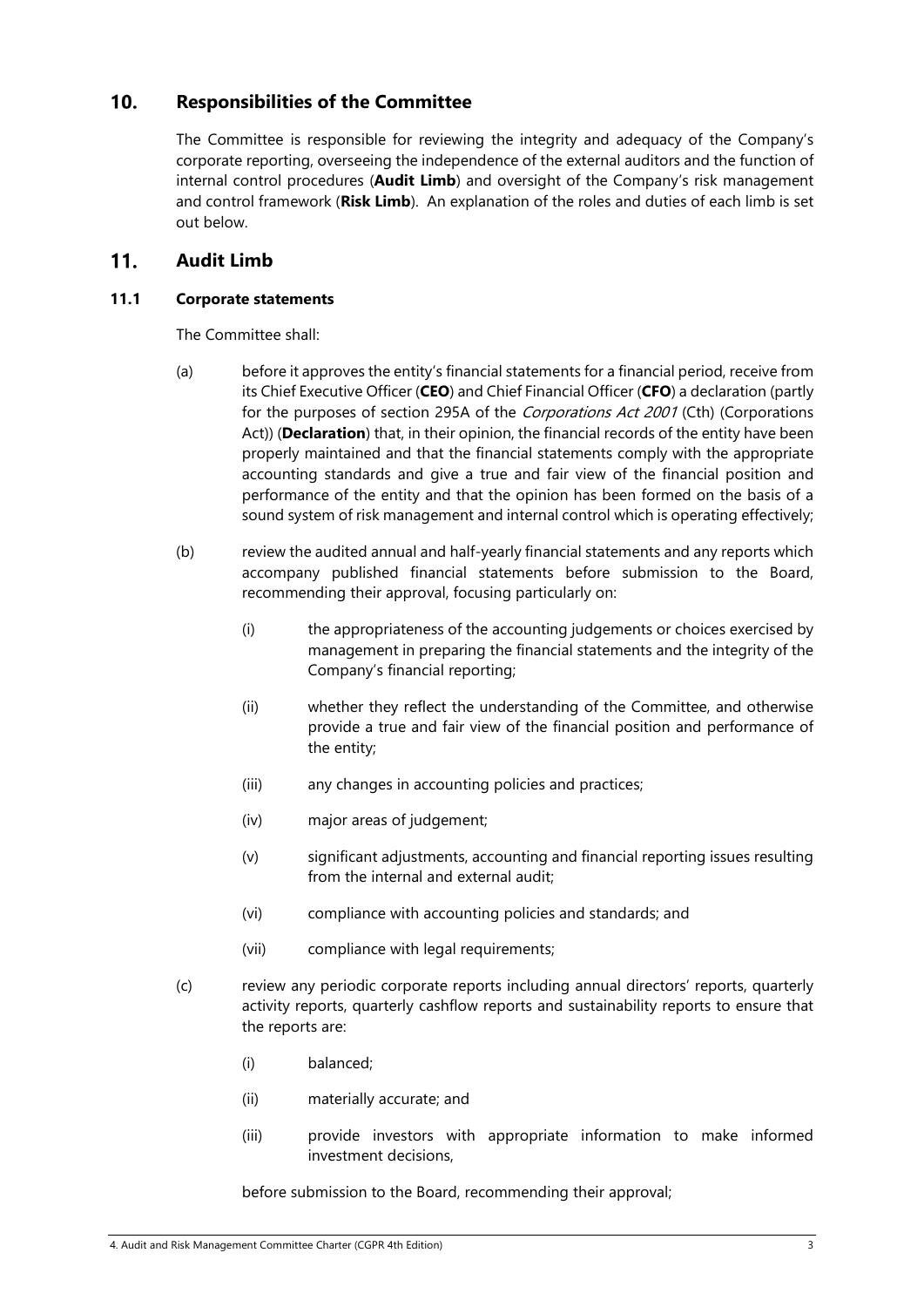- (d) review the evaluation by management of factors related to the independence of the Company's public accountant and assist them in the preservation of such independence; and
- (e) oversee the appointment of the Company's public accountant by the Board.

# **11.2 Related party transactions**

The Committee shall monitor and review the propriety of any related party transactions.

## **11.3 External audit function**

The Committee shall:

- (a) recommend to the Board procedures for the selection and appointment of the external auditor and for the rotation of external audit partners;
- (b) recommend to the Board the appointment of the external auditor;
- (c) annually review and make recommendations to the Board regarding the appointment of the external auditor, their performance and independence, the audit fee, and any questions of resignation or dismissal;
- (d) discuss with the external auditor before the audit commences the nature and scope of the audit;
- (e) review and make recommendations to the Board as to the scope and adequacy of the external audit;
- (f) meet privately with the external auditor on at least an annual basis;
- (g) determine that no management restrictions are being placed upon the external auditor;
- (h) discuss problems and reservations arising from the interim and final audits, and any matters the auditors may wish to discuss (in the absence of management where necessary);
- (i) review the external auditor's management letter and management's response;
- (j) review any regulatory reports on the Company's operations and management's response;
- (k) pre-approve any non-audit services (i.e. any services provided other than in connection with the audit or review of financial statements) to be rendered by the Company's external auditor, including the terms and the fees; and
- (l) ensure that the CFO reports to the Committee on a periodic basis regarding any nonaudit services provided by the auditor and the level of fees paid for providing such services.

## **11.4 Internal audit function**

Where there is no internal audit function, the Committee should monitor the need for an internal audit function having regard to the size, geographic location and complexity of the Company's operations.

Where there is an internal audit function, the Committee should review and assess key areas relating to the internal audit of the Company. In particular, the Committee should: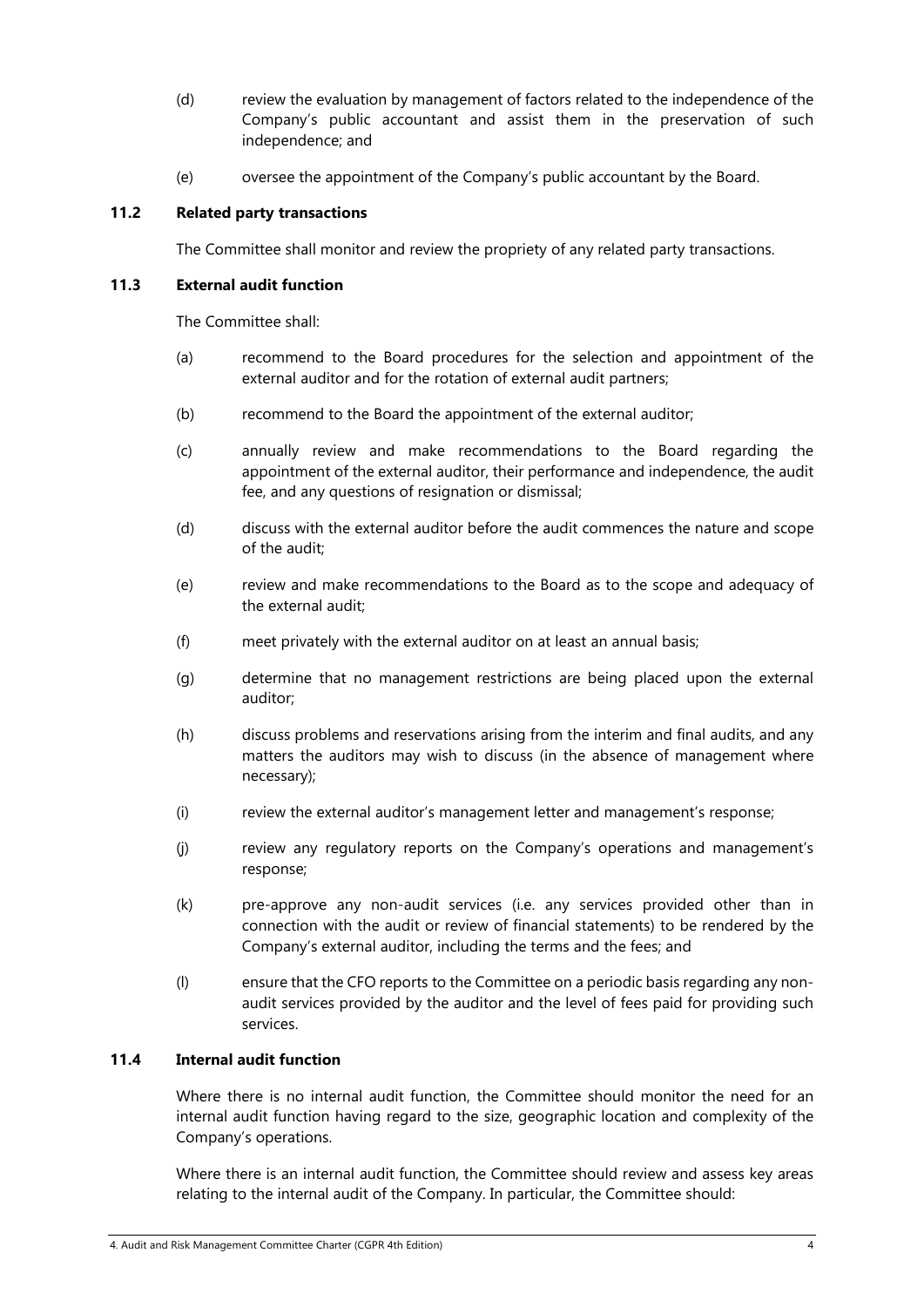- (a) approve the appointment or removal of any internal auditor. Where the internal auditor is an executive of the Company, or where the internal auditor is an external contractor, approve the appointment and the internal auditor's terms of engagement;
- (b) review and assess the scope and adequacy of any internal audit and any internal audit plan, work program and resources;
- (c) assess the independence, performance and objectivity of any internal audit procedures that may be in place;
- (d) review and monitor management's responsiveness to the internal audit findings, including implementing any changes recommended by the internal auditor; and
- (e) on a regular basis, meet with any internal auditor without the presence of management.

## **11.5 Communication**

The Committee shall:

- (a) provide, through regular meetings, a forum for communication between the Board, senior financial management, staff involved in internal control procedures and the external auditors;
- (b) enhance the credibility and objectivity of financial reports with other interested parties, including creditors, key stakeholders and the general public; and
- (c) establish procedures for complaints and reports regarding accounting, internal accounting controls and auditing matters and ensuring a mechanism for the confidential treatment of such complaints and reports (including the ability to submit complaints and reports anonymously).

# **11.6 Assessment of effectiveness**

The Committee shall:

- (a) evaluate the adequacy and effectiveness of the Company's administrative, operating and accounting policies through active communication with the Board and the external auditors; and
- (b) arrange for the annual review of this Charter by the Board.

#### $12.$ **Risk Limb**

## **12.1 Responsibility**

- (a) The Committee is responsible for the development, oversight and review of the Company's risk management and control framework (**Framework**).
- (b) Responsibility for control and risk management is delegated to the appropriate level of management within the Company with the Managing Director having ultimate responsibility to the Board for the Framework.

## **12.2 Primary objectives**

The primary objectives of the risk management system at the Company are to ensure: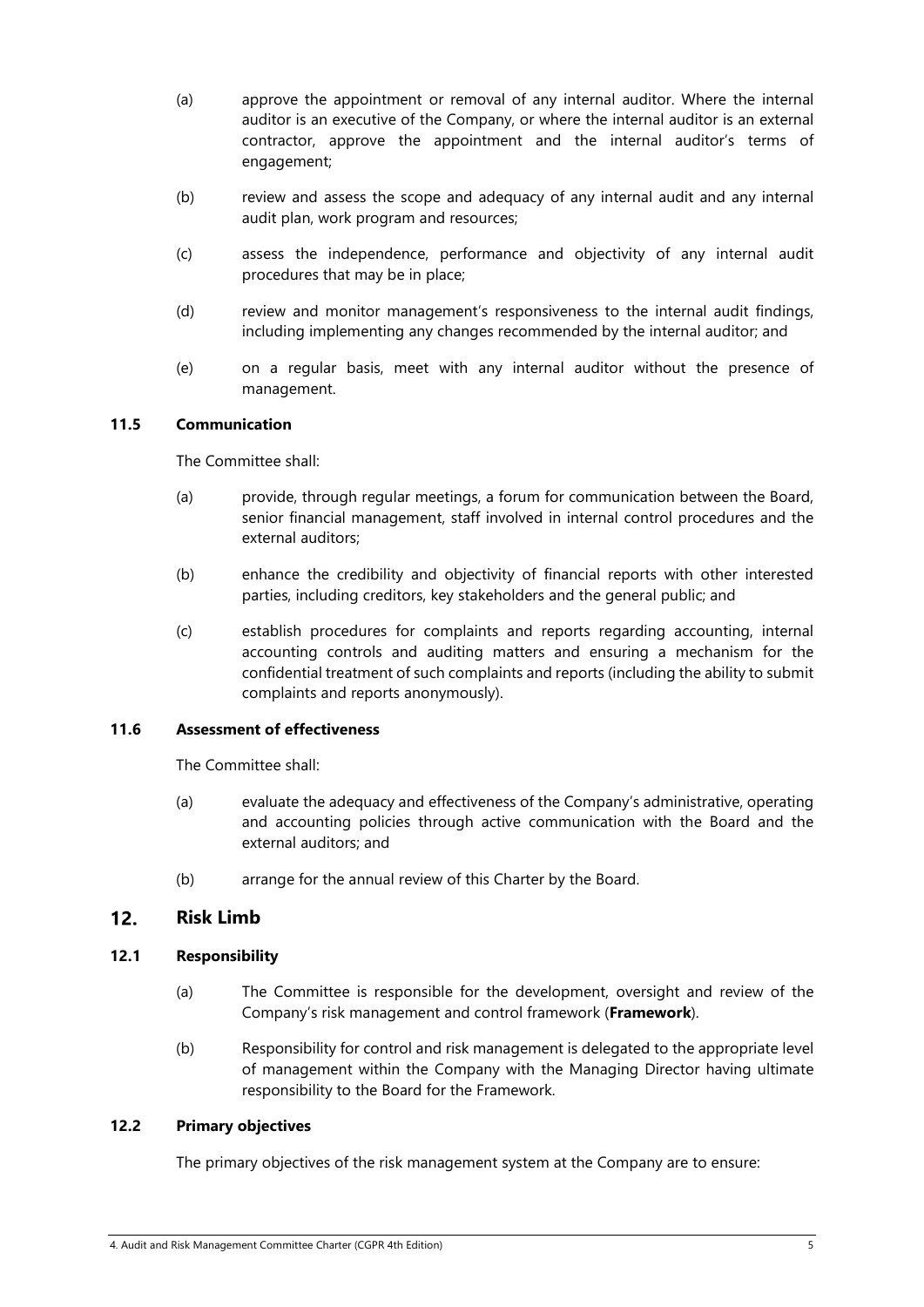- (a) all major sources of potential opportunity for any harm to the Company (both existing and potential) are identified, analysed and treated appropriately, whether to the Company as a whole or to specific business activities within the Company;
- (b) business decisions throughout the Company appropriately balance the risk and reward trade off;
- (c) regulatory compliance and integrity in reporting are achieved; and
- (d) senior management, the Board and investors understand the risk profile of the Company.

## **12.3 Risk Management System**

In line with these objectives the risk management system covers:

- (a) operational risk;
- (b) financial reporting;
- (c) compliance and regulations; and
- (d) system and information technology process risk.

## **12.4 Oversight**

The Committee shall:

- (a) oversee the establishment and implementation by the Board of a system for identifying, assessing, monitoring and managing material risk throughout the Company. This system will include the Company's internal compliance and control systems;
- (b) annually review the Company's Framework to satisfy itself that it continues to be sound including that it deals adequately with contemporary and emerging risks, such as conduct risk, digital disruption, cyber-security, privacy and data breaches, sustainability and climate change;
- (c) regularly review and make recommendations to the Board in relation to changes and updates that should be made to the Company's Framework or to the risk appetite or risk profile set by the Board;
- (d) annually review the Company's risk management systems to ensure the exposure to the various categories of risk are minimised prior to endorsement by the Board;
- (e) ensure that the Company's systems of internal control include procedures for reporting immediately to management and/or the Board any major control weaknesses that are identified;
- (f) monitor management's performance against the Company's Framework, including whether it is operating within the risk appetite set by the Board;
- (g) evaluate the Company's exposure to fraud;
- (h) require reports concerning material actual and suspected breaches of the law, including fraud and theft, and systems to manage this risk;
- (i) review any material incidents involving fraud or a breakdown of the Company's risk controls and the 'lessons learned';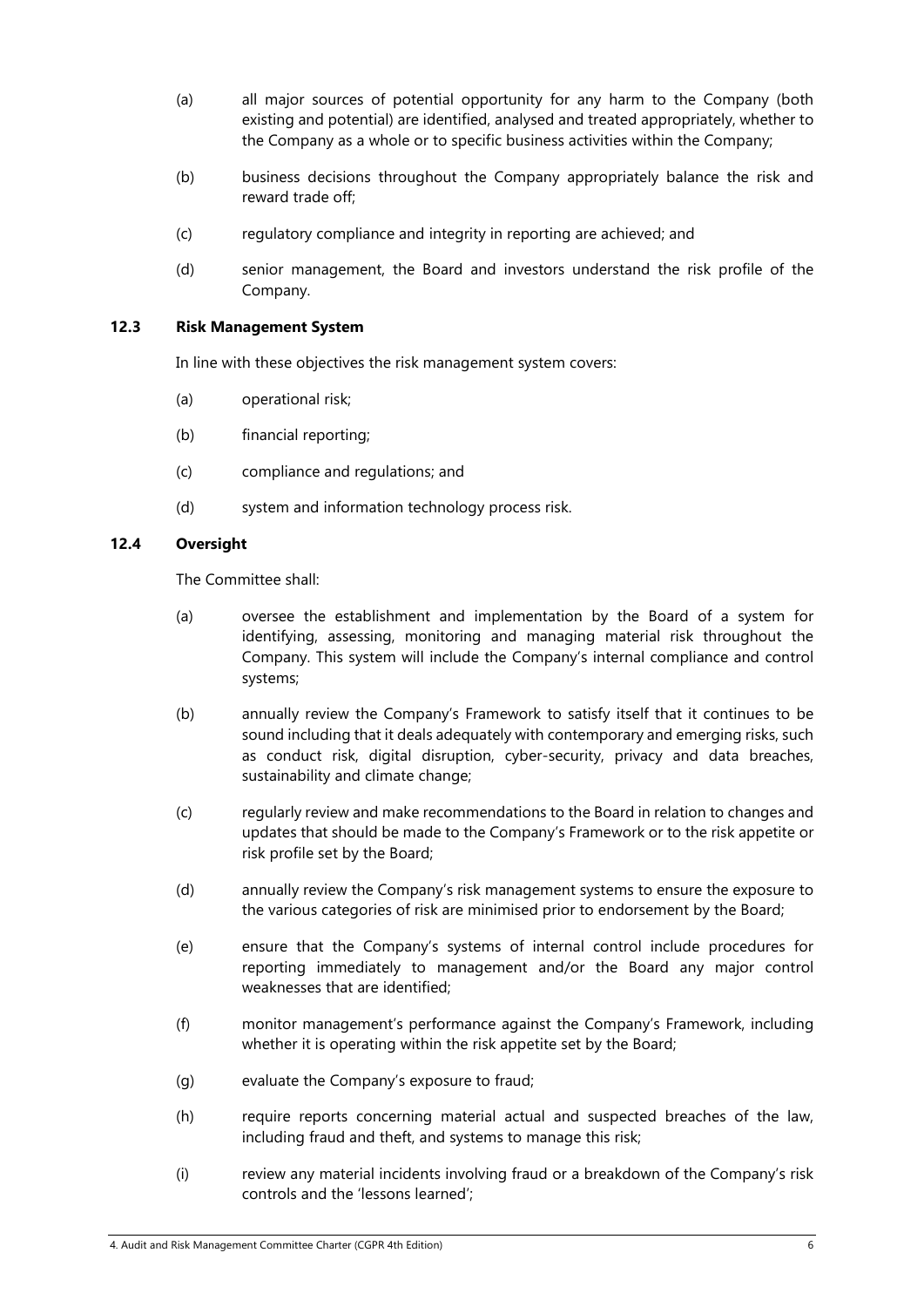- (j) receive and review any reports from the Company's internal audit on its reviews of the adequacy of the Company's processes for managing risk;
- (k) receive and review reports from management on new and emerging sources of risk and the risk controls and mitigation measures that management has put in place to deal with those risks;
- (l) take an active interest in ethical considerations regarding the Company's policies and practices;
- (m) oversee the Company's insurance program, having regard to the Company's business and insurable risks associated with its business;
- (n) monitor the standard of corporate conduct in areas such as arms-length dealings and likely conflicts of interest;
- (o) identify and direct any special projects or investigations deemed necessary;
- (p) ensure the appropriate engagement, employment and deployment of all employees under statutory obligations;
- (q) ensure a safe working culture is sustained in the workforce.

## **12.5 Monitoring risk**

Arrangements put in place by the Committee to monitor risk management include:

- (a) monthly reporting to the Board in respect of operations and the financial position of the Company;
- (b) quarterly rolling forecasts prepared;
- (c) circulation of minutes of relevant committees to the Board and the Chairman of each respective committee;
- (d) bringing to the attention of the Board any instances where the Company is required to operate outside of the risk appetite set by the Board; and
- (e) a report to the Board by the Committee to be provided on an annual basis.

## **12.6 Material business risks and reporting**

- (a) Given the nature of the Company's business it is subject to general risks and certain specific risks. Some of these risks include, but are not limited to, the following:
	- (i) liquidity risk;
	- (ii) operating risks;
	- (iii) exploration risks;
	- (iv) commodity price volatility and exchange rate risks;
	- (v) environmental risks;
	- (vi) government policy risks;
	- (vii) reliance on key personnel;
	- (viii) reliance on strategic partners; and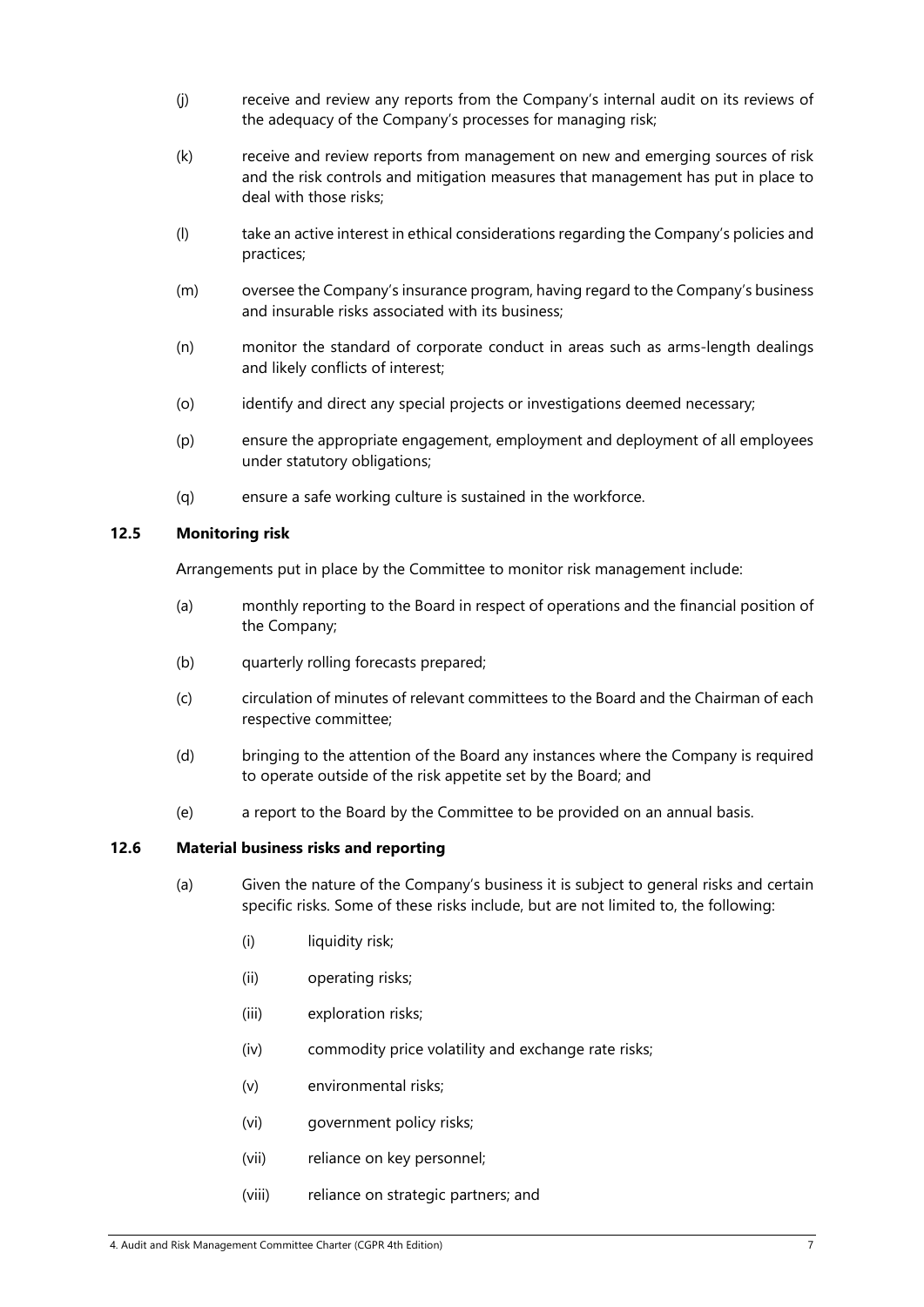- (ix) capital requirements.
- (b) The analysis and evaluation criteria are used to continually assess the impact of risks upon the Company's business objectives. The Committee is responsible for the development of risk mitigation plans and the implementation of risk reduction strategies. The annual business planning process includes careful consideration of internal and external risk profile of the Company.
- (c) The Managing Director and CFO (or equivalent) will report monthly to the Board on the areas they are responsible for, including material business risks and provide an annual written report to the Board summarising the effectiveness of the Company's management of material business risks.
- (d) The Company's business risk management process provides a comprehensive, integrated approach for carrying out risk management activities. This process will allow the Committee to minimise the potential impact of business risks in achieving objectives to create and protect shareholder value.

## **12.7 Integrity of financial reporting**

The Company's CEO and CFO (or equivalent) must provide the Declaration in writing to the Board that:

- (a) the financial statements of the Company and its controlled entities (where appropriate) for each half and full year present a true and fair view, in all material aspects, of the Company's financial condition and operational results and are in accordance with accounting standards;
- (b) the statement in clause 12.7(a) is founded on a sound system of risk management and internal compliance and control which implements the policies adopted by the Board; and
- (c) the Company's Framework and internal compliance and controls are operating efficiently and effectively in all material respects.

Note: Under section 295A(4) of the Corporations Act a person performs a chief executive function in relation to the Company if that person is the person who is primarily and directly responsible to the Directors for the general and overall management of the Company.

In addition, in the event that there is not a CFO in place, section 295A(6) of the Corporations Act provides that a person performs a *chief financial officer function* in relation to the Company if that person is the person who is primarily responsible for financial matters in relation to the Company and directly responsible for those matters to either the Directors or the person who performs the chief executive function in relation to the Company.

The persons fulfilling these respective roles will be identified by the Board with the appropriate declarations made as required.

### $13.$ **Review**

This Charter will be reviewed annually by the Committee with any proposed changes to be approved by the Board.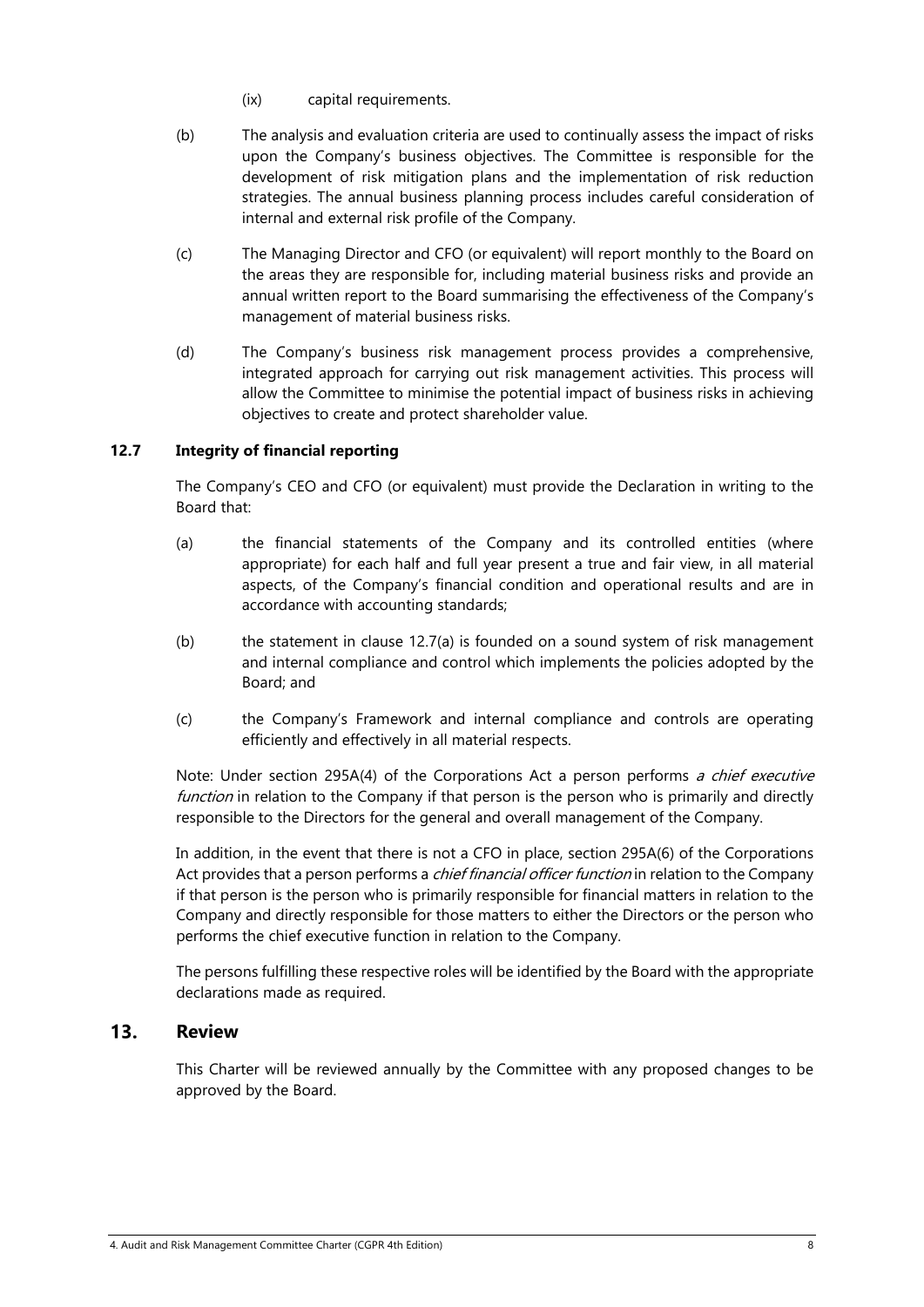# **Annexure A – Factors Relevant to Independence of Director**

Examples of interests, positions and relationships that might raise issues about the independence of a director include if the director:

- (a) is, or has been, employed in an executive capacity by the Company or any of its child entities and there has not been a period of at least three years between ceasing such employment and serving on the Board;
- (b) receives performance-based remuneration (including options or performance rights) from, or participates in an employee incentive scheme of, the Company;
- (c) is, or has been within the last three years, in a material business relationship (eg as a supplier, professional adviser, consultant or customer) with the Company or any of its child entities, or is an officer of, or otherwise associated with, someone with such a relationship;
- (d) is, represents, or is or has been within the last three years an officer or employee of, or professional adviser to, a substantial holder;
- (e) has close personal ties with any person who falls within any of the categories described above; or
- (f) has been a director of the Company for such a period that his or her independence from management and substantial holders may have been compromised.

In each case, the materiality of the interest, position, or relationship needs to be assessed by the Board to determine whether it might interfere, or might reasonably be seen to interfere, with the director's capacity to bring an independent judgement to bear on issues before the Board and to act in the best interests of the Company as a whole rather than in the interests of an individual security holder or other party.

The Board employs a materiality threshold in judging whether customer, supplier, consultant or professional adviser relationships affect the independence of Directors.

A relationship is presumed immaterial when it generates less than 5% of group revenue, or accounts for less than 5% of the group's expenditure, and presumed material when it generates more than 10% of group revenue, or accounts for more than 10% of the group's expenditure, during a 12-month period in the absence of evidence or convincing argument to the contrary. In considering such evidence or argument, the Board takes into account the strategic value and other material but non-quantitative aspects of the relationship in question.

The threshold for the purpose of assessing the materiality of relationships between a non-executive Director and the Company (other than as a Director) is set according to the significance of that relationship to the Director in the context of their activities as a whole.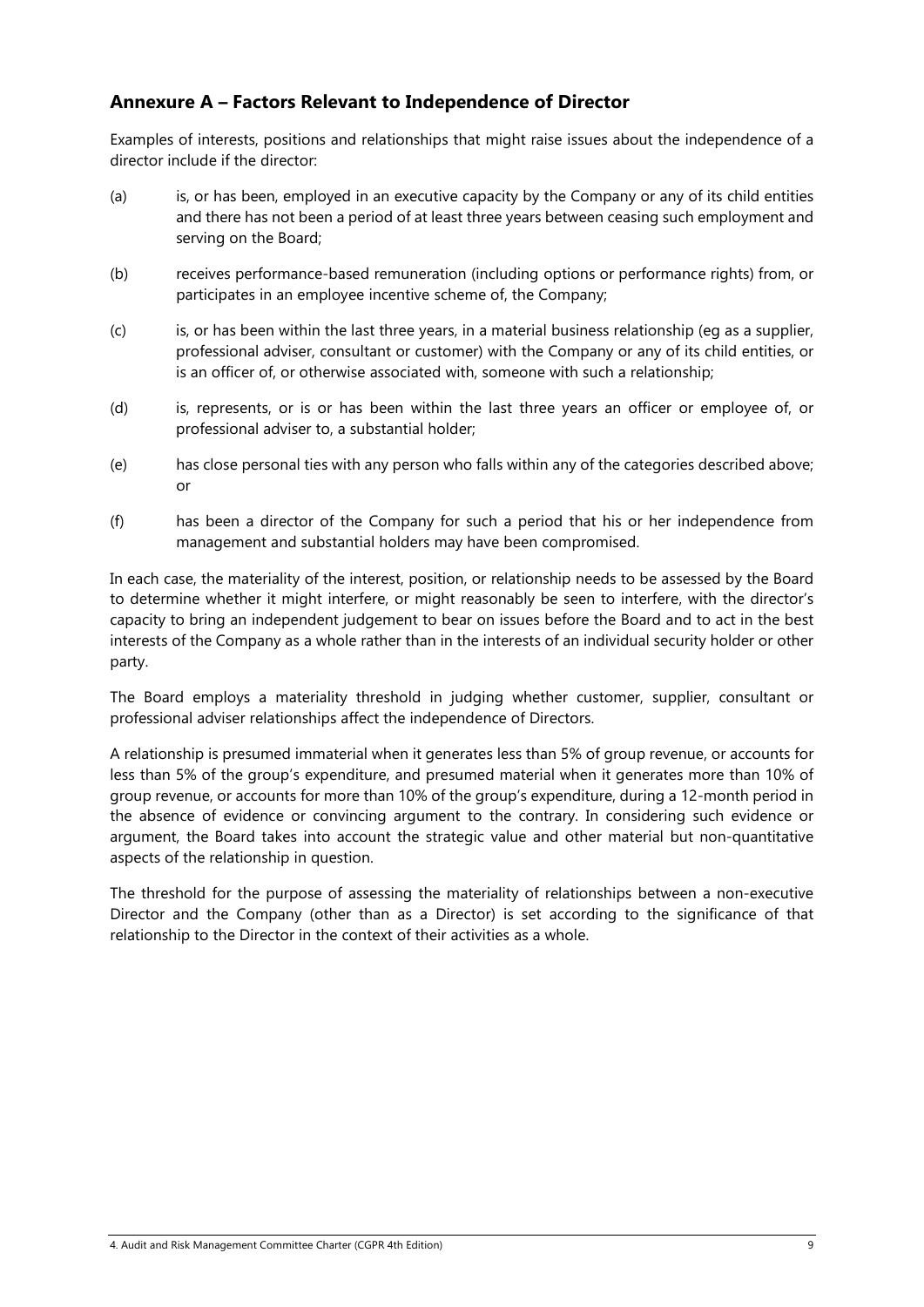# **Remuneration and Nomination Committee Charter**

#### $1.$ **Membership**

- (a) If the Board considers that it will be of benefit to the Company, it will create a Remuneration and Nomination Committee (**Committee**), which shall be appointed by the Board from among the Non-Executive Directors of the Company and shall consist of not less than three members, with the majority being independent Directors where possible and, where possible, consideration shall be had to diversity amongst members of the Committee. The Board may remove and replace members of the Committee by a majority of the Board then in office.
- (b) Where the Board does not consider that the Company will benefit from a separate Remuneration and Nomination Committee, the Board will carry out the duties of that Committee as prescribed under this Charter.

#### $2.$ **Term**

Directors will be appointed to the Committee for a term of three years or such shorter time as they remain in the office of Director. Directors may not serve consecutive terms on the Committee.

#### $3.$ **Chairman**

The Committee shall appoint an independent Director as the chairman of the Committee (**Chairman**).

#### $\overline{4}$ . **Secretary**

The Company Secretary shall be the secretary of the Committee (**Secretary**).

#### 5. **Quorum**

A quorum shall be two members.

#### 6. **Meeting frequency**

Committee meetings will be held not less than once a year to enable the Committee to undertake its role effectively.

#### $\overline{7}$ . **Reporting procedures**

The Secretary shall circulate the minutes of the meetings of the Committee to all members of the Committee for comment and change before being signed by the Chairman and circulated to the Board with the Board papers for the next Board meeting. The minutes are to be tabled at the Board meeting following the Committee meeting along with any recommendations of the Committee.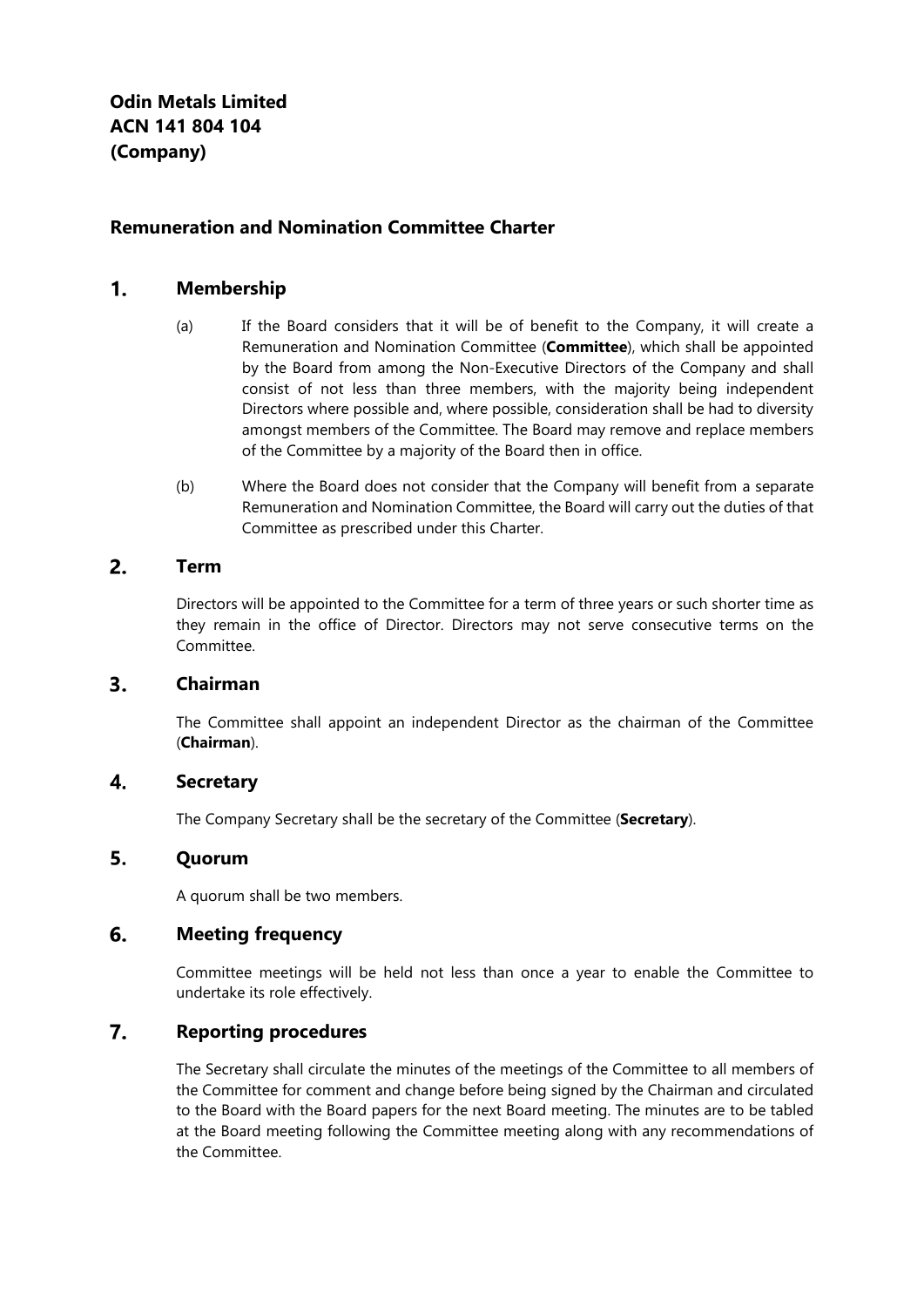### 8. **Authority**

- (a) The Committee will have rights to access management, seek explanations and additional information, and access the books and records of the Company as required to discharge its duties under this Charter, except where the Board determines that such access would be adverse to the Company's interests. The Committee is authorised to seek any information it requires from any employees, and all employees are directed to cooperate with any request made by the Committee.
- (b) The Committee is authorised by the Board to obtain outside legal or other independent professional advice from external consultants or specialists and to secure the attendance of outsiders with relevant experience and expertise if it considers this necessary or appropriate.

### 9. **Reliance on professional or expert advice and information**

- (a) Each member of the Committee will be entitled to rely on information, or professional or expert advice, to the extent permitted by law, given or prepared by:
	- (i) an employee of the Company whom the member believes on reasonable grounds to be reliable and competent in relation to the matters concerned;
	- (ii) a professional advisor or expert in relation to matters that the member believes on reasonable grounds to be within the advisor's or expert's professional or expert competence; or
	- (iii) another Director or officer of the Company in relation to matters within the Director's or officer's authority.

### $10.$ **Duties**

The duties of the Committee are set out below.

## **10.1 Remuneration Duties**

The remuneration duties of the Committee are to:

- (a) assist the Board in fulfilling its responsibilities in respect of establishing appropriate remuneration levels and policies including incentive policies for Directors and senior executives compliant with all applicable laws, rules and regulations and clearly distinguishing the structure of non-executive Director's remuneration from that of executive Directors and senior executives;
- (b) review and make recommendations to the Board with respect to the process by which any pool of Director's fees approved by security holders is allocated to Directors;
- (c) assess the market to ensure that senior executives are being rewarded commensurate with their responsibilities;
- (d) obtain the best possible advice in establishing salary levels;
- (e) set policies for senior executives' remuneration establishing a clear relationship between performance and remuneration;
- (f) review the salary levels of senior executives based on specific criteria, including the business performance of the Company and its subsidiaries, whether strategic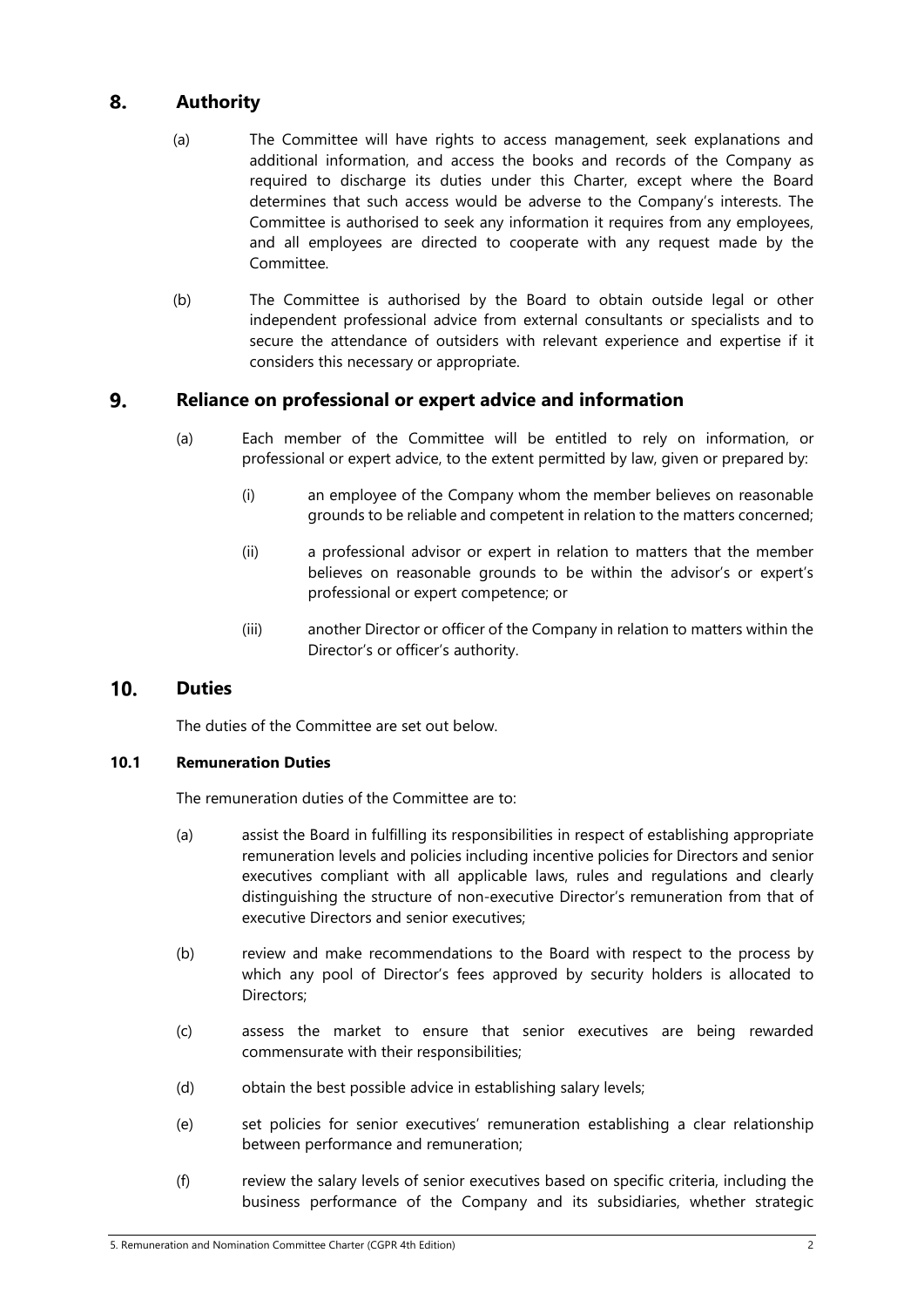objectives are being achieved and the development of management and personnel and make recommendations to the Board on any proposed increases;

- (g) propose, for full Board approval, the terms and conditions of employment for the Managing Director (or person in an equivalent role);
- (h) review the Company's recruitment, retention and termination policies and procedures for senior management;
- (i) review and make recommendations to the Board on the Company's incentive schemes and any issues made pursuant to such schemes, including any performance hurdles associated with such issues, in light of legislative, regulatory and market developments;
- (j) keep under review the status of performance hurdles for any securities issued under a Company incentive scheme;
- (k) review, manage and disclose the policy (if any) under which participants to an employee incentive scheme of the Company may be permitted (at the discretion of the Company) to enter into transactions (whether through the use of derivatives or otherwise) which limit the economic risk of participating in the employee incentive scheme;
- (l) consider whether there is any gender or other inappropriate bias in remuneration of Directors, senior executives or other employees, and make recommendations to the Board as appropriate;
- (m) where applicable, review any votes cast against adoption of the Company's remuneration report at its annual general meeting and make any recommendations to the Board in relation to any additional compliance obligations arising from the results of such votes;
- (n) where considered necessary, engage a remuneration consultant to advise the Board in relation to any increased disclosure required to be made due to the results of votes cast against adoption of the Company's remuneration report; and
- (o) review and make recommendations to the Board on the Company's superannuation arrangements.

## **10.2 Nomination Duties**

The nomination duties of the Committee are to:

- (a) review and provide recommendations to the Board in relation to the process for recruiting a new Director, including evaluating the balance of skills, knowledge, experience, independence and diversity on the Board, and in light of that evaluation, preparing a description of the role and capabilities required for any particular appointment;
- (b) develop and regularly review a policy on Board structure, including size and composition to allow for an appropriate mix of skills, diversity and experience;
- (c) develop criteria for Board membership;
- (d) prepare a Board skills matrix setting out the mix of skills that the Board currently has or is looking to achieve;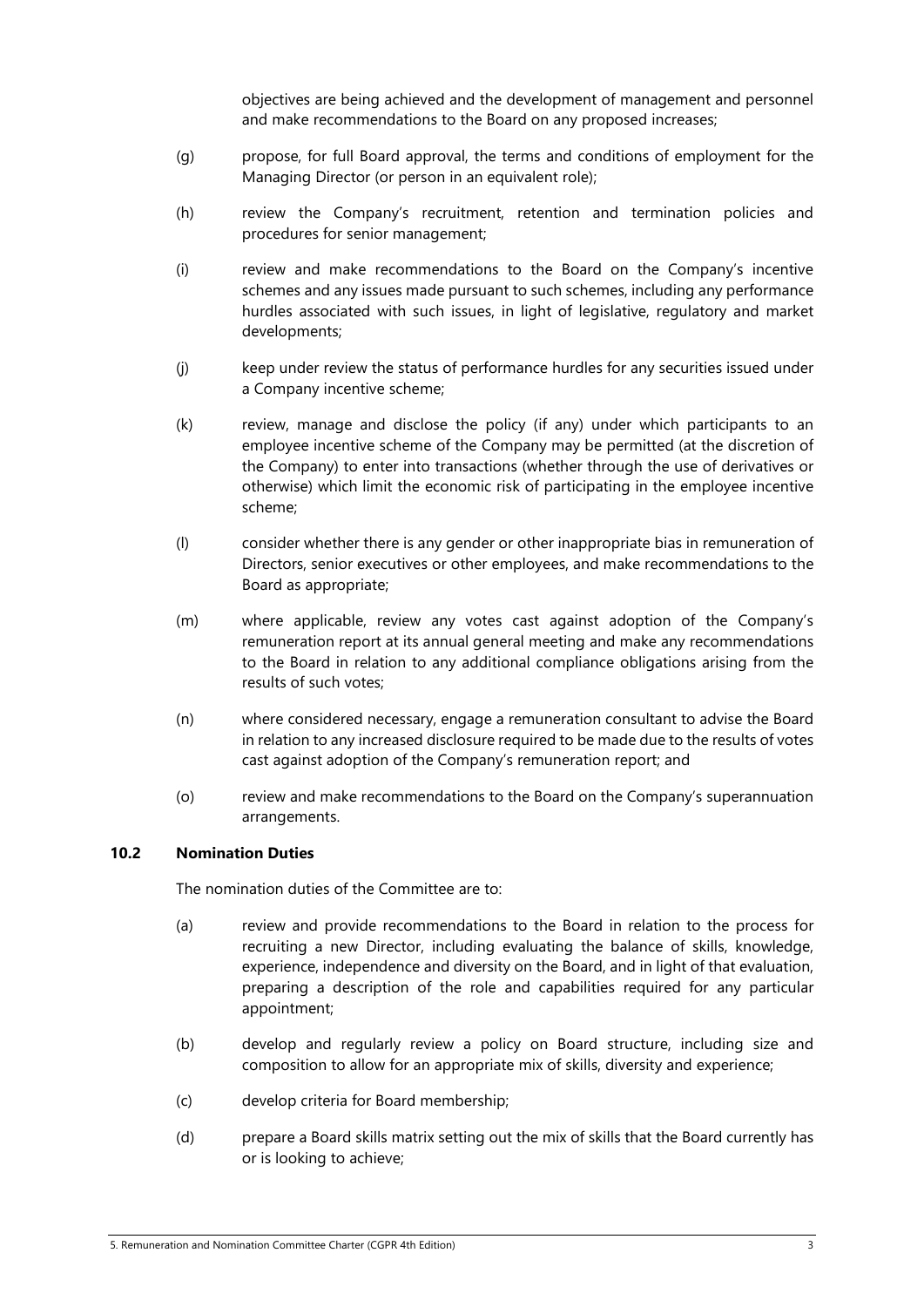- (e) regularly (and at least annually) review the composition of the Board against the Company's Board skills matrix to ensure the appropriate mix of skills, diversity and expertise is present to facilitate successful strategic direction and to address emerging business and governance issues relevant to the Company and make recommendations to the Board following this review with respect to the appointment or re-election of Directors;
- (f) regularly (and at least annually) assess the independence of each non-executive Director;
- (g) assess and consider the time required to be committed by a non-executive Director to properly fulfil their duty to the Company and advise the Board;
- (h) identify and screen specific candidates for nomination (both to the Board and as senior executives) including undertaking appropriate checks (including checks of character, experience, education, criminal record and bankruptcy history) before appointing a person put forward to the Board as a potential senior executive or board member or to shareholders as a candidate for election;
- (i) ensure that each Director and senior executive is a party to a written agreement with the Company which sets out the terms of that Director's or senior executive's appointment. For these purposes, a senior executive is a member of key management personnel (as defined in the Corporations Act), other than a Director;
- (j) ensure that the agreement the subject of paragraph 10.2(i) is with the Director or senior executive personally, rather than with an entity supplying their services, so that the Director or senior executive is personally accountable to the Company for any breach of that agreement (unless the person has been engaged via a bona fide professional services firm which provides the services on an outsourced basis, in which case the agreement may be between the Company and the professional services firm);
- (k) develop, approve and continually review an appropriate induction and orientation program for incoming Directors which can be tailored to each Director's existing skills, knowledge and experience so that they are positioned to discharge their responsibilities effectively and add value;
- (l) make recommendations to the Board for Committee membership;
- (m) ensure there is an appropriate Board succession plan in place and devote time at least annually to review Board succession plans, discuss any Board succession issues, and make recommendations to the Board in respect of the same, as required;
- (n) ensure the regular review of performance of the Board, its committees and its individual Directors and of the Company's senior executives, in line with section 10.3 below;
- (o) develop, approve and continually review an appropriate training and professional development program;
- (p) brief or arrange briefings to the Board with respect to material developments in laws, regulations or accounting standards relevant to the Company;
- (q) oversee management's succession planning including the Managing Director and his or her direct reports;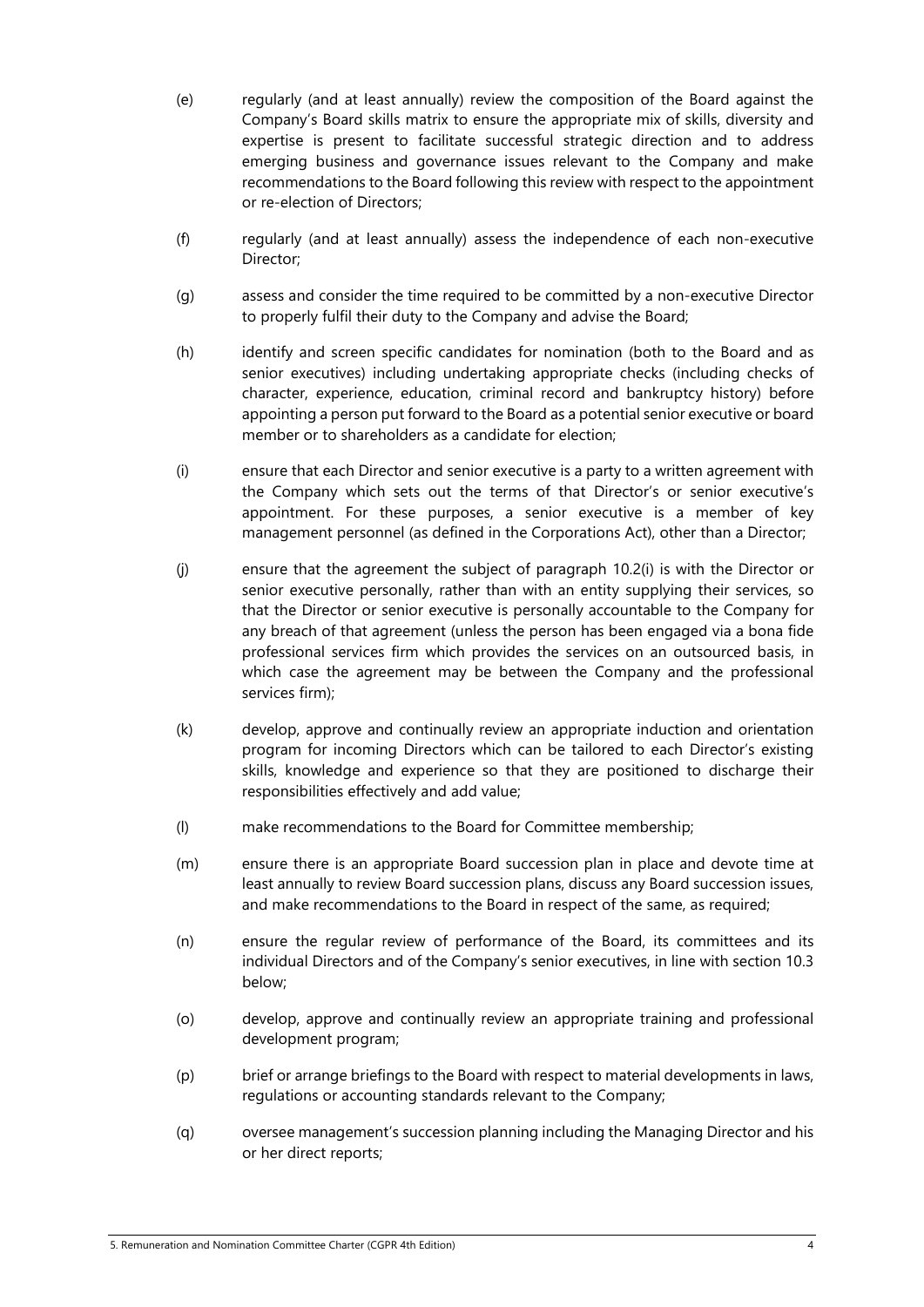- (r) assist the Chairman in advising Directors about their performance and possible retirement; and
- (s) review the policy in respect of tenure, remuneration and retirement of Directors.

# **10.3 Annual Performance Review Duties**

- (a) The Committee is responsible for undertaking an annual review of performance of the Board, its committees, and individual Directors, and the Company's senior executives by, among other things:
	- (i) reviewing the performance of the Board as a whole in the management of the Company in line with the Company's values, strategic direction and policies;
	- (ii) reviewing the role of the Board and examining ways of assisting the Board in performing its duties more effectively, including:
		- (A) comparing the performance of the Board with the requirements of its Charter;
		- (B) examining the Board's interaction with management;
		- (C) reviewing the nature of information provided to the Board by management; and
		- (D) reviewing management's performance in assisting the Board to meet its objectives;
	- (iii) reviewing the performance of each member of the Board and assessing the value of their individual contribution to the success of the Board and the Company as a whole (including the currency of their knowledge and skills, whether additional professional development or training is required, whether they are meeting the time commitments required to fulfil their responsibilities, and the impact of any other commitments on their performance);
	- (iv) reviewing the performance of each committee of the Board in performing the functions required of it by the Board and the relevant committee charter, examining its interaction with management, and reviewing the nature of information provided by it to the Board. The Board will undertake this function with respect to a review of the Remuneration and Nomination Committee; and
	- (v) reviewing the performance of each of the Company's senior executives in performing the role for which they are retained and assessing the value of their individual contribution to driving the successful performance of the Company or the success of their specific sector within the Company (as appropriate) (including the currency of their knowledge and skills).
- (b) The Committee may, where required, request the assistance of an independent advisor in the undertaking of performance reviews, or the making of recommendations based on the results of the performance reviews.
- (c) The Chairman, or, where the function of the Remuneration and Nomination Committee is being undertaken by the Board (or where the Chairman is also the Chairman of the Company), another suitable non-executive Director, shall be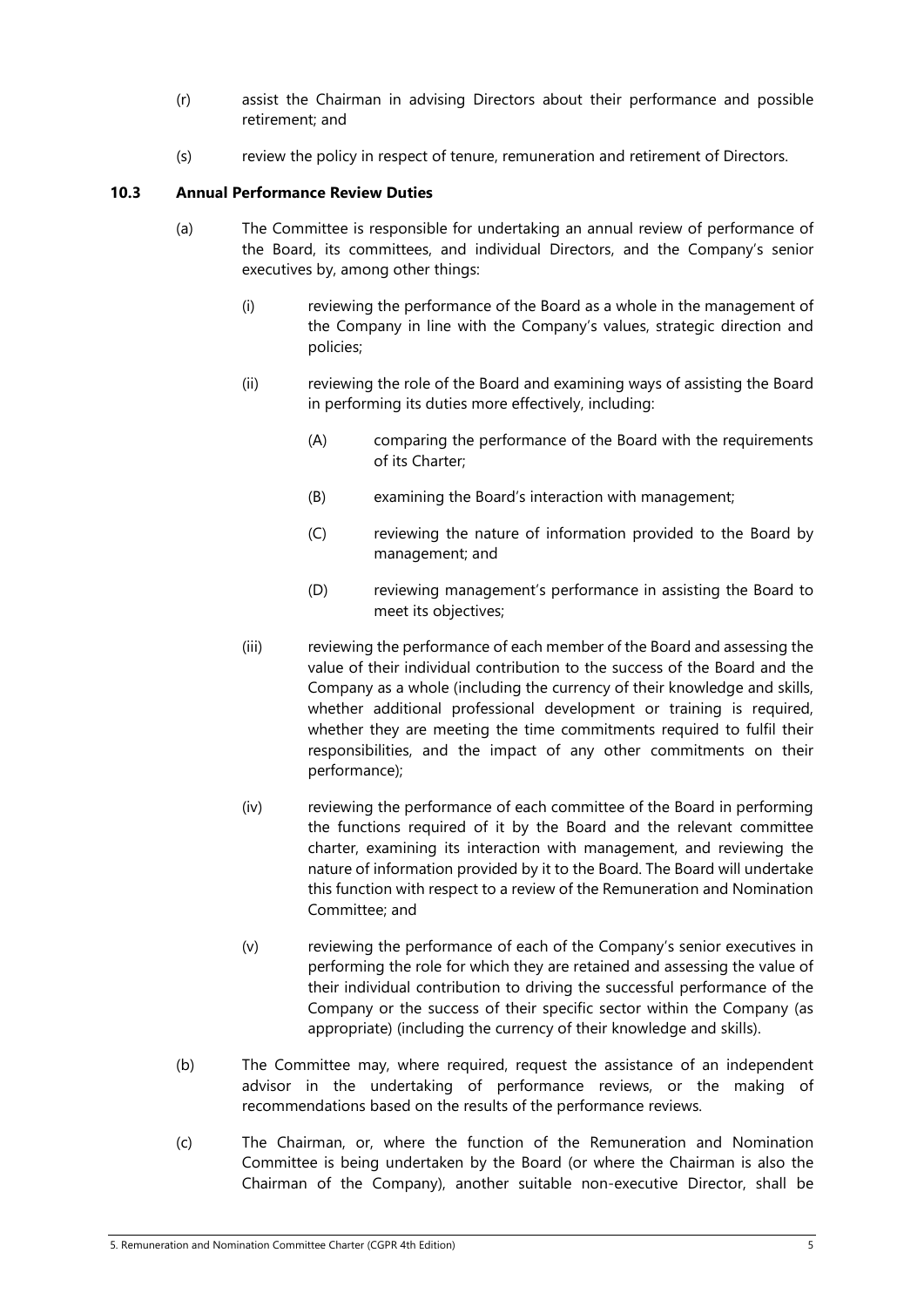appointed as responsible for the performance evaluation of the Chairman of the Company, following consultation with the remainder of the Board.

(d) The Committee must disclose to the Board the results of its annual performance reviews, and any recommendations as a result of those reviews, for consideration by the Board.

### $11.$ **Remuneration Considerations**

- (a) When setting the level and composition of remuneration, the Committee must balance:
	- (i) the desire to attract and retain high quality Directors and to attract, retain and motivate senior executives;
	- (ii) the need to ensure that the incentives for executive Directors and other senior executives encourage them to pursue the growth and success of the Company without rewarding conduct that is contrary to the Company's values or risk appetite;
	- (iii) the need to ensure that the incentives for non-executive Directors do not conflict with their obligation to bring an independent judgement to matters before the Board;
	- (iv) the implications for its reputation and standing in the community if it is seen to pay excessive remuneration to Directors and senior executives; and
	- (v) its commercial interest in controlling expenses.
- (b) In assisting the Board in formulating the Company's remuneration policies and practices of Directors and senior executives, the Committee will have, and will ensure that the Board has regard to the suggested guidelines for remuneration as set out in the prevailing ASX Corporate Governance Council Principles and Recommendations.

### $12.$ **Disclosure**

- (a) The Company must disclose the policies and practices regarding the remuneration of non-executive Directors, executive Directors and other senior executives in the annual report and as otherwise required by law.
- (b) The disclosures in paragraph 12(a) with respect to the remuneration of executive Directors and other senior executives will include a summary of the Company's policies and practices regarding the deferral of performance-based remuneration and the reduction, cancellation or clawback of performance-based remuneration in the event of serious misconduct or a material misstatement in the Company's financial statements.
- (c) The disclosures in paragraph 12(a) with respect to non-executive Directors will include a summary of the Company's policies and practices regarding any minimum shareholding requirements for those directors.
- (d) The Company must disclose in its annual report whether or not the performance reviews the subject of section 10.3(a) above were undertaken in the relevant financial year.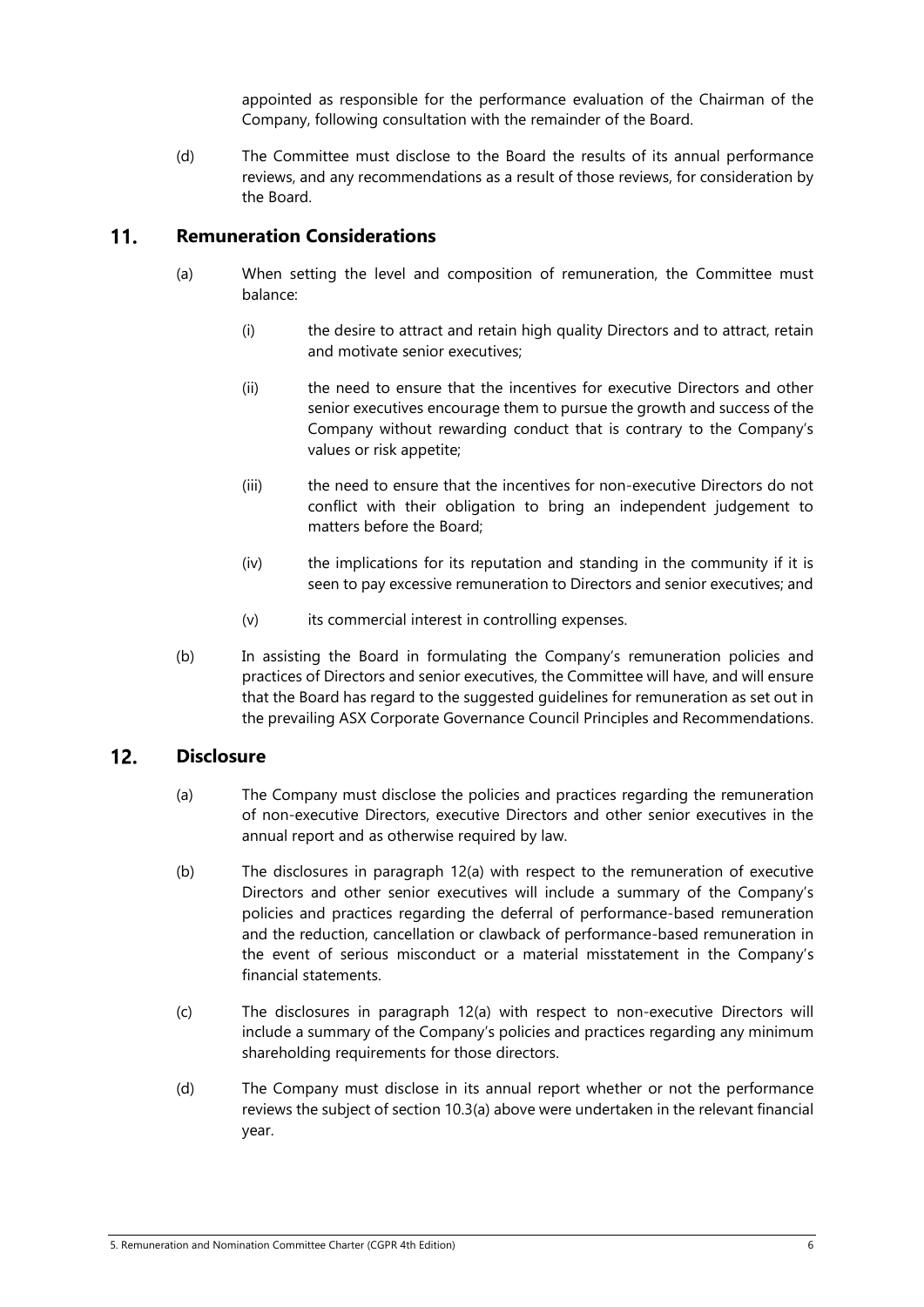### $13.$ **Conflicts**

The Committee will ensure that, except in the determination by the Board on how the pool of Director's fees approved by security holders should be split between Directors, no individual Director or senior executive will be involved in deciding his or her own remuneration.

### 14. **Review**

This Charter will be reviewed annually by the Committee with any proposed changes to be approved by the Board.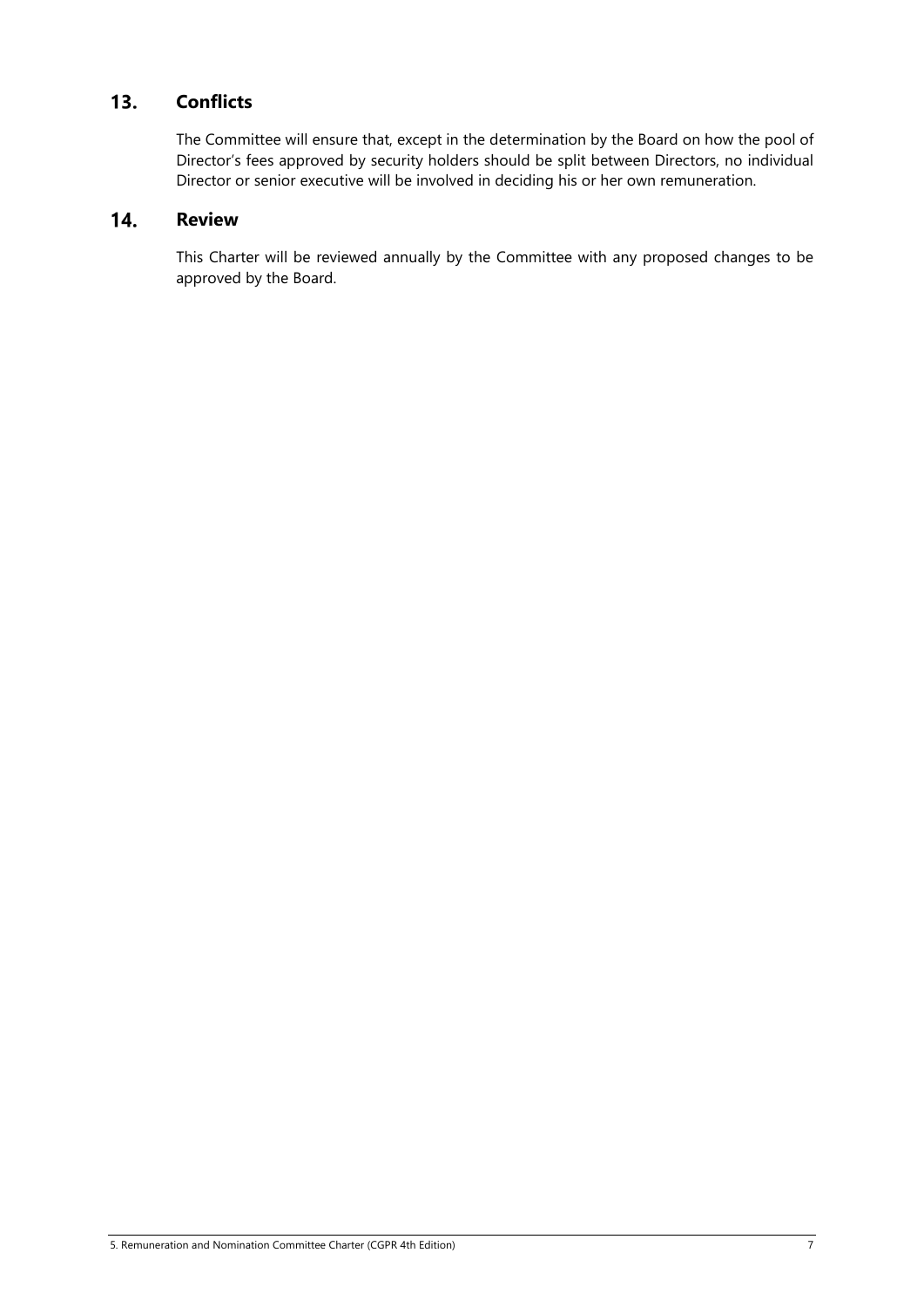# **Risk Management Policy**

#### $\mathbf{1}$ . **Board role and delegation**

The Board determines the Company's "risk profile" and "risk appetite" and is responsible for overseeing and approving risk management strategy and policies, internal compliance and internal control.

Where the Board has created an Audit and Risk Management Committee, responsibility for implementing the risk management system is delegated to that Committee. Where the Board has not created a separate Audit and Risk Management Committee, the Board assumes responsibility for implementing the risk management system, including implementing this Policy, and fulfilling the role of the Audit and Risk Management Committee hereunder.

#### $2.$ **Audit and Risk Management Committee role**

The Audit and Risk Management Committee will submit particular matters to the Board for its approval or review. Among other things it will:

- (a) oversee the Company's risk management systems, practices and procedures to ensure effective risk identification and management and compliance with internal guidelines and external requirements;
- (b) assist management to determine whether it has any material exposure to environmental and/or social risks (as those terms are defined in the ASX Corporate Governance Council's Principles and Recommendations) and, if it does, how it manages, or intends to manage, those risks;
- (c) assist management to determine the key risks to the businesses and prioritise work to manage those risks; and
- (d) review reports by management on the efficiency and effectiveness of risk management and associated internal compliance and control procedures.

#### $3<sub>1</sub>$ **Responsibility**

The responsibility for undertaking and assessing risk management and internal control effectiveness is delegated to management. Management is required to assess risk management and associated internal compliance and control procedures and report back to the Audit and Risk Management Committee at least annually.

#### $\mathbf{A}$ **Processes**

The Company's process of risk management and internal compliance and control includes:

- (a) identifying and measuring risks that might impact upon the achievement of the Company's goals and objectives, and monitoring the environment for emerging factors and trends that affect these risks;
- (b) formulating risk management strategies to manage identified risks, and designing and implementing appropriate risk management policies and internal controls; and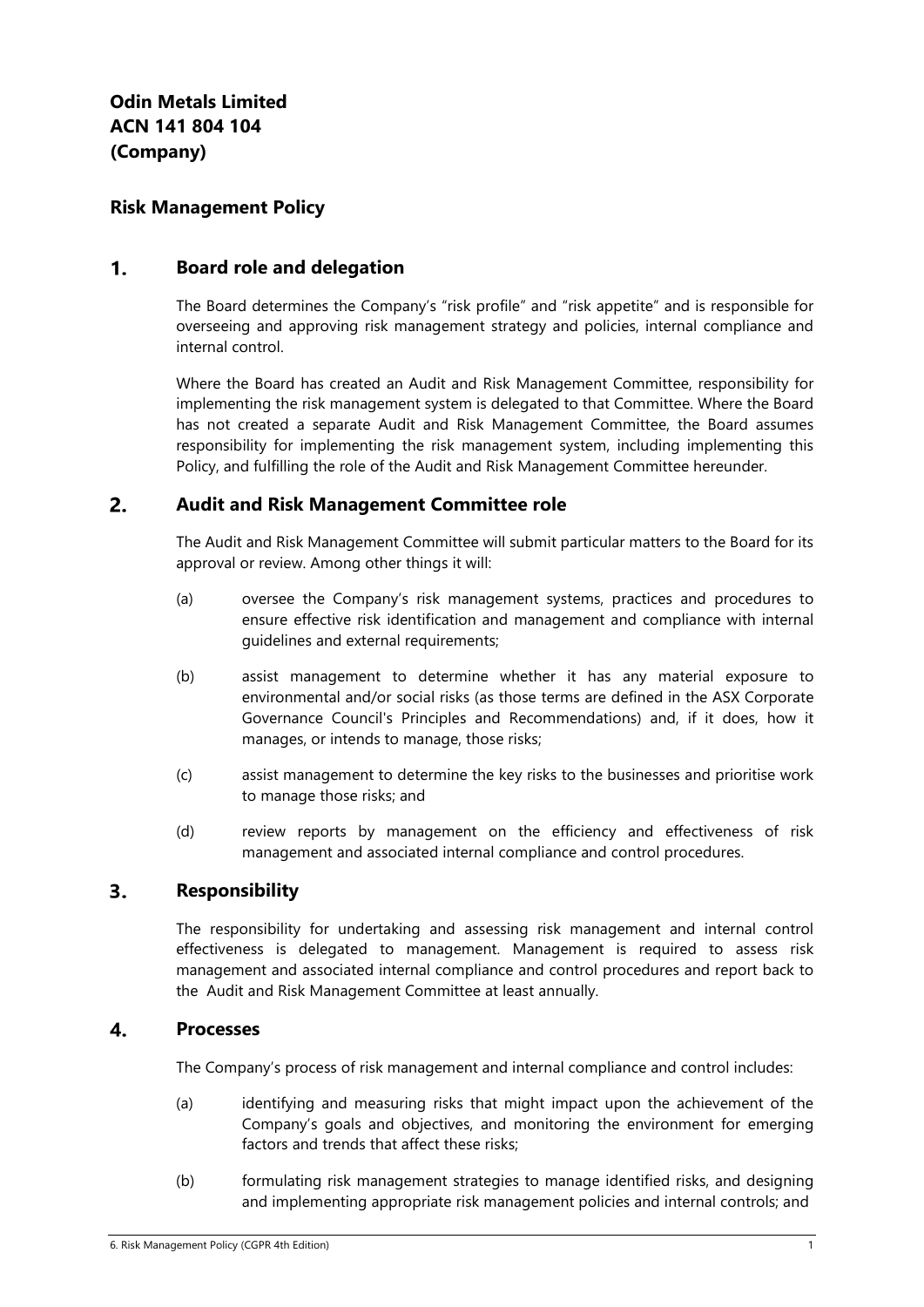(c) monitoring the performance of, and improving the effectiveness of, risk management systems and internal compliance and controls, including regular assessment of the effectiveness of risk management and internal compliance and control.

To this end, comprehensive practises are in place that are directed towards achieving the following objectives:

- (a) compliance with applicable laws and regulations:
- (b) preparation of reliable published financial information; and
- (c) implementation of risk transfer strategies where appropriate eg insurance.

#### 5. **Annual review and disclosure**

The Board or the Audit and Risk Management Committee will review the Company's risk management and control framework at least annually to satisfy itself that it continues to be sound, and that the entity is operating with due regard to the risk appetite set by the Board.

The Company must disclose in its Annual Report whether this review has taken place in that financial period.

#### 6. **Disclosure of material exposure**

The Company will disclose if it has any material exposure to environmental and/or social risks (as those terms are defined in the ASX Corporate Governance Council's Corporate Governance Principles and Recommendations) and, if it does, how it manages, or intends to manage, those risks.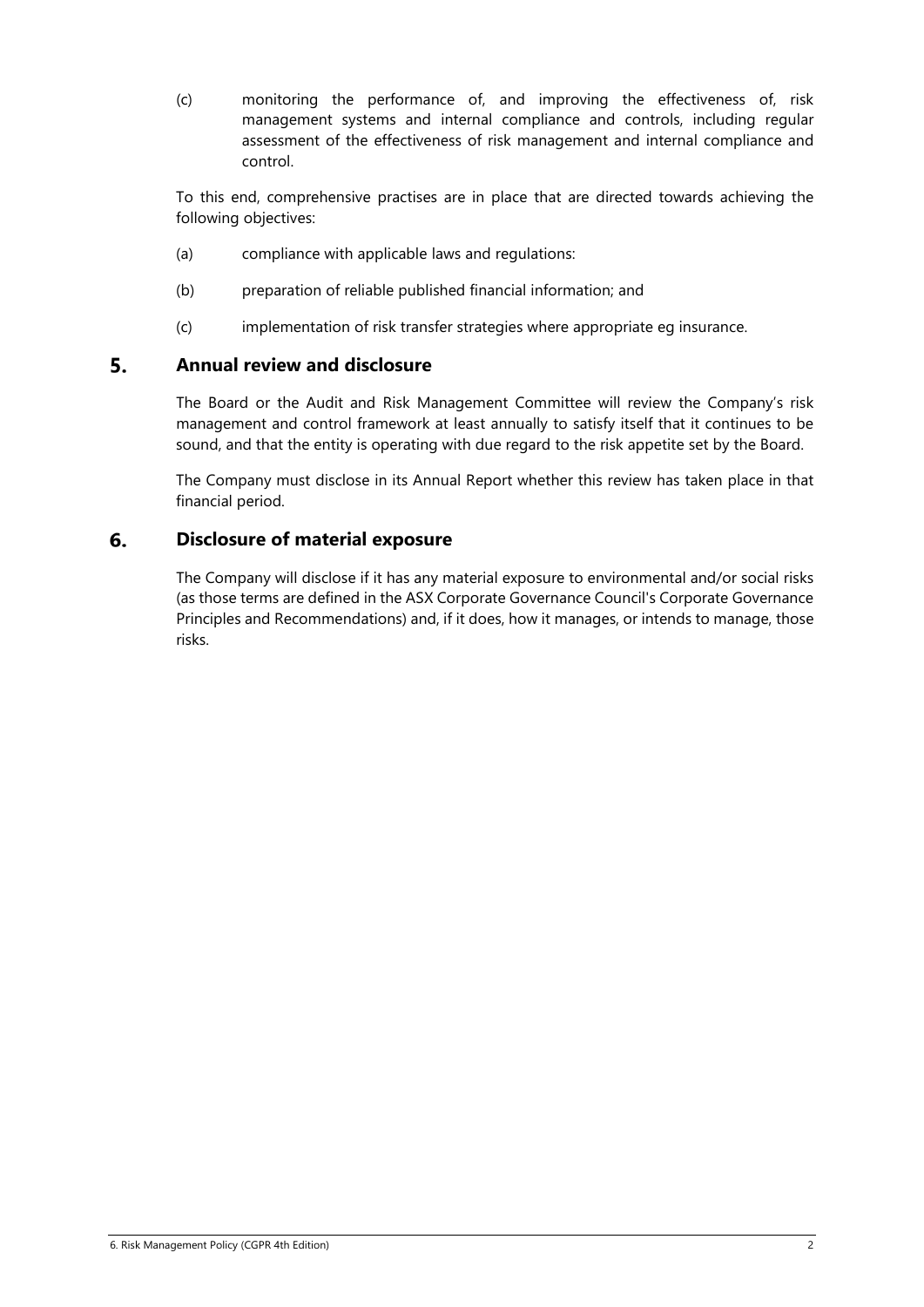# **Securities Trading Policy**

#### $\mathbf{1}$ . **Introduction**

- **1.1** This Securities Trading Policy (**Policy**) sets out the policy on the sale and purchase of securities in the Company by its Key Management Personnel and any other connected person of the Company (e.g. an employee, contractor, consultant or adviser) or a member of Key Management Personnel (e.g. spouse or partner, child under 18 years of age, a parent, an unlisted company in which a member of Key Management Personnel is a director, a trust in which a member of Key Management Personnel is a trustee and beneficiary or a connected person is a beneficiary or any other person or entity over whom a member of Key Management Personnel has significant influence or control) who is nominated by the Board from time to time as a person to whom this Policy applies.
- **1.2** "Key Management Personnel" are those persons having authority and responsibility for planning, directing and controlling the activities of the Company, directly or indirectly, including any Director (whether executive or otherwise) of the Company.
- **1.3** The Company has determined that its Key Management Personnel are its Directors and those employees directly reporting to the Managing Director (or person in an equivalent role).
- **1.4** Key Management Personnel are encouraged to be long-term holders of the Company's securities. However, it is important that care is taken in the timing of any purchase or sale of such securities.
- **1.5** The purpose of this Policy is to assist Key Management Personnel to avoid conduct known as 'insider trading'. In some respects, this Policy extends beyond the strict requirements of the Corporations Act 2001 (Cth).

#### $2.$ **What types of transactions are covered by this Policy?**

This Policy applies to both the sale and purchase of any securities of the Company and its subsidiaries on issue from time to time.

#### $3.$ **What is insider trading?**

### Prohibition

- **3.1** Insider trading is a criminal offence. It may also result in civil liability. In broad terms, a person will be guilty of insider trading if:
	- (a) that person possesses information which is not generally available to the market and, if it were generally available to the market, would be likely to have a material effect on the price or value of the Company's securities (i.e. information that is 'price sensitive'); and
	- (b) that person:
		- (i) buys or sells securities in the Company; or
		- (ii) procures someone else to buy or sell securities in the Company; or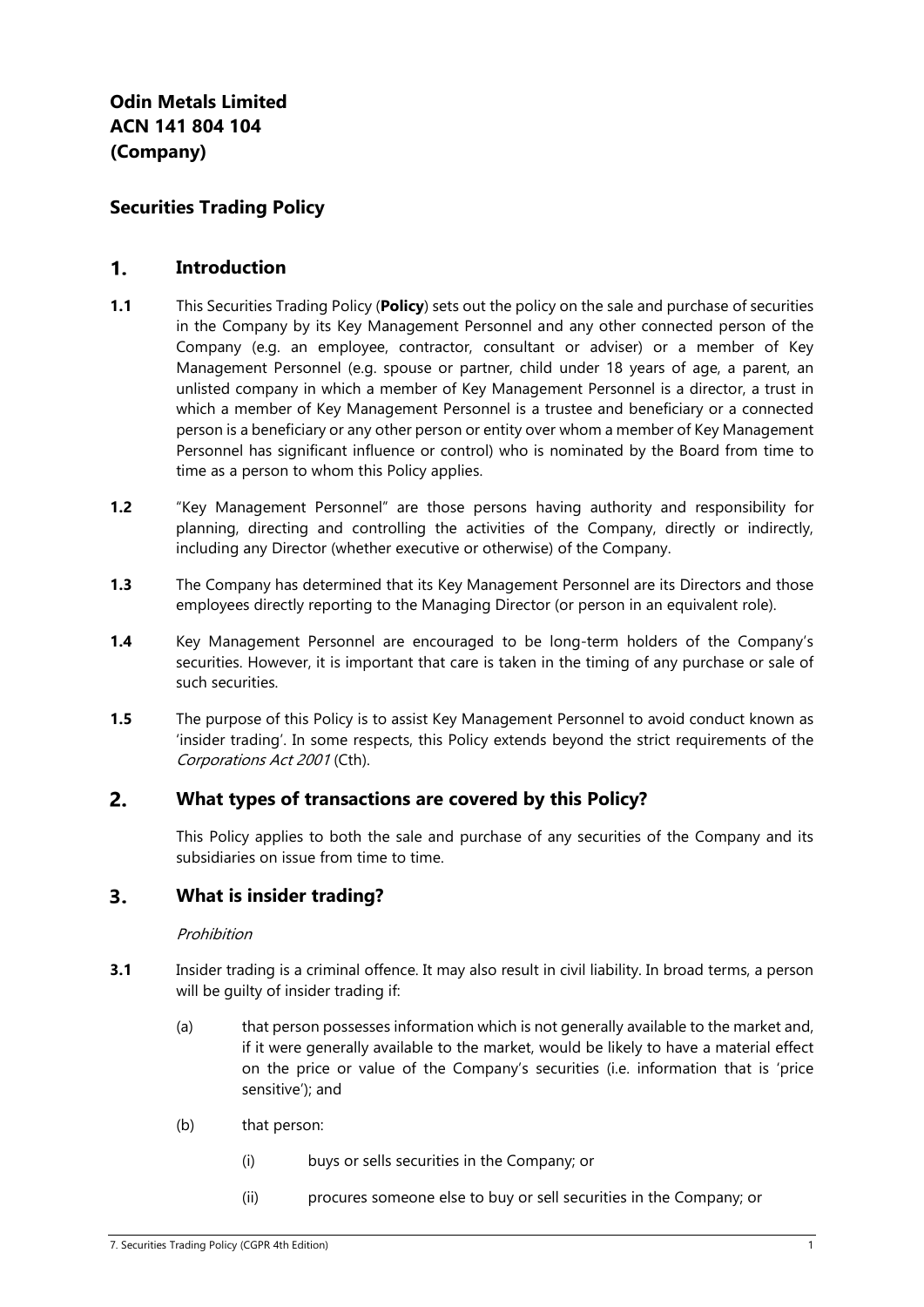(iii) passes on that information to a third party where that person knows, or ought reasonably to know, that the third party would be likely to buy or sell the securities or procure someone else to buy or sell the securities of the Company.

### **Examples**

- **3.2** To illustrate the prohibition described above, the following are possible examples of price sensitive information which, if made available to the market, may be likely to materially affect the price of the Company's securities:
	- (a) the Company considering a major acquisition or disposal;
	- (b) the threat of major litigation against the Company;
	- (c) the Company's revenue and profit or loss results materially exceeding (or falling short of) the market's expectations;
	- (d) a material change in debt, liquidity or cash flow;
	- (e) a significant new development proposal (e.g. new product or technology);
	- (f) the grant or loss of a major contract or licence;
	- (g) a management or business restructuring proposal;
	- (h) the appointment of a liquidator, administrator or receiver;
	- (i) the commission of an event of default under, or other event entitling a financier to terminate, a material financing facility;
	- (j) a share issue proposal;
	- (k) an agreement or option to acquire an interest in a significant asset, or to enter into a joint venture or other form of partnership arrangement in relation to a significant asset;
	- (l) significant discoveries in which the Company has an interest;
	- (m) under subscriptions or over subscriptions to an issue of securities; and
	- (n) giving or receiving a notice of intention to make a takeover.

### Dealing through third parties

**3.3** The insider trading prohibition extends to dealings by individuals through nominees, agents or other associates, such as family members, family trusts and family companies (referred to as "Associates" in this Policy).

### Information however obtained

**3.4** It does not matter how or where the person obtains the information – it does not have to be obtained from the Company to constitute inside information. For the purpose of the insider trading provisions of the Corporations Act, "information" is given a wide meaning and includes matters of supposition and other matters that are insufficiently definite to warrant being made known to the public and matters relating to the intentions, or the likely intentions of a person.

### When information is generally available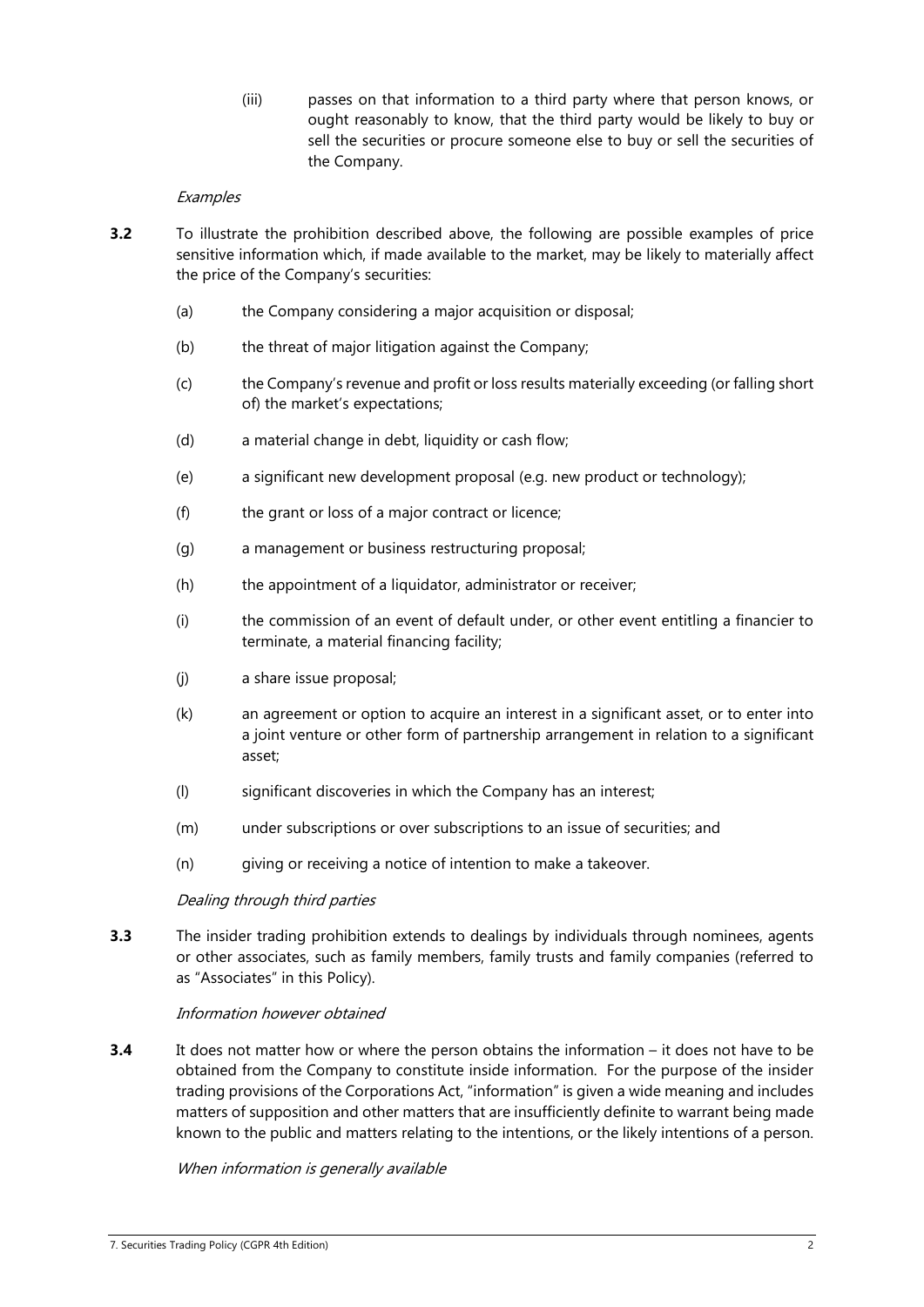**3.5** Information is generally available if it has been made known in a manner that would, or would be likely to bring it to the attention of persons who commonly invest in securities of a kind whose price of value might be affected by the information and since it was made known, a reasonable period for it to be disseminated among such persons has elapsed.

### When information is "price sensitive"

**3.6** A reasonable person would be taken to expect information to have a material effect on the price or value of securities if (and only if) the information would, or would be likely to, influence persons who commonly acquire securities in deciding whether or not to acquire or dispose of those securities. In other words, the information must be shown to be material to the investment decision of a reasonable hypothetical investor in the securities.

# Employee incentive schemes

**3.7** The prohibition does not apply to acquisitions of securities by employees made under employee incentive schemes, nor does it apply to the acquisition of shares as a result of the exercise of options or rights or conversion of convertible securities under an employee incentive scheme. However, the prohibition does apply to the sale of shares acquired under an employee incentive scheme and also to the sale of shares acquired following the exercise of options or rights or conversion of convertible securities granted under an employee incentive scheme.

#### 4. **Guidelines for trading in the Company's securities**

### General rule

- **4.1** Key Management Personnel are not permitted to trade the Company's securities during the specific "Closed Periods" detailed below.
- **4.2** "Securities" are securities issued by the Company and include shares, share acquisition rights, options, debentures (including bonds and notes) and derivatives of any of the above.
- **4.3** "Trade" in relation to securities means, whether as principal or agent, to apply for, acquire, or dispose of securities, or to enter into an agreement to apply for, acquire or dispose of securities or procure another person to do so. Trade includes the exercise of an option or the conversion of a share acquisition right.
- **4.4** The Closed Periods are:
	- (a) 48 hours after the publication of a price sensitive announcement to the Australian Securities Exchange;
	- (b) the period from two weeks prior to and 48 hours after the release of quarterly results;
	- (c) the period from two weeks prior to and 48 hours after the release of half year results;
	- (d) the period from two weeks prior to and 48 hours after the release of full year results; and
	- (e) the day of the annual general meeting.
- **4.5** The Company may at its discretion vary this rule in relation to a particular Closed Period by general notification to all Key Management Personnel either before or during the Closed Period.
- **4.6** In particular, the Company may notify all Key Management Personnel of additional Closed Periods during which the Company's securities may not be traded, including while it considers

<sup>7.</sup> Securities Trading Policy (CGPR 4th Edition) 3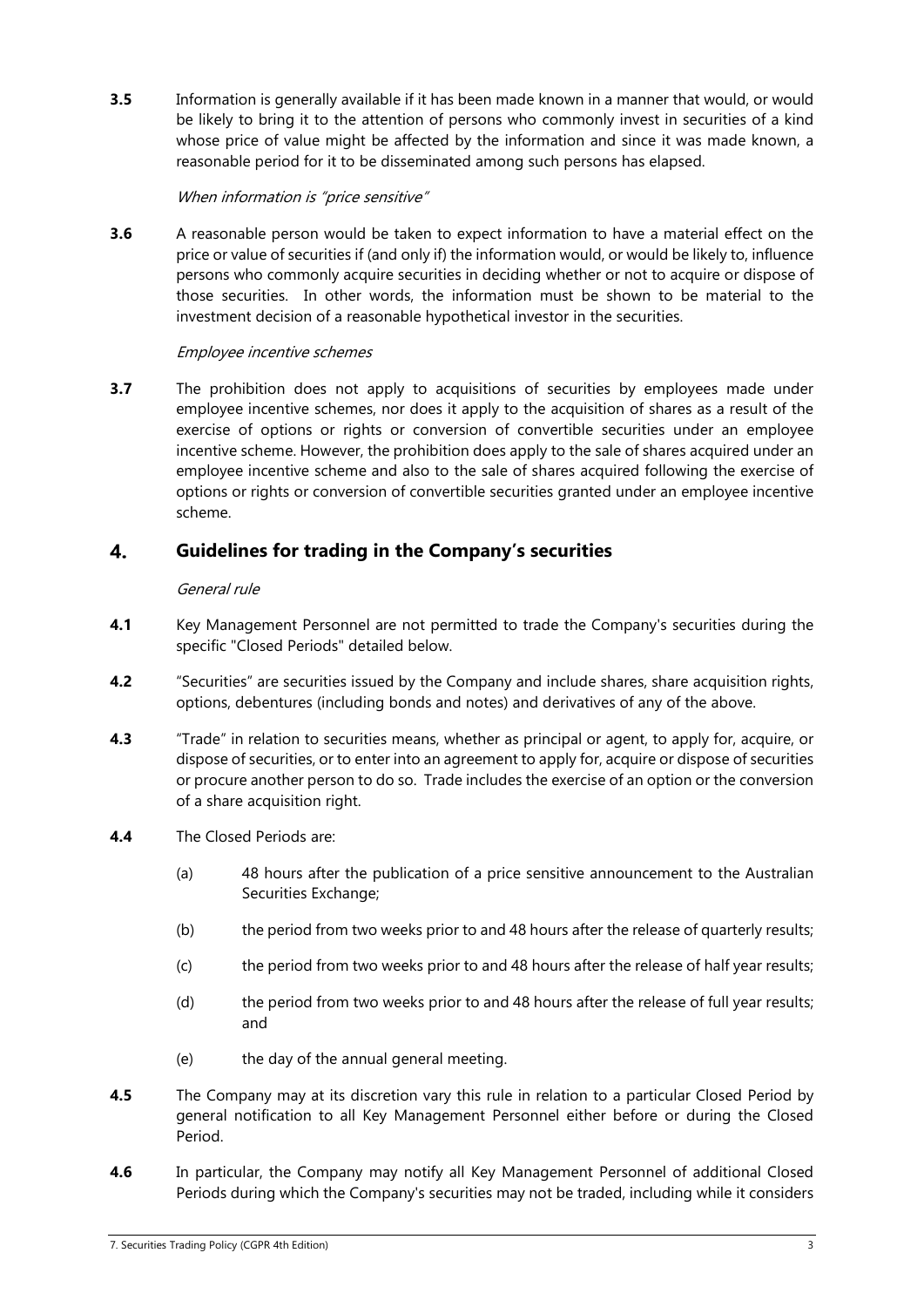matters which are exempt from immediate disclosure to ASX under the continuous disclosure rules.

**4.7** However, if a member of Key Management Personnel is in possession of price sensitive information which is not generally available to the market, including the notification of an additional Closed Period, then he or she must not deal in the Company's securities at any time, even if such trading might otherwise be permitted by this Policy.

### No short-term trading in the Company's securities

**4.8** Key Management Personnel should never engage in short-term trading of the Company's securities except for the exercise of options where the resulting shares will be sold shortly thereafter.

### Securities in other companies

**4.9** Buying and selling securities of other companies with which the Company may be dealing is prohibited where an individual possesses information which is not generally available to the market and is 'price-sensitive'. For example, where an individual is aware that the Company is about to sign a major agreement with another company, they should not buy securities in either the Company or the other company.

### **Derivatives**

**4.10** For the avoidance of doubt, Key Management Personnel are prohibited from trading during Closed Periods in financial products issued or created over or in respect of the Company's securities.

### Prohibition against hedging unvested entitlements

**4.11** Key Management Personnel participating in equity-based incentive schemes are prohibited from entering into any transaction which would have the effect of hedging or otherwise transferring to any other person the risk of any fluctuation in the value of any unvested entitlement in the Company's securities.

### **Exceptions**

- **4.12** Key Management Personnel may at any time:
	- (a) acquire ordinary shares in the Company by conversion of securities giving a right of conversion to ordinary shares;
	- (b) acquire Company securities under a bonus issue made to all holders of securities of the same class;
	- (c) acquire Company securities under a dividend reinvestment, or top-up, plan that is available to all holders of securities of the same class;
	- (d) acquire, or agree to the acquisition, or exercise of options or rights, or conversion of convertible securities under an employee incentive scheme (as that term is defined in the ASX Listing Rules);
	- (e) withdraw ordinary shares in the Company held on behalf of the Key Management Personnel in an employee incentive scheme (as that term is defined in the ASX Listing Rules) where the withdrawal is permitted by the rules of that scheme;
	- (f) acquire ordinary shares in the Company as a result of the exercise of options or rights or conversion of convertible securities held under an employee incentive scheme;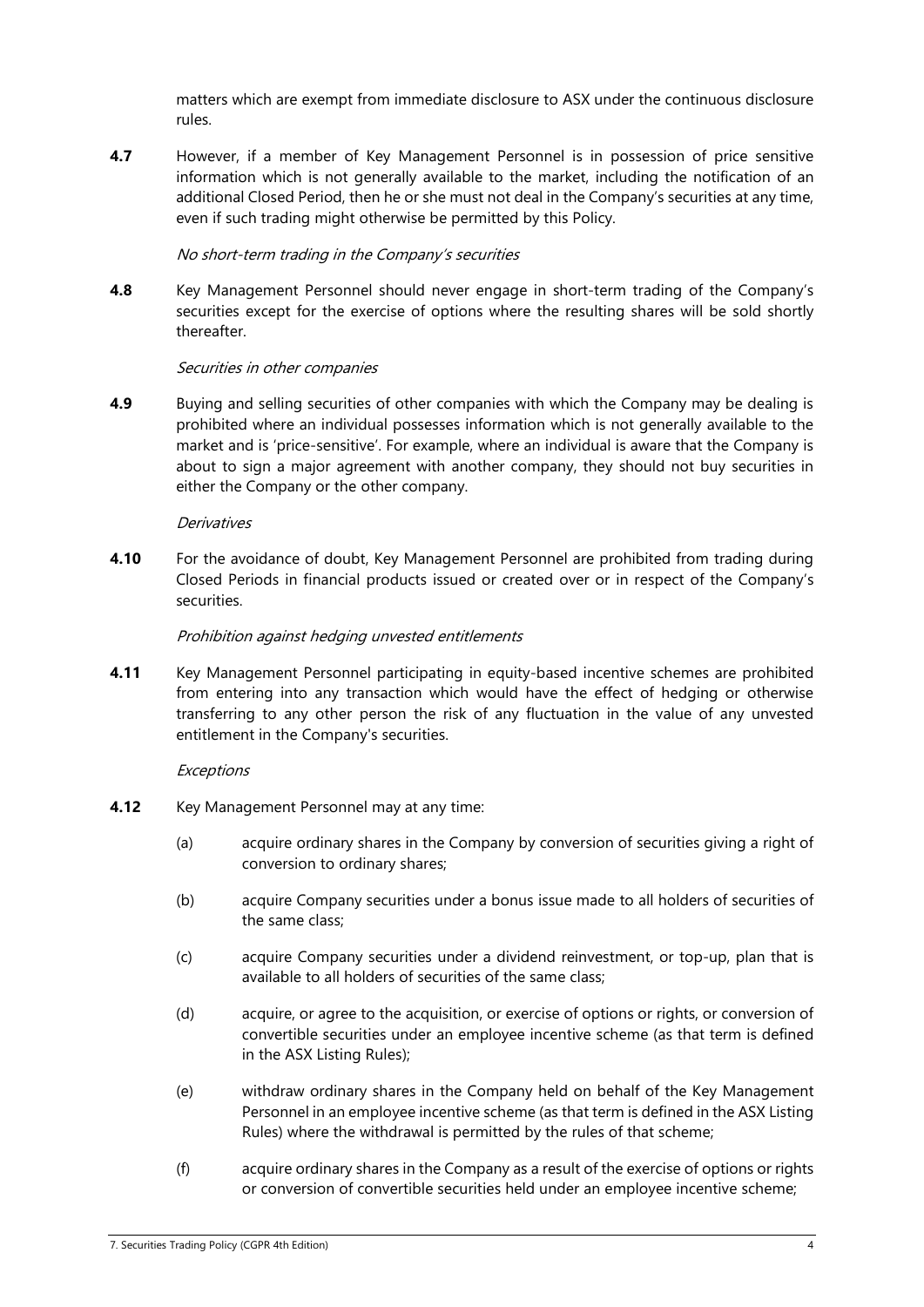- (g) transfer securities of the Company already held into a superannuation fund or other saving scheme in which the restricted person is a beneficiary;
- (h) make an investment in, or trade in units of, a fund or other scheme (other than a scheme only investing in the securities of the Company) where the assets of the fund or other scheme are invested at the discretion of a third party;
- (i) where a restricted person is a trustee, trade in the securities of the Company by that trust, provided the restricted person is not a beneficiary of the trust and any decision to trade during a Closed Period is taken by the other trustees or by the investment managers independently of the restricted person;
- (j) undertake to accept, or accept, a takeover offer;
- (k) trade under an offer or invitation made to all or most of the security holders, such as a rights issue, a security purchase plan, a dividend or distribution reinvestment plan and an equal access buy-back, where the plan that determines the timing and structure of the offer has been approved by the Board. This includes decisions relating to whether or not to take up the entitlements and the sale of entitlements required to provide for the take up of the balance of entitlements under a renounceable pro rata issue;
- (l) dispose of securities of the Company resulting from a secured lender exercising their rights, for example, under a margin lending arrangement;
- (m) exercise (but not sell securities following exercise) an option or a right under an employee incentive scheme, or convert a convertible security, where the final date for the exercise of the option or right, or the conversion of the convertible security, falls during a Closed Period or the Company has had a number of consecutive Closed Periods and the restricted person could not reasonably have been expected to exercise or convert it at a time when free to do so; or
- (n) trade under a non-discretionary trading plan for which prior written clearance has been provided in accordance with procedures set out in this Policy.
- **4.13** In respect of any employee incentive schemes adopted by the Company, it should be noted that it is not permissible to provide the exercise price of options by selling the shares acquired on the exercise of these options unless the sale of those shares occurs outside the Closed Periods.
- **4.14** Were this to occur at a time when the person possessed inside information, then the sale of Company securities would be a breach of insider trading laws, even though the person's decision to sell was not influenced by the inside information that the person possessed and the person may not have made a profit on the sale. Where Company securities are provided to a lender as security by way of mortgage or charge, a sale that occurs under that mortgage or charge as a consequence of default would not breach insider trading laws.

# Notification of periods when Key Management Personnel are not permitted to trade

**4.15** The Company Secretary will endeavour to notify all Key Management Personnel of the Closed Periods on or before their appointment with the Company as well as any varied or additional Closed Periods determined in accordance with paragraphs 4.5 and 4.6.

#### 5. **Approval and notification requirements**

# Approval requirements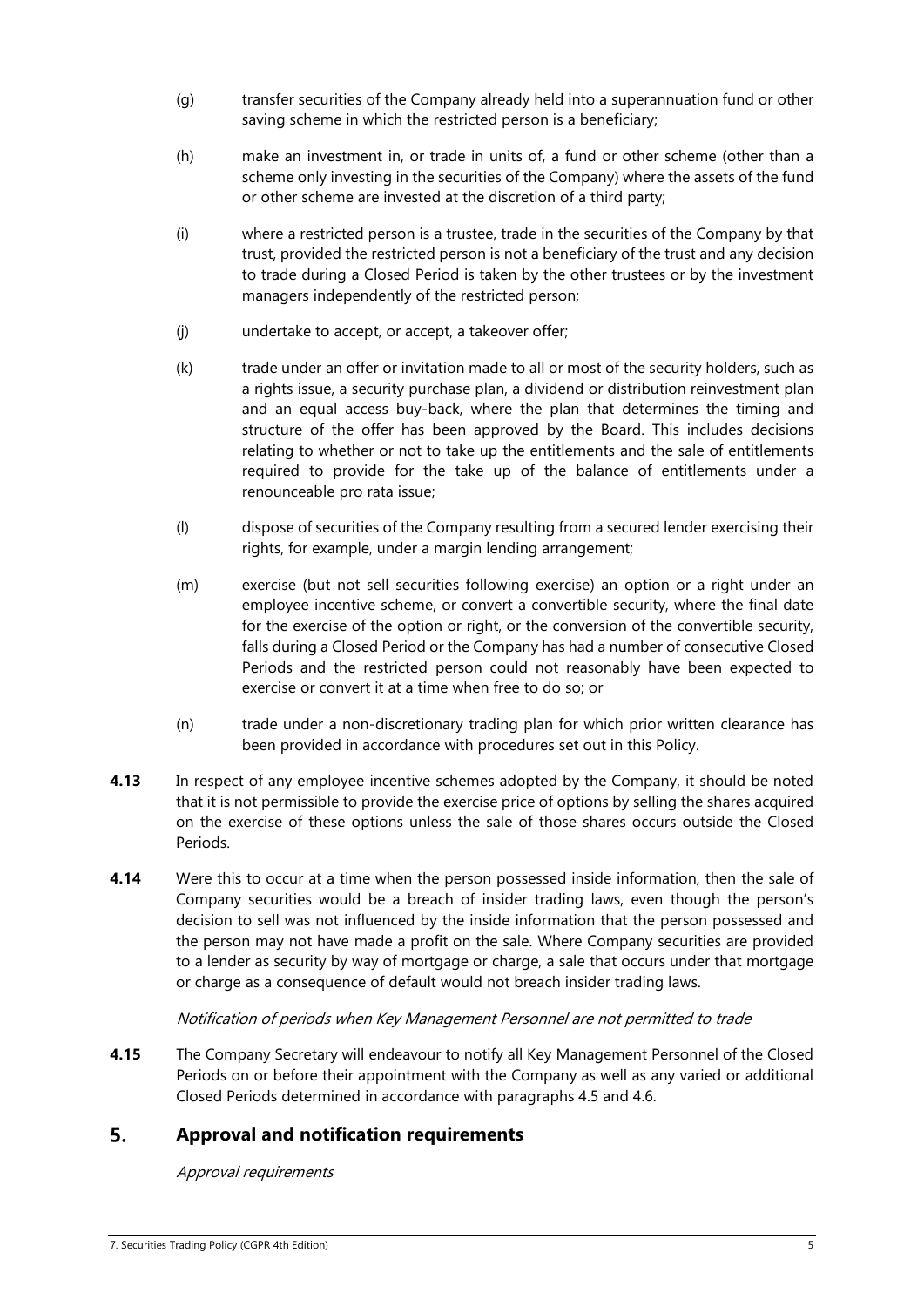- **5.1** Any Key Management Personnel (other than the Chairman) wishing to buy, sell or exercise rights in relation to the Company's securities must obtain the prior written approval of the Chairman or the Board before doing so in the form set out in Annexure A, or such other form as approved in writing by the Board.
- **5.2** If the Chairman wishes to buy, sell or exercise rights in relation to the Company's securities, the Chairman must obtain the prior approval of the Board before doing so.

### Approvals to buy or sell securities

- **5.3** All requests to buy or sell securities as referred to in paragraphs 5.1 and 5.2 must include the intended volume of securities to be purchased or sold and an estimated time frame for the sale or purchase.
- **5.4** Copies of written approvals must be forwarded to the Company Secretary prior to the approved purchase or sale transaction.

### **Notification**

**5.5** Subsequent to approval obtained in accordance with paragraphs 5.1 and 5.2, any member of Key Management Personnel who (or through his or her Associates) buys, sells, or exercises rights in relation to Company securities must notify the Company Secretary in writing of the details of the transaction within five (5) business days of the transaction occurring or such earlier time required by paragraph 6.2 for Directors. This notification obligation operates at all times but does not apply to acquisitions of shares, options, rights or other convertible securities by employees made under employee incentive schemes, nor does it apply to the acquisition of shares as a result of the exercise of options or rights or conversion of convertible securities under an employee incentive scheme.

## Key Management Personnel sales of securities

**5.6** Key Management Personnel need to be mindful of the market perception associated with any sale of Company securities and possibly the ability of the market to absorb the volume of securities being sold. With this in mind, the management of the sale of any significant volume of Company securities (i.e. a volume that would represent a volume in excess of 10% of the total securities held by the seller prior to the sale, or a volume to be sold that would be in excess of 10% of the average daily traded volume of the securities of the class being sold of the Company on the ASX for the preceding 20 trading days) by a member of Key Management Personnel needs to be discussed with the Board and the Company's legal advisers prior to the execution of any sale. These discussions need to be documented in the form of a file note, to be retained by the Company Secretary.

# Exemption from Closed Periods restrictions due to exceptional circumstances

**5.7** Key Management Personnel who are not in possession of inside information in relation to the Company may be given prior written clearance by the Managing Director (or in the case of the Managing Director by all other members of the Board) to sell or otherwise dispose of Company securities in a Closed Period where the person is in severe financial hardship or where there are exceptional circumstances as set out in this Policy.

### Severe financial hardship or exceptional circumstances

**5.8** The determination of whether a member of Key Management Personnel is in severe financial hardship will be made by the Managing Director (or in the case of the Managing Director by all other members of the Board).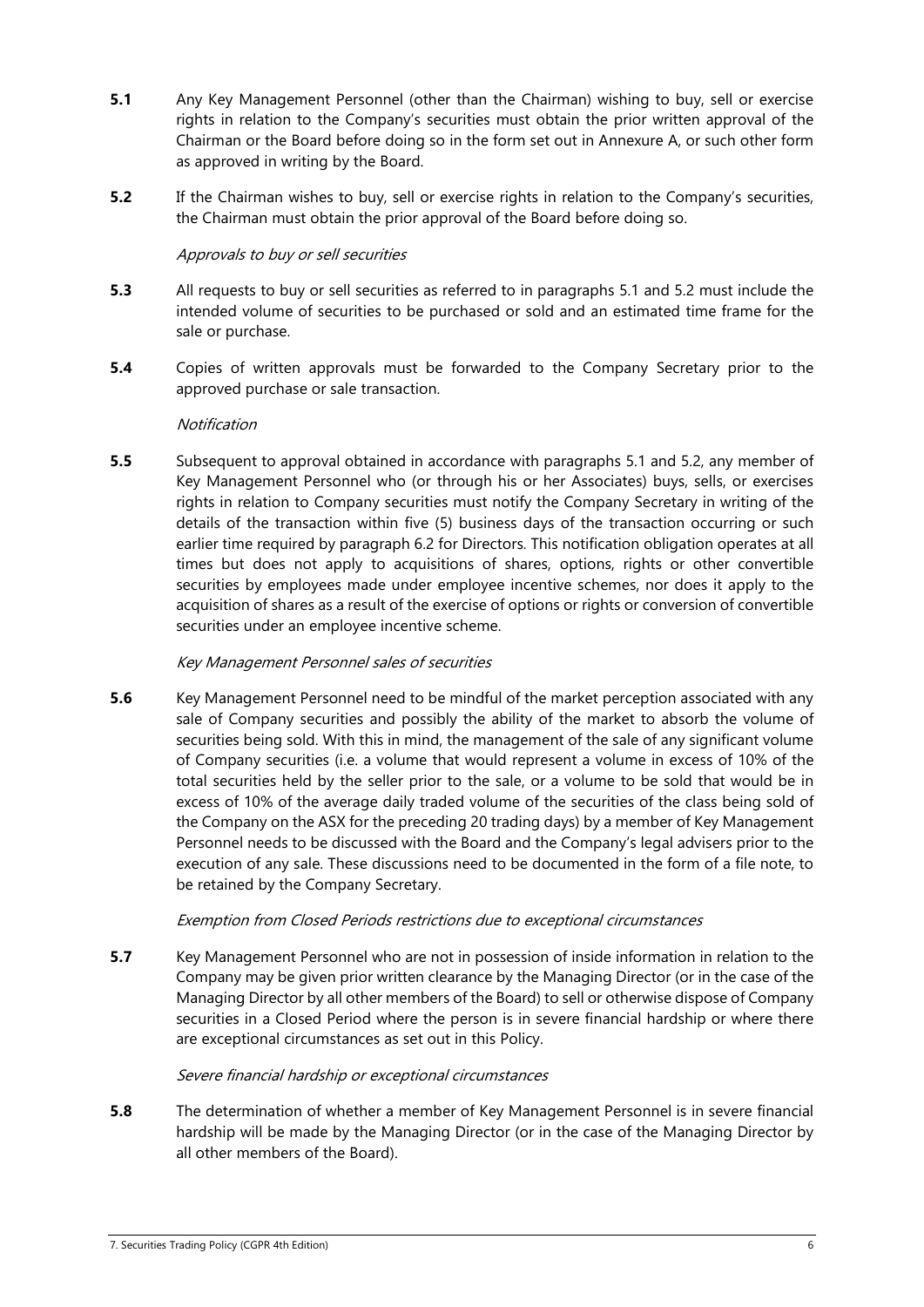**5.9** A financial hardship or exceptional circumstances determination can only be made by examining all of the facts and if necessary obtaining independent verification of the facts from banks, accountants or other like institutions.

### Financial hardship

- **5.10** Key Management Personnel may be in severe financial hardship if they have a pressing financial commitment that cannot be satisfied other than by selling the securities of the Company.
- **5.11** In the interests of an expedient and informed determination by the Managing Director (or all other members of the Board as the context requires), any application for an exemption allowing the sale of Company securities in a Closed Period based on financial hardship must be made in writing stating all of the facts and be accompanied by copies of relevant supporting documentation, including contact details of the person's accountant, bank and other such independent institutions (where applicable).
- **5.12** Any exemption, if issued, will be in writing and shall contain a specified time period during which the sale of securities can be made.

### Exceptional circumstances

- **5.13** Exceptional circumstances may apply to the disposal of Company securities by a member of Key Management Personnel if the person is required by a court order or a court enforceable undertaking (for example in a bona fide family settlement) to transfer or sell securities of the Company, or there is some other overriding legal or regulatory requirement to do so.
- **5.14** Any application for an exemption allowing the sale of Company securities in a Closed Period based on exceptional circumstances must be made in writing and be accompanied by relevant court and/or supporting legal documentation (where applicable).
- **5.15** Any exemption, if issued, will be in writing and shall contain a specified time period during which the sale of securities can be made.

#### **ASX notification for directors** 6.

- **6.1** The ASX Listing Rules require the Company to notify the ASX within 5 business days after any dealing in securities of the Company (either personally or through an Associate) which results in a change in the relevant interests of a Director in the securities of the Company.
- **6.2** Directors must notify the Company Secretary immediately on acquiring or disposing of a relevant interest in any securities of the Company to ensure that the compliance requirements of the ASX are met.
- **6.3** The Company Secretary will arrange for the appropriate ASX Appendix 3X, 3Y or 3Z notification to be lodged with ASX within 5 business days.
- **6.4** In addition, the ASX Listing Rules require the disclosure by listed companies in Appendix 3Ys of instances where trading by Directors occurred during a Closed Period where prior written clearance was required, and if so, whether that clearance was provided.

#### $\overline{7}$ . **Material changes to this Policy**

For the purposes of the ASX Listing Rules, amendments to this Policy that would constitute a material change and which would require that the amended Policy be given to ASX for release to the market include: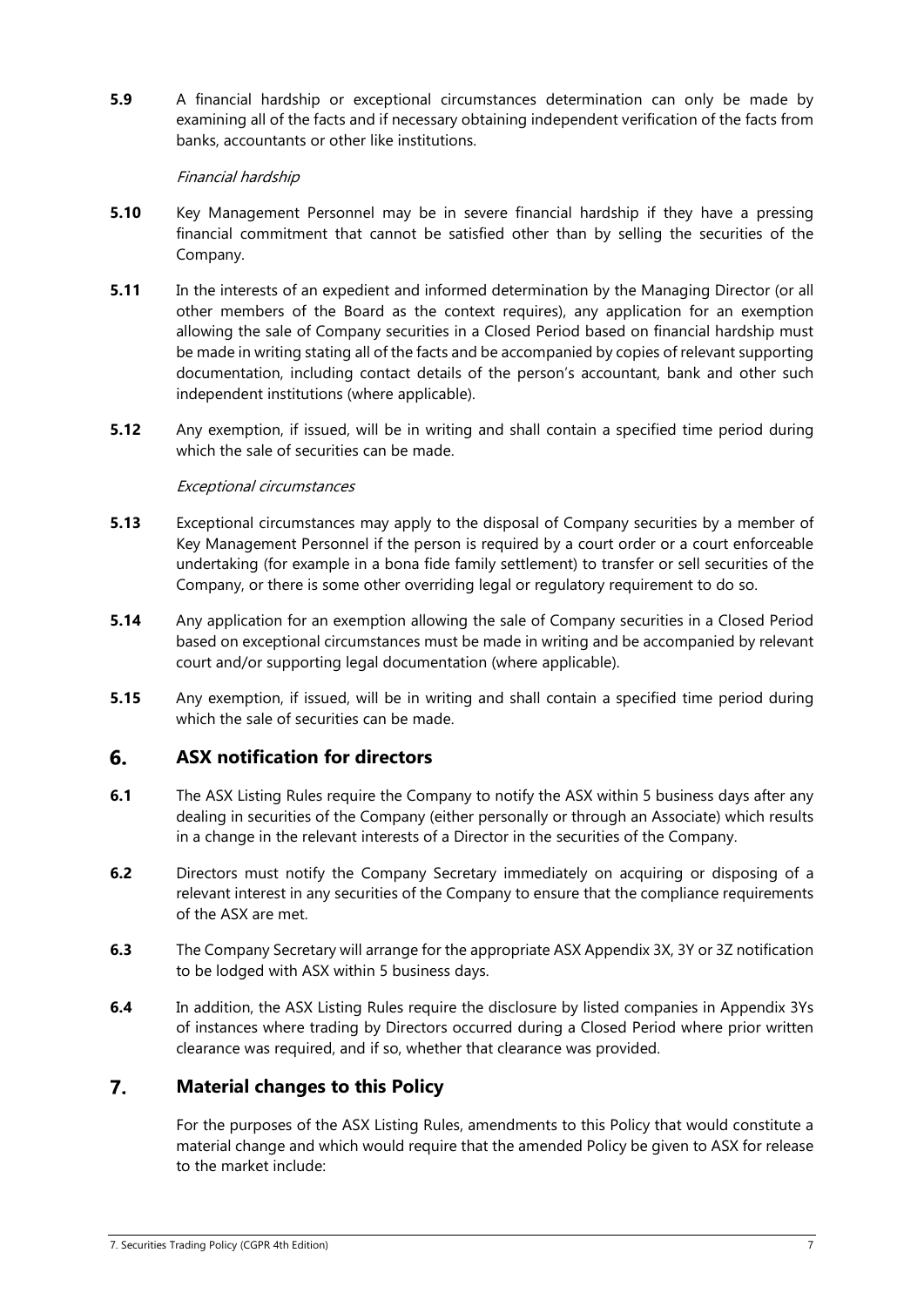- (a) changes to the periods specified in this Policy when the Directors and employees are prohibited from trading in the Company's securities;
- (b) changes with respect to the trading that is excluded from the operation of this Policy; and
- (c) changes with respect to the exceptional circumstances in which the Directors and employees may be permitted to trade during a Closed Period.

#### 8. **Effect of compliance with this Policy**

- **8.1** Compliance with this Policy does not absolve that individual from complying with the law, which must be the overriding consideration when trading in the Company's securities.
- **8.2** Breach of this Policy (irrespective of whether the insider trading prohibition or any other law is breached) will be regarded by the Company as serious misconduct which may lead to disciplinary action and/or dismissal.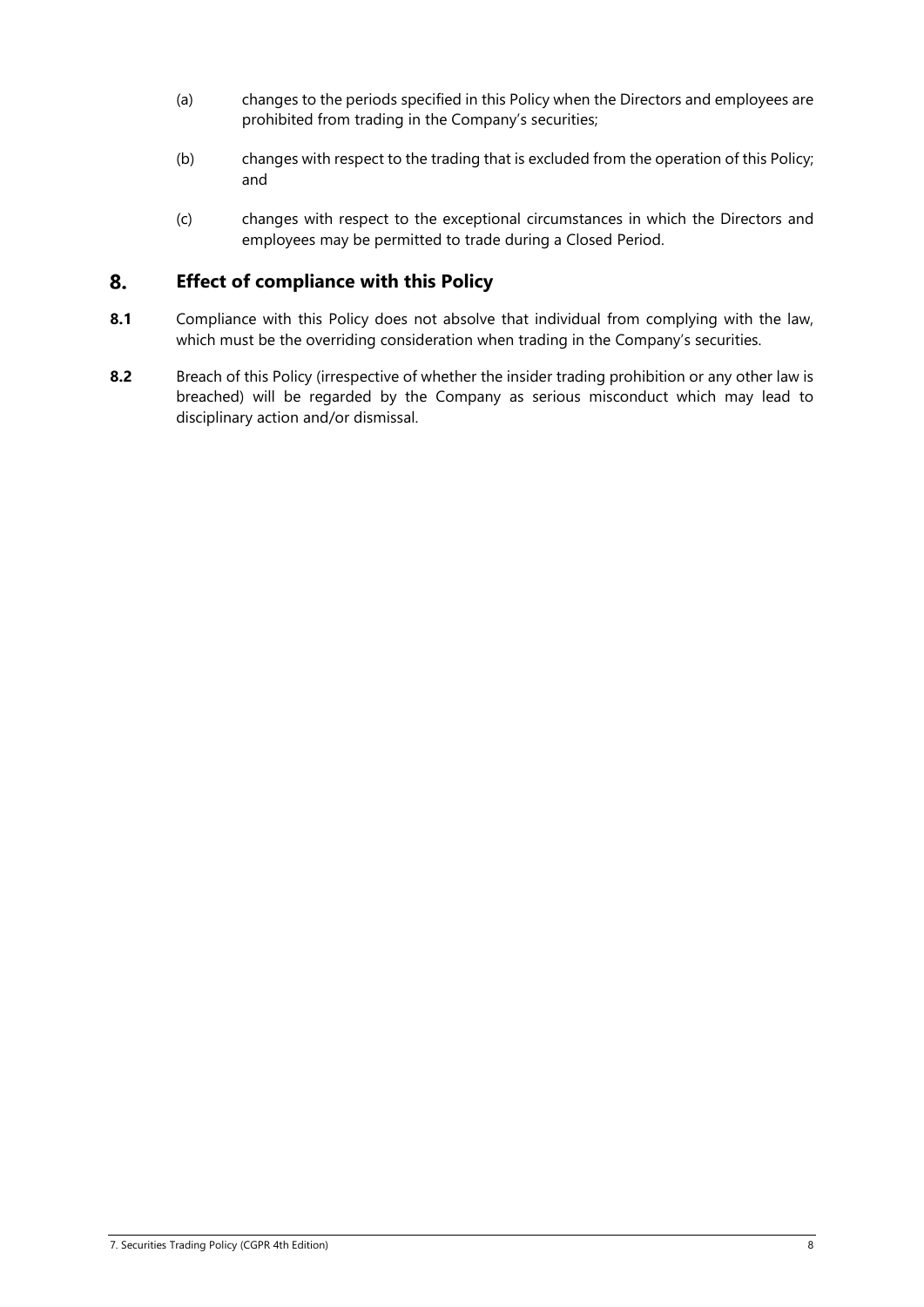# **Annexure A – Request for clearance to trade**

### **1. Applicant Details**

| Name     |  |
|----------|--|
|          |  |
| Position |  |

### **2. Details of securities and proposed trade**

| Nature of trade            | Onmarket<br>П | □ Offmarket | $\Box$ Other |
|----------------------------|---------------|-------------|--------------|
|                            |               |             |              |
| Number of Securities       |               |             |              |
|                            |               |             |              |
| <b>Class of Securities</b> |               |             |              |
|                            |               |             |              |
| Name of registered holder  |               |             |              |

### **3. Reason for request**

| $\Box$ Standard                                      | $\Box$ Exceptional Circumstances |  |
|------------------------------------------------------|----------------------------------|--|
| If exceptional circumstances please provide details: |                                  |  |
|                                                      |                                  |  |
|                                                      |                                  |  |
|                                                      |                                  |  |
|                                                      |                                  |  |
|                                                      |                                  |  |
|                                                      |                                  |  |

# **4. Declarations**

I confirm that I:

- (a) have read and understood the Securities Trading Policy and the proposed trade does not breach that policy or any legal obligations referred to in the policy;
- (b) am not in possession of any inside information in relation to [insert]; and
- (c) understand that I cannot trade in the company's securities until clearance is given, and that any clearance given will be valid only for the period stated in the clearance.

| -<br>sianed:<br>- - | Name: | ٬^+^<br>Dale. |  |
|---------------------|-------|---------------|--|
|                     |       |               |  |



| Clearance given by:                                             |                                |      |
|-----------------------------------------------------------------|--------------------------------|------|
| Name of Approving Officer                                       | Signature of Approving Officer | Date |
| business days from the date of clearance<br>Clearance valid for |                                |      |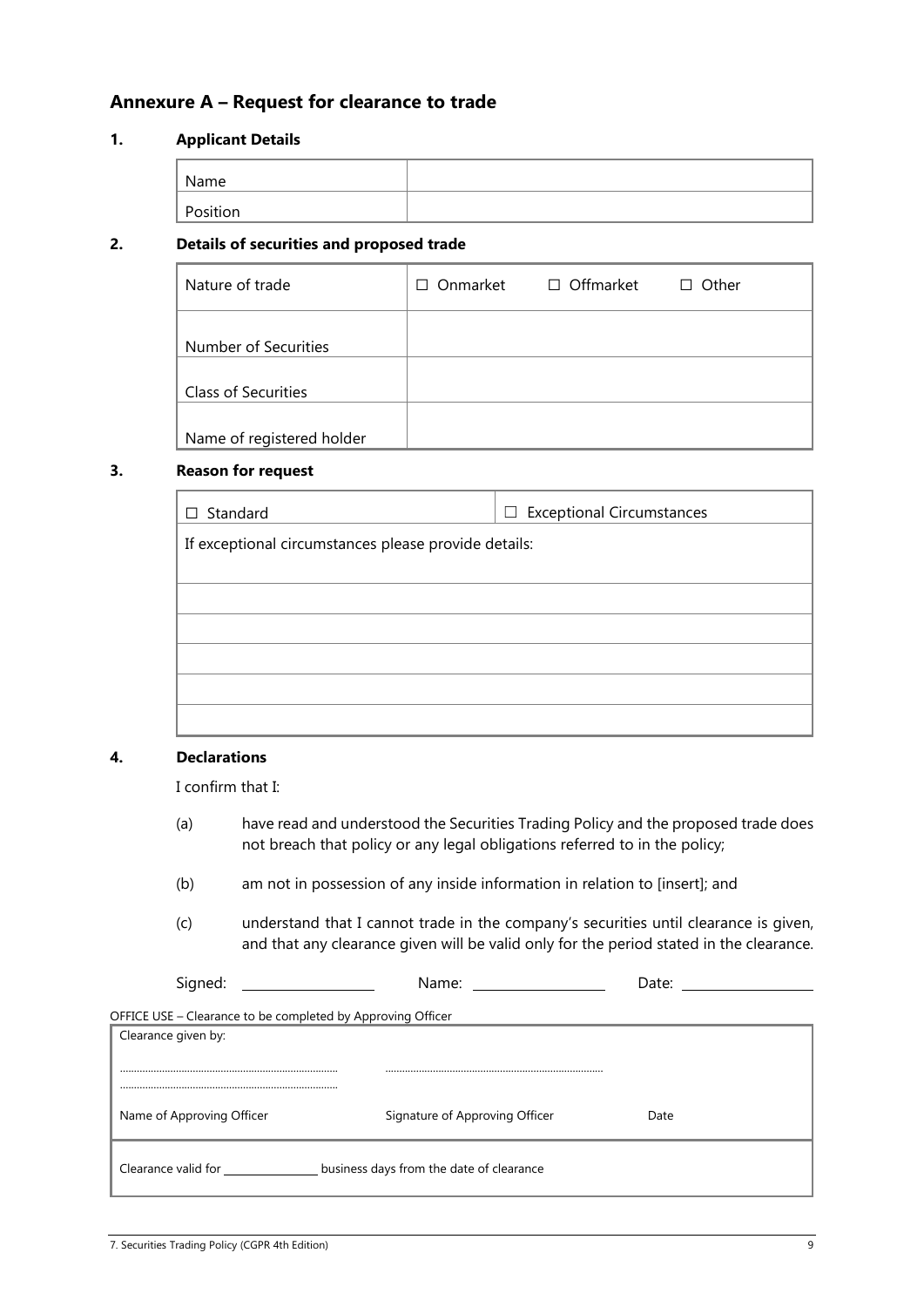# **Diversity Policy**

#### $\mathbf{1}$ . **Introduction**

- **1.1** The Company and all its related bodies corporate are committed to inclusion at all levels of the organisation, regardless of gender, marital or family status, sexual orientation, gender identity, age, disabilities, ethnicity, religious beliefs, cultural background, socio-economic background, perspective and experience.
- **1.2** The Company recognises the corporate benefits arising from employee and Board diversity in a competitive labour market, including a broader pool of high-quality employees, improved employee retention, access to different perspectives and ideas and the benefit of all available talent, and recognises the importance of being able to attract, retain and motivate employees from the widest possible pool of available talent.
- **1.3** To the extent practicable, the Company will address the recommendations and guidance provided in the ASX Corporate Governance Council's Principles and Recommendations.
- **1.4** In order to have an inclusive workplace, and to achieve the objectives of this Diversity Policy (**Policy**), the Company cannot and will not tolerate discrimination, harassment, vilification or victimisation.
- **1.5** This Policy is also underpinned by the Company's values as set out in its Statement of Values approved by the Board.
- **1.6** This Policy does not form part of an employee's contract of employment with the Company, nor does it give rise to contractual obligations. However, to the extent that the Policy requires an employee to do or refrain from doing something and at all times subject to legal obligations, the Policy forms a direction of the Company with which an employee is expected to comply.

#### $2.$ **Objectives**

- **2.1** This Policy provides a framework for the Company to achieve:
	- (a) a diverse and skilled workforce, leading to continuous improvement in service delivery and achievement of corporate goals;
	- (b) gender diversity in the composition of the Company's senior executive team and workforce generally, as well as in the composition of the board of Directors;
	- (c) a workplace culture characterised by inclusive practices and behaviours for the benefit of all staff;
	- (d) improved employment and career development opportunities for women;
	- (e) a work environment that values and utilises the contributions of employees with diverse backgrounds, experiences and perspectives through improved awareness of the benefits of workforce diversity and successful management of diversity; and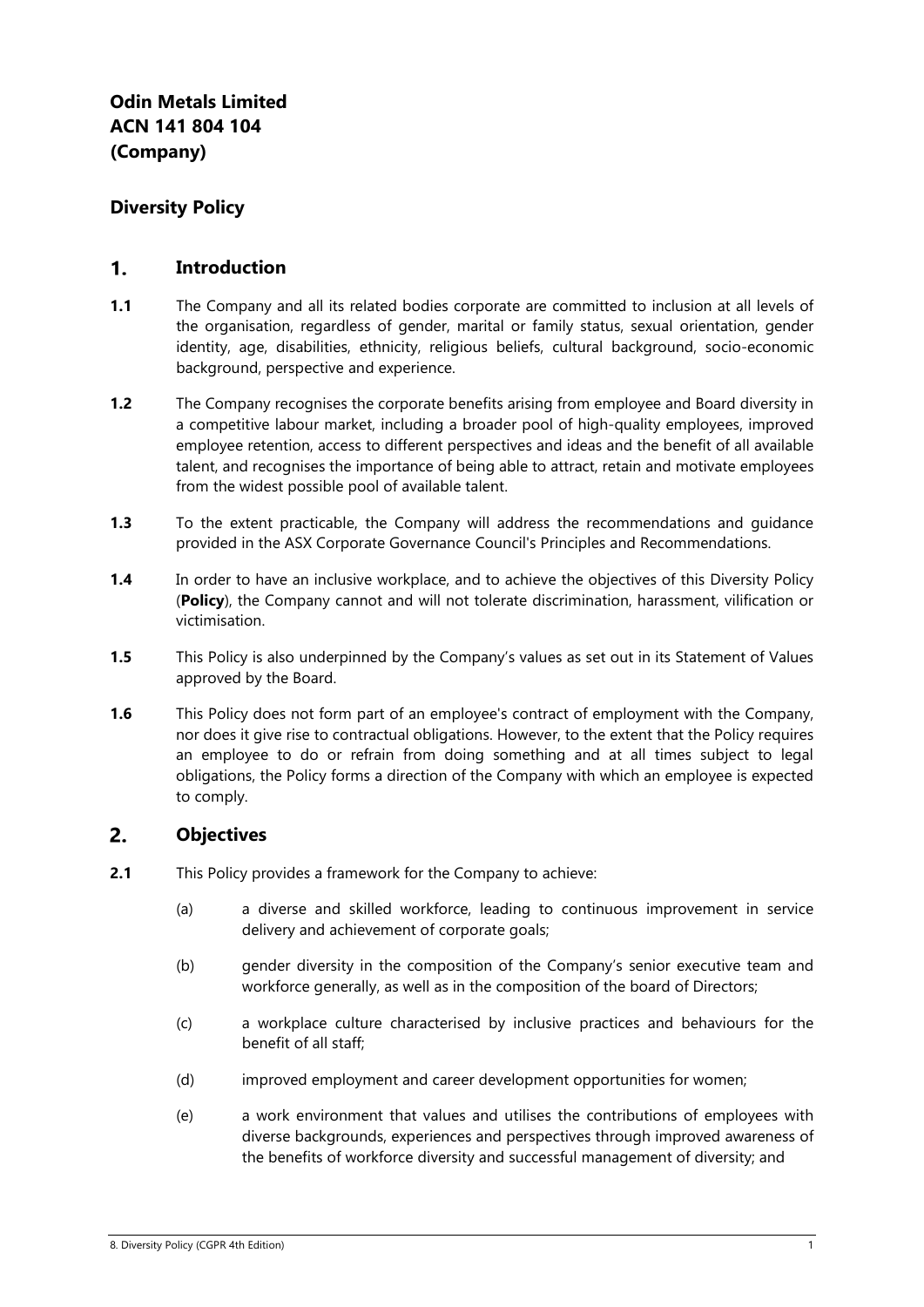(f) awareness in all staff of their rights and responsibilities with regards to fairness, equity and respect for all aspects of diversity,

(collectively, the **Objectives**).

**2.2** This Policy does not impose on the Company, its Directors, officers, agents or employees any obligation to engage in, or justification for engaging in, any conduct which is illegal or contrary to any anti-discrimination or equal employment opportunity legislation or laws in any State or Territory of Australia or of any foreign jurisdiction.

#### $3<sub>1</sub>$ **Responsibilities**

# The Board's Commitment

- **3.1** The Board is committed to workplace diversity, with a particular focus on supporting the representation of women at the senior level of the Company and on the Board.
- **3.2** The Board is responsible for developing appropriate and meaningful strategies to meet the Objectives, including benchmarks that are able to be monitored and measured (**Measurable Objectives**), and must consider setting:
	- (a) specific numerical targets for the proportion of women on the board, in senior executive roles and in its workforce generally to be achieved within specific timeframes; and
	- (b) specific numerical targets for female representation in key operational roles within specific timeframes, with a view to developing a diverse pipeline of talent that can be considered for future succession to senior executive roles.
- **3.3** The Board is responsible for monitoring the progress of the Measurable Objectives through the monitoring, evaluation and reporting mechanisms listed below.
- **3.4** The Board will ensure that recruitment and selection processes at all levels (from the Board downwards) are appropriately structured so that a diverse range of candidates are considered and in a manner that guards against any conscious or unconscious biases that might discriminate against certain candidates.

#### $\boldsymbol{4}$ . **Strategies**

- **4.1** The Company's diversity strategies include:
	- (a) recruiting from a diverse pool of candidates for all positions, including senior management and the Board;
	- (b) reviewing succession plans to ensure an appropriate focus on diversity;
	- (c) identifying specific factors to take account of in recruitment and selection processes to encourage diversity;
	- (d) designing and implementing programs that will assist in the development of a broader and more diverse pool of skilled and experienced employees and that, over time, will prepare them for senior management and board positions, including workplace development programs, mentoring programs and targeted training and development;
	- (e) developing a culture which takes account of domestic responsibilities of employees (for both males and females) and adopting flexible work practices to assist employees at all levels to meet those responsibilities;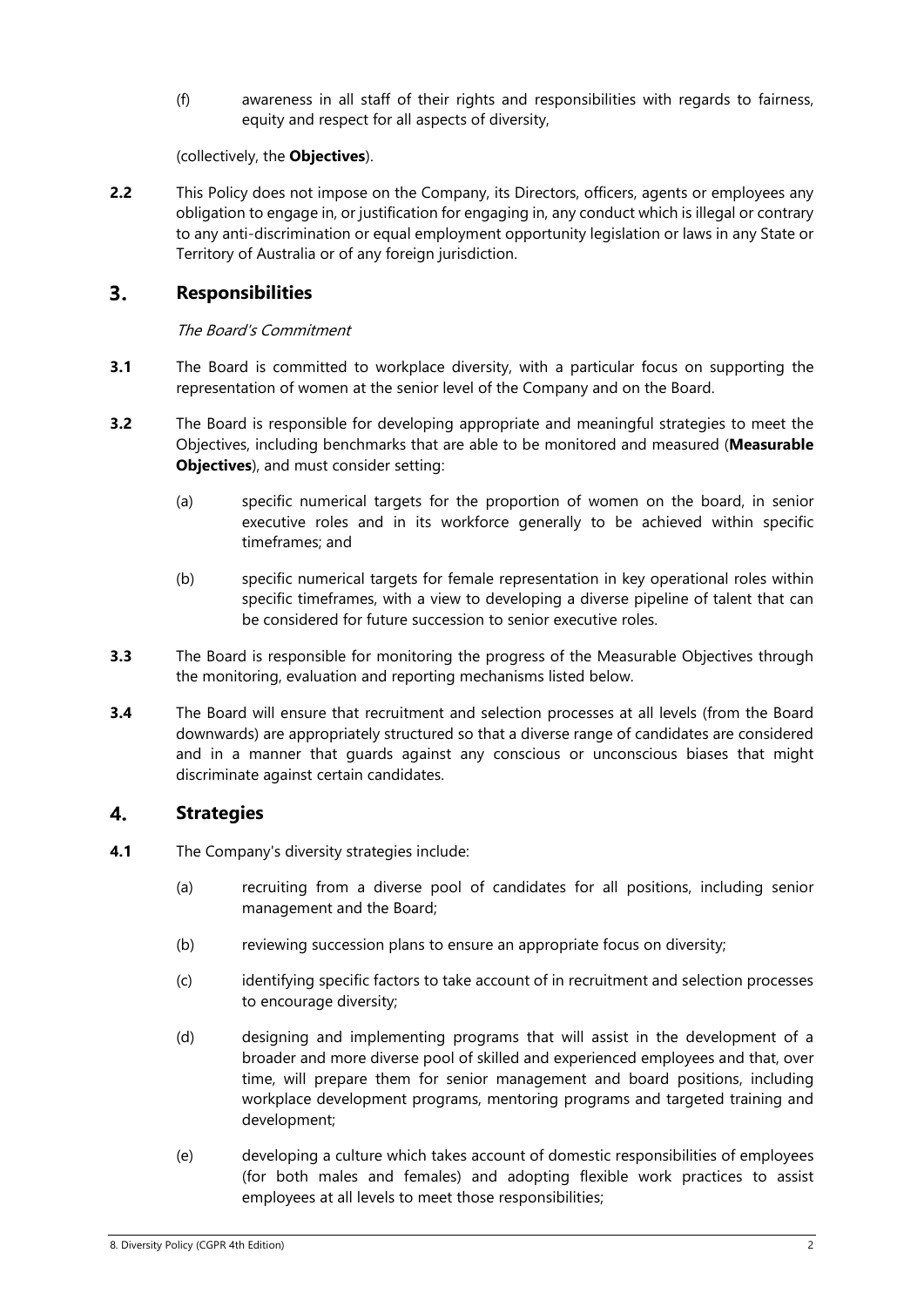- (f) aiming to benchmark its position on gender diversity against its peers;
- (g) undertaking gender pay equity audits to gain understanding of the effectiveness of this Policy, and whether any action needs to be taken in respect of any emerging themes; and
- (h) any other strategies the Board develops from time to time.

#### $5.$ **Monitoring and Evaluation**

- **5.1** The Chairman will monitor the scope and currency of this Diversity Policy.
- **5.2** The Board is responsible for implementing, monitoring and reporting on the Measurable Objectives.
- **5.3** Measurable Objectives as set by the Board may be included in the annual key performance indicators for the Chief Executive Officer / Managing Director (or person in an equivalent role) and senior executives.
- **5.4** In addition, the Board will review progress against the Objectives as a key performance indicator in its annual performance assessment.
- **5.5** This Policy will be reviewed periodically by the Board to ensure that it is operating effectively and to assess whether any changes are required to the Policy to improve its effectiveness.

#### 6. **Reporting**

- **6.1** The Board will include in the Annual Report each year:
	- (a) the Measurable Objectives, if any, set by the Board;
	- (b) progress against the Measurable Objectives; and
	- (c) the proportions of women and men employees in the whole organisation, at senior executive level and at Board level (including how 'senior executive level' is defined for these purposes).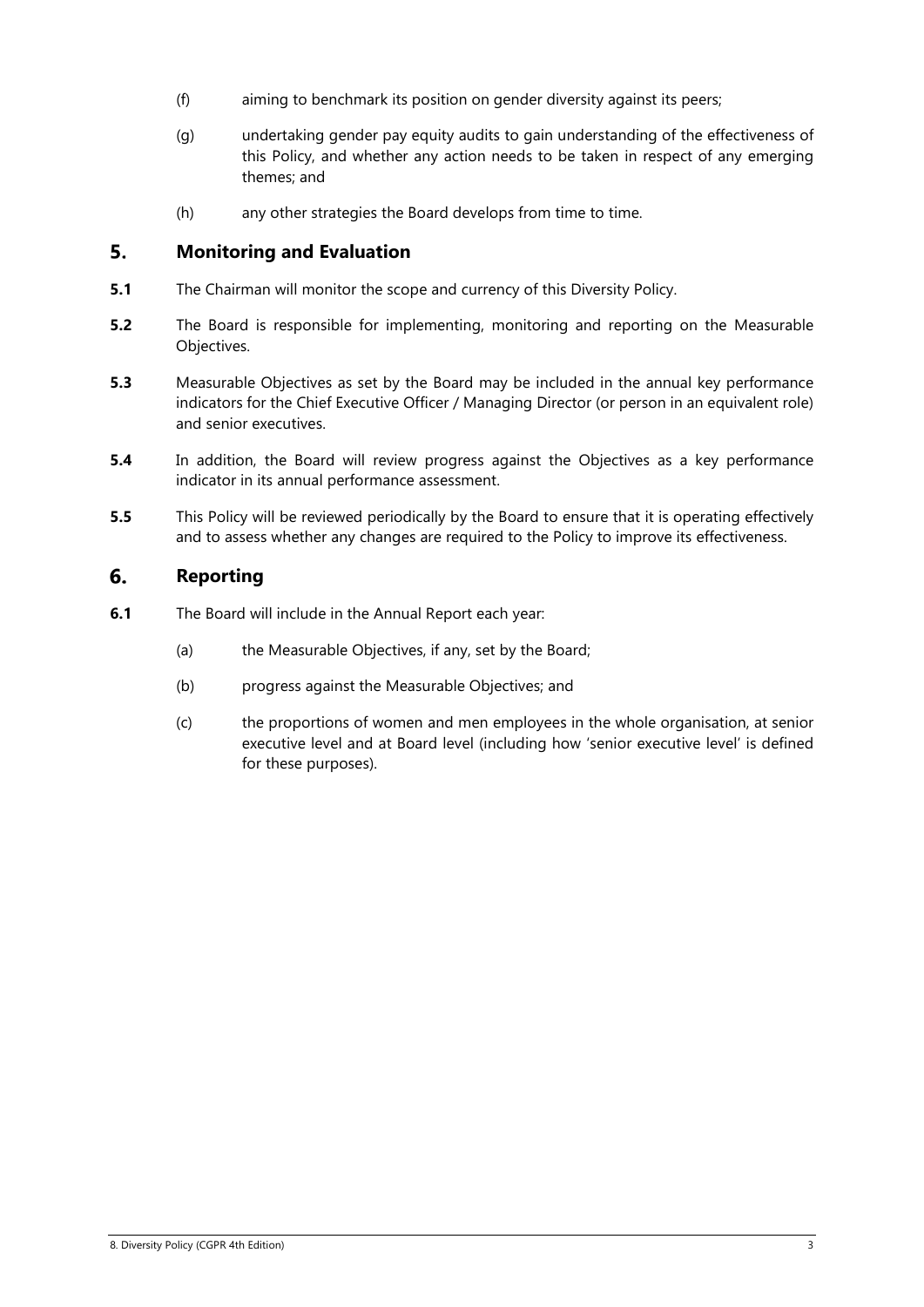# **Odin Metals Limited ACN 141 804 104 (Company)**

# **Shareholder Communications Policy**

The Board aims to ensure that shareholders are informed of all major developments.

Communication between the Board, the shareholders and the broader investment community is encouraged, subject to compliance with the continuous disclosure obligations contained in the ASX Listing Rules and the *Corporations Act 2001* (Cth) (Corporations Act), and the Company's Continuous Disclosure Policy.

Information is communicated to shareholders as follows:

#### $1<sub>1</sub>$ **Reports to shareholders**

- **1.1** The Annual Report is made available on the Company website as well as through ASX announcements. A copy is sent to shareholders who specifically request a copy. The Board ensures that the Annual Report includes relevant information about the operations of the Company during the year, changes in the state of affairs of the Company and details of future developments, in addition to the other disclosures required by the Corporations Act and the ASX Listing Rules.
- **1.2** The Half-Yearly Report contains summarised financial information and a review of the operations of the Company during the period. Half-yearly reviewed financial statements prepared in accordance with the requirements of Accounting Standards and the Corporations Act are lodged with the Australian Securities and Investments Commission and the ASX. The Half-Yearly Report is sent to any shareholder who requests them.
- **1.3** Where required by the ASX Listing Rules, at the end of each quarter an update of activities and cash flow and any other significant items will be issued to the market. The Quarterly Activities Report and the Quarterly Cash Flow Report will be lodged with the ASX by the last business day in January, April, July and October each year. Each Quarterly Report will be placed on the Company website as soon as practicable after it has been released to the ASX.

#### $2.$ **ASX announcements**

- **2.1** Significant developments affecting the Company may be the subject of an ASX announcement under the Company's Continuous Disclosure Policy. Regular reports are also released through the ASX and the media.
- **2.2** All announcements and other information released to the ASX will be available on both the ASX website and the Company's website as soon as practicable after release.

#### $3<sub>1</sub>$ **Shareholder Meetings**

**3.1** The Board encourages full participation of shareholders at the Annual General Meeting and at all General Meetings of the Company to ensure a high level of accountability and identification with the Company's strategy and goals. In preparing for general meetings of the Company, the Company will draft the notice of meeting and related explanatory information so that they provide all of the information that is relevant to shareholders in making decisions on matters to be voted on by them at the meeting. This information will be presented clearly and concisely so that it is easy to understand and is not ambiguous.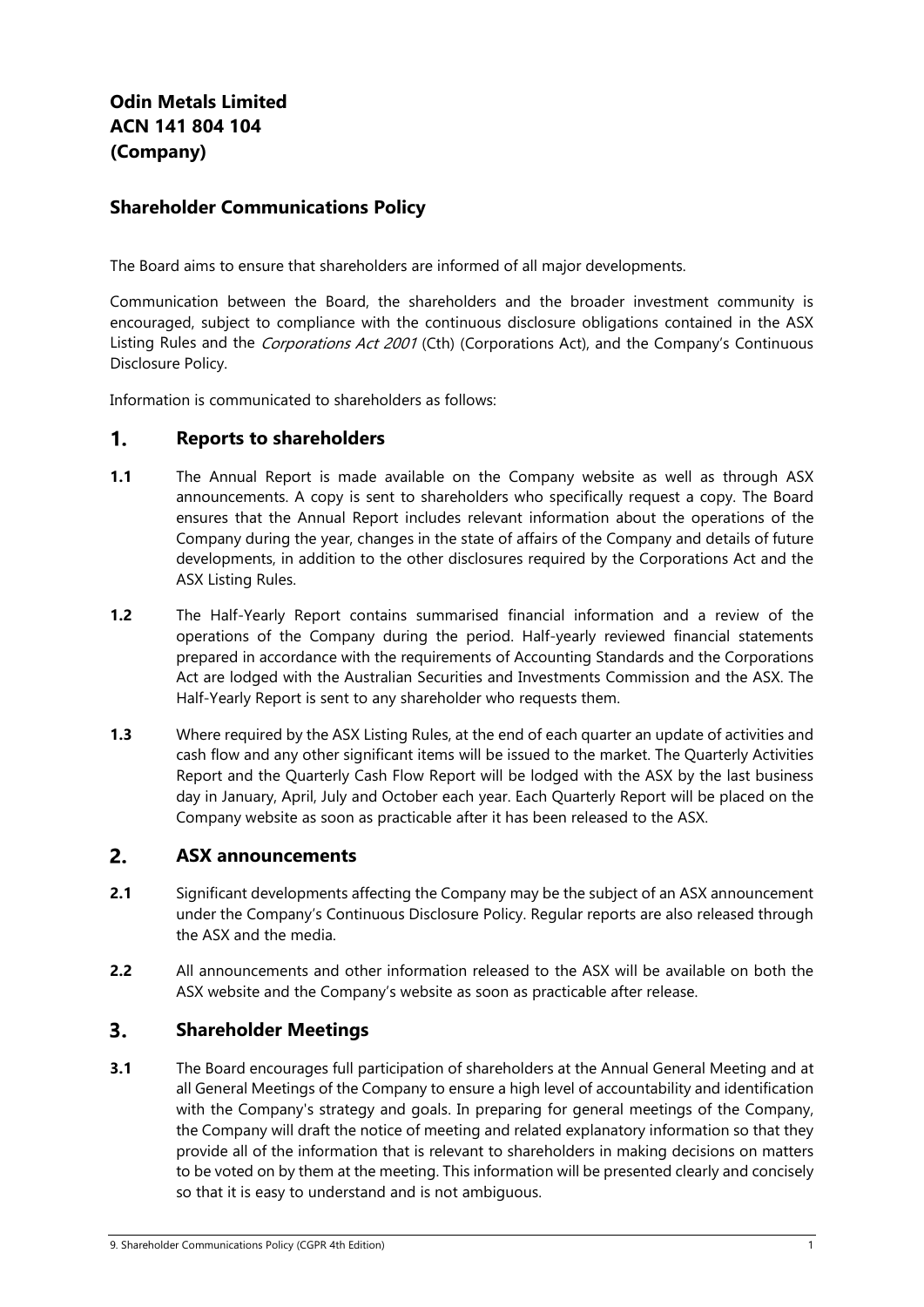- **3.2** The Company will use general meetings as a tool to effectively communicate with shareholders and allow shareholders a reasonable opportunity to ask questions of the Board and to otherwise participate in the meeting.
- **3.3** The external auditor of the Company will be asked to attend each Annual General Meeting of the Company and be available to answer shareholder questions about the conduct of the audit and the preparation of the Auditor's Report.
- **3.4** Where the Company's shareholder base is of a magnitude or geographical diversity that warrants it, the Company will consider the use of technology to facilitate participation of all shareholders in the meeting (such as live webcasting or holding meetings in multiple venues linked by live telecommunications).
- **3.5** Shareholders who are not able to attend an Annual General Meeting are invited to provide comments or questions to the Company ahead of the meeting and, where appropriate, the Company will address these questions or comments at the meeting, either by reading out and responding to the question at the meeting, or by providing a transcript of the question or comment and a written response at the meeting. Such questions or comments should be directed to the Company in the manner set out in paragraph 7.2.
- **3.6** Important issues are presented to the shareholders as single resolutions. The shareholders are also responsible for voting on the appointment of Directors.

#### $\boldsymbol{4}$ . **Analyst, investor and media briefings**

- **4.1** Analyst and media briefings may be conducted at various times throughout the year. Any materials distributed at such briefings will be posted on the Company website and lodged with the ASX at the time of the briefing.
- **4.2** Investor meetings, site visits and one-on-one briefings with the financial community and/or institutional investors or analysts may be held from time to time. At those meetings the Company will not disclose any information that a reasonable person might regard as being price sensitive unless such information has previously been released to the market through the ASX or is otherwise already in the public domain.
- **4.3** If information that a reasonable person might regard as being price sensitive and which has not previously been released to the market through the ASX is inadvertently released at any meeting, then the Company will release such information to the ASX immediately.

#### 5. **Website**

- **5.1** The Company is committed to maintaining a Company website with general information about the Company and its operations and information specifically targeted at keeping the Company's shareholders informed about the Company and its governance.
- **5.2** In particular, where appropriate, after confirmation of receipt by the ASX, the following will be posted to the Company website (and will remain available for a reasonable period):
	- (a) relevant announcements made to the market via the ASX including copies of annual directors' reports, financial statements and other corporate reports and, notices of meeting and accompanying documents;
	- (b) copies of any documents tabled or otherwise made available at meetings of securityholders and materials distributed at investor and analyst meetings, and, where they are kept, recordings or transcripts of those meetings;
	- (c) media releases;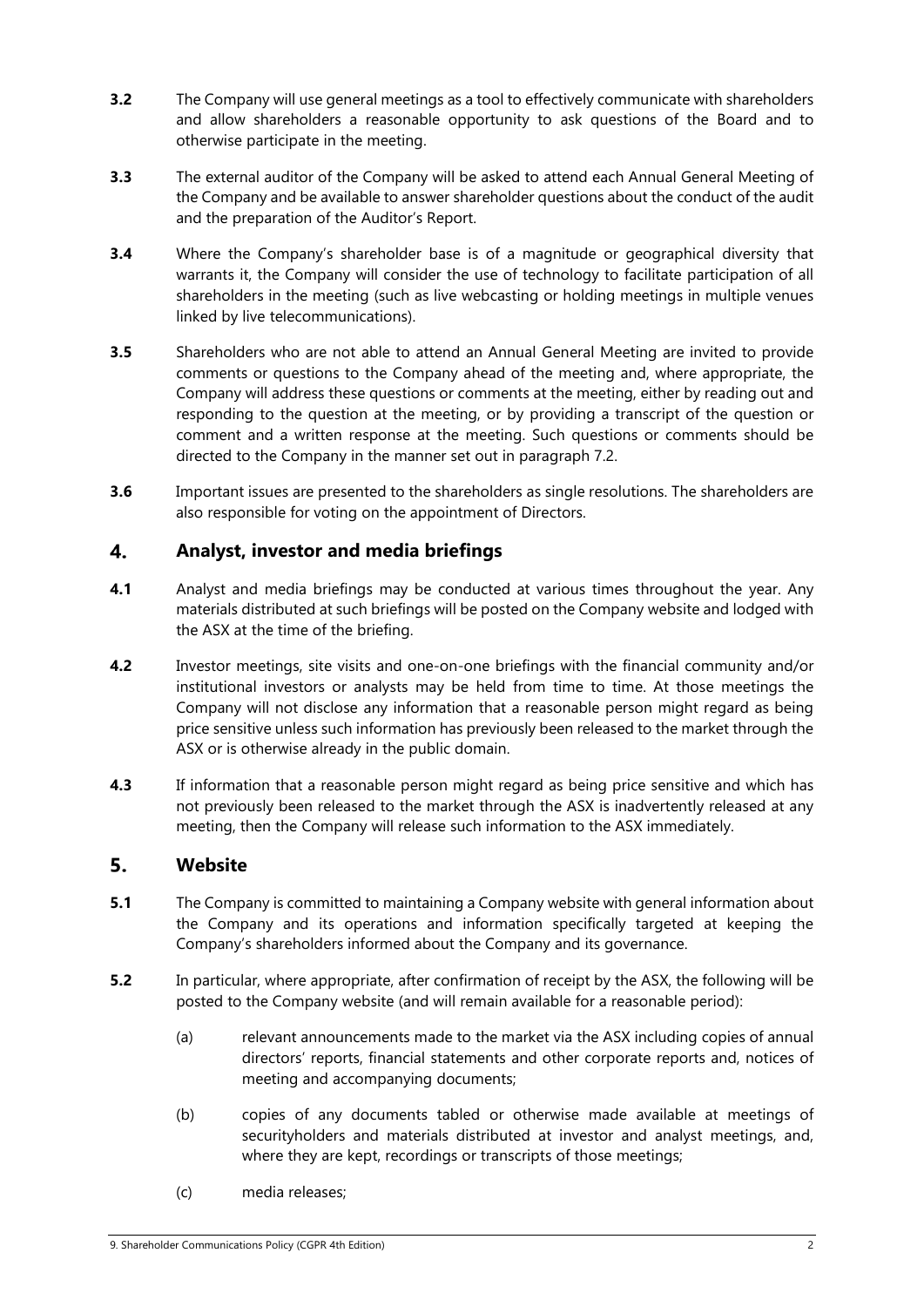- (d) investment updates;
- (e) Company presentations and media briefings;
- (f) copies of Quarterly Reports for the preceding 18 months; and
- (g) copies of Annual Reports for the preceding three years and a copy of the most recent Half-Yearly Report.

#### 6. **Opting in to receive electronic communication**

- **6.1** As part of the Company's investor relations program, shareholders may register with the Company on its website at https://odinmetals.com.au/investor-resources/subscribe-tonewsletter/ by providing their name and email address to receive email notifications when an announcement is made by the Company.
- **6.2** The default option for receipt of a copy of the Annual Report is via the Company's website, however all shareholders have the option of receiving, free of charge, a printed copy of the Annual Report or alternatively may elect to receive the Annual Report via email by notifying the Company's Share Registry of this election.

#### $\overline{7}$ . **Shareholder enquiries**

- **7.1** Shareholders and the investing public may at any time make a request for Company information to the extent such information is publicly available.
- **7.2** Shareholders should direct any enquiries through the Company website at https://odinmetals.com.au/investor-resources/contact-us/.
- **7.3** For enquiries regarding their shareholdings, shareholders may contact the Company's Share Registry on the details below:

Computershare Investor Services Pty Ltd

| Phone:          | 1300 444 159 (within Australia)                      |
|-----------------|------------------------------------------------------|
| Web:            | https://www.computershare.com/au/individuals/i-am-a- |
|                 | shareholder/contact-us                               |
| Postal Address: | GPO Box D182, Perth WA 6840                          |

**7.4** Where significant comments or concerns are raised by investors or their representatives in the manner set out in this Policy, these comments or concerns will be conveyed to the Company's Board and relevant senior executives for consideration.

#### 8. **Other information**

While the Company aims to provide sufficient information to shareholders about the Company and its activities, it understands that shareholders may have specific questions and require additional information. To ensure that shareholders can obtain all relevant information to assist them in exercising their rights as shareholders, the Company has made available a telephone number and relevant contact details (via the website) for shareholders to make their enquiries.

#### 9. **Authorised spokesperson**

In the first instance, the Chairman should make all public statements on behalf of the Company. If the Chairman is not available, then public statements can be made by the Managing Director (or person in an equivalent role).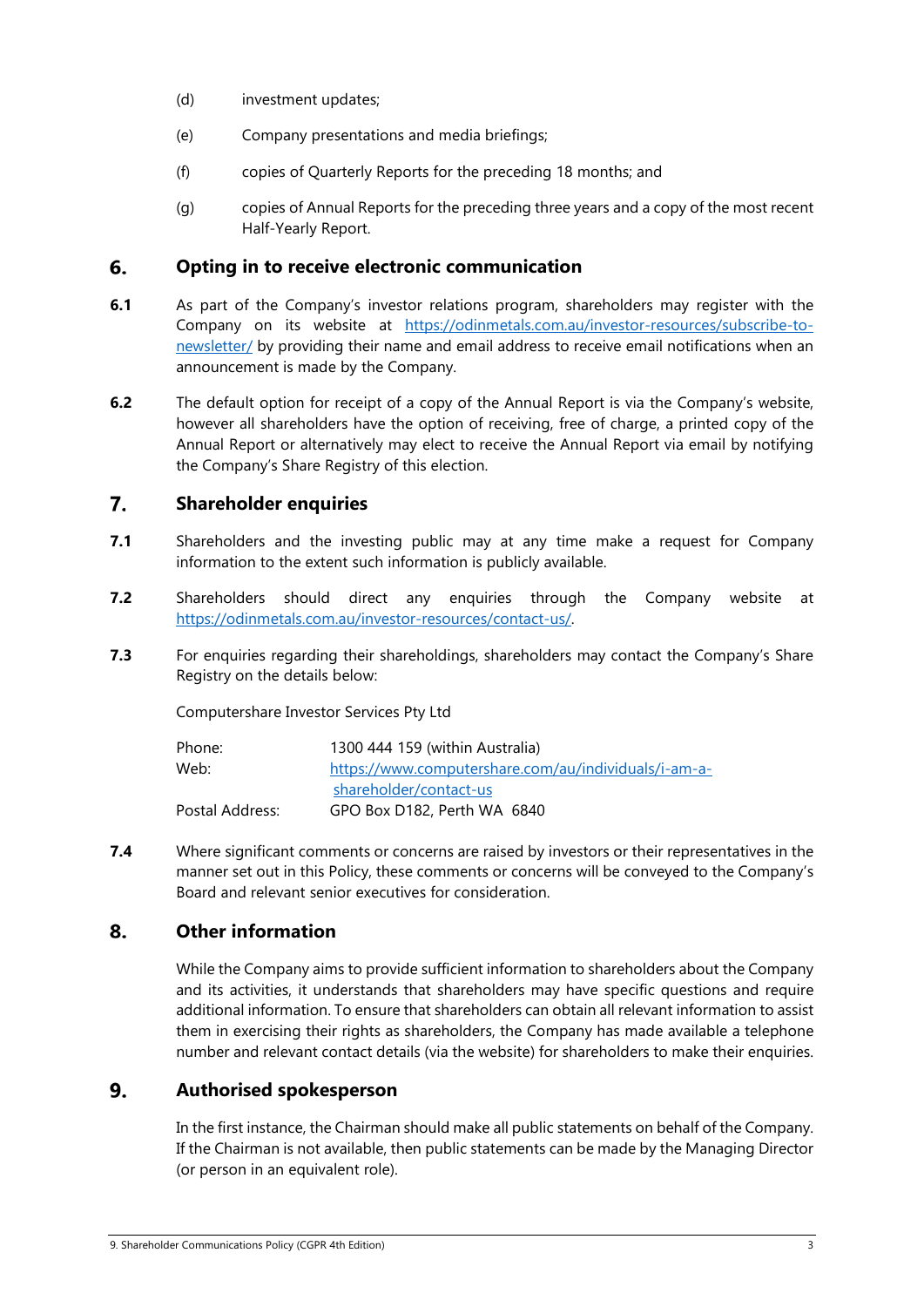#### $10.$ **Review**

This Policy will be formally reviewed by the Board each year.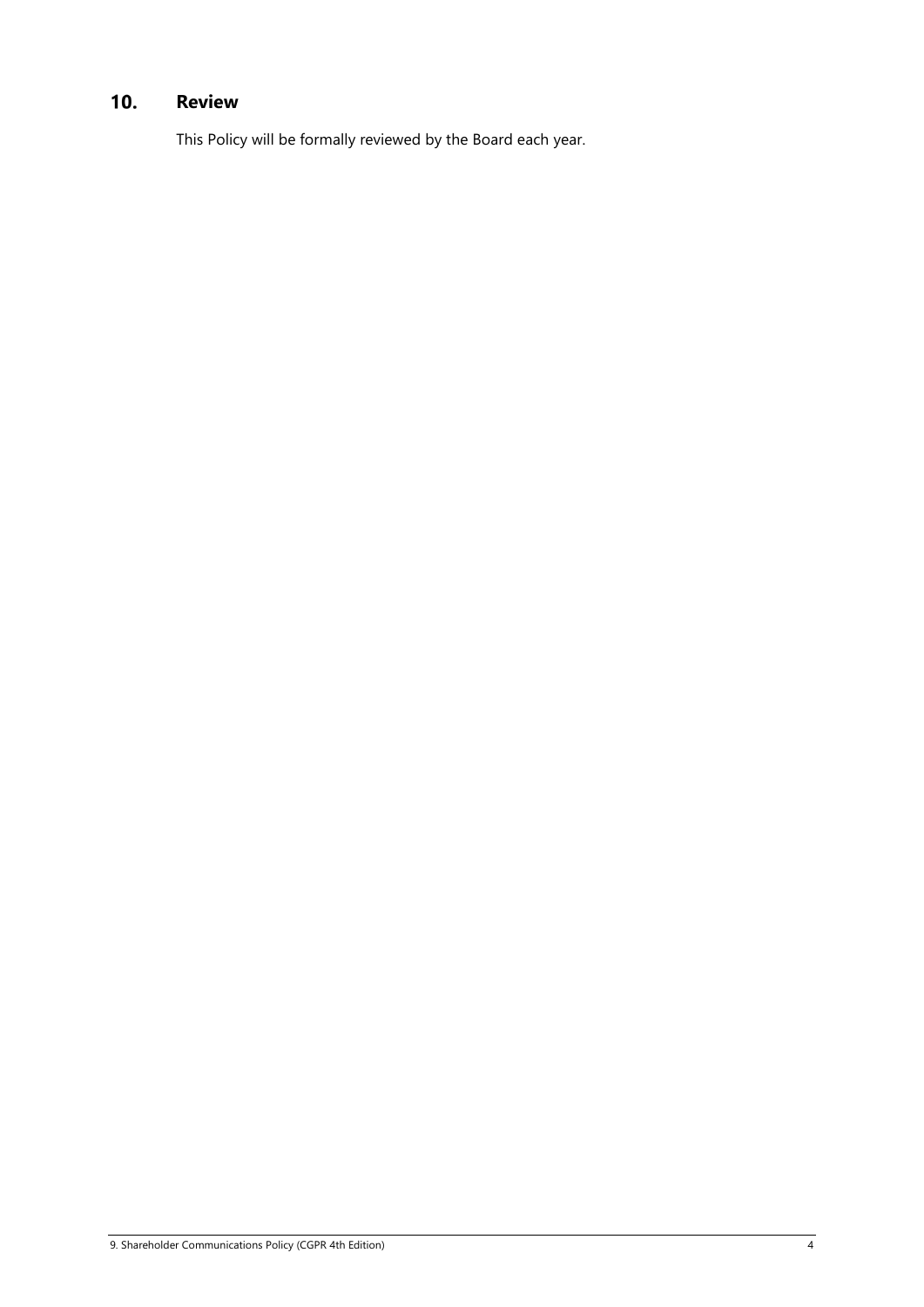# **Anti-Bribery and Corruption Policy**

#### $1.$ **Introduction**

- 1.1 The Company is committed to maintaining a high standard of integrity, investor confidence and good corporate governance.
- 1.2 The Company's Anti-Bribery and Corruption Policy (**Policy**) forms part of the Company's risk management and control framework, which includes the Risk Management Policy and other associated risk and compliance policies.
- 1.3 This Policy outlines the Company's requirements regarding the management of gifts and benefits, which protects you and your reputation and minimises potential negative consequences for you and the Company. This Policy is also underpinned by the Company's values, as set out in its Statement of Values, which is available on its website.
- 1.4 Under this Policy you must:
	- (a) not give or accept gifts and/or benefits that will compromise, or appear to compromise, your integrity and objectivity in performing your duties;
	- (b) not give or accept gifts and/or benefits that cause, or appear to cause a conflict of interest;
	- (c) record gifts or benefits worth \$100 or more in the Company's Gift and Entertainment Register (the form of which is contained in Appendix 1 below);
	- (d) record in the Gift and Entertainment Register where a gift or benefit provided on behalf of the Company is in excess of \$100; and
	- (e) decline gifts and/or benefits worth \$400 or more (unless an exception applies).
- 1.5 The Policy also applies globally. If travelling outside of Australia, the Company's employees are subject to the laws of the country they are in; however, the principles of this Policy must be followed regardless of whether or not that country has specific bribery and corruption laws. Where a country has specific bribery and corruption laws which are of a lesser standard to this Policy, this Policy prevails.
- 1.6 A breach of bribery and/or corruption laws can have very serious consequences for both the Company and individuals involved in the conduct, including potential criminal and civil liabilities (including fines and imprisonment), loss of business and damage to reputation and relationships.

#### $2.$ **Scope**

- 2.1 This Policy applies to anyone who is employed by or works at the Company, including employees (whether permanent, fixed term or temporary), contractors, consultants, secondees and Directors wherever located (collectively referred to as **employees** in this Policy).
- 2.2 **Third party** means any individual or organisation you come into contact with during the course of your work, and includes actual and potential clients, customers, suppliers,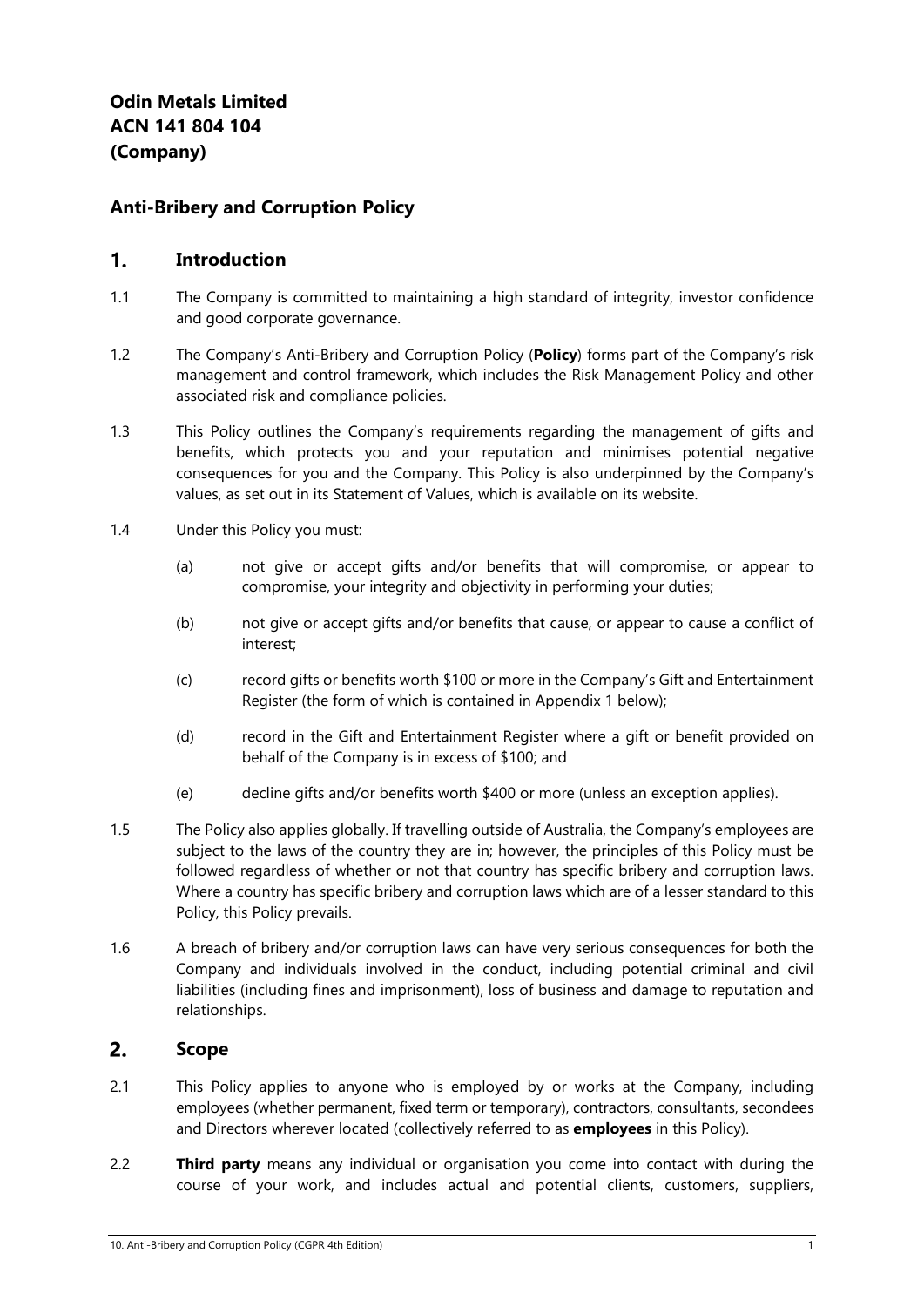distributors, business contacts, agents, advisers and government and public bodies, including their advisers, representatives and officials, politicians and political parties.

#### $3.$ **What is Bribery and Corruption?**

- 3.1 **Bribery** is the offering, promising, giving, accepting or soliciting of an advantage as an inducement for action which is illegal, unethical or a breach of trust. A bribe is an inducement or reward offered, promised or provided in order to gain any commercial, contractual, regulatory or personal advantage and can take the form of gifts, loans, fees, rewards or other advantages.
- 3.2 **Corruption** is the abuse of entrusted power for private gain.

#### $\boldsymbol{4}$ . **Policy**

### 4.1 **Bribes**

(a) Employees are not permitted to give, offer, promise, accept, request or authorise a bribe, whether directly or indirectly.

### 4.2 **Gifts and hospitality**

- (a) Employees must declare all gifts and benefits, valued at \$100 or more, in the Gift and Entertainment Register.
- (b) Employees are also expected to decline (or avoid accepting) gifts and benefits which are valued at \$400 or more, with the exceptions being:
	- (i) work related conferences<sup>1</sup>;
	- (ii) invitations to speak at a professional association (including flights and accommodation);
	- (iii) working lunches; and
	- (iv) where it is part of a Company sponsorship deal.
- (c) Approval process for gifts and benefits\*:
	- (i) Employees should, where possible, discuss with their manager the fact that they have been offered a gift / benefit before accepting it, in order to determine the appropriate action.
	- (ii) Employees are required to enter any gift / benefit in the Gift and Entertainment Register within 5 working days of receiving or being offered the gift / benefit.
	- (iii) Managers need to action<sup>2</sup> any gifts and benefits reported to them within 5 working days of receiving the disclosure from the employee.

\*Noting that gifts / benefits should not be accepted on a re-occurring basis or broken down into parts of less than \$100.

(d) Acceptable gift and entertainment expenditure:

<sup>&</sup>lt;sup>1</sup> Where travel is involved, it is expected that the Company will pay for the flights and accommodation.

<sup>&</sup>lt;sup>2</sup> Approve, decline, donate or return the gift.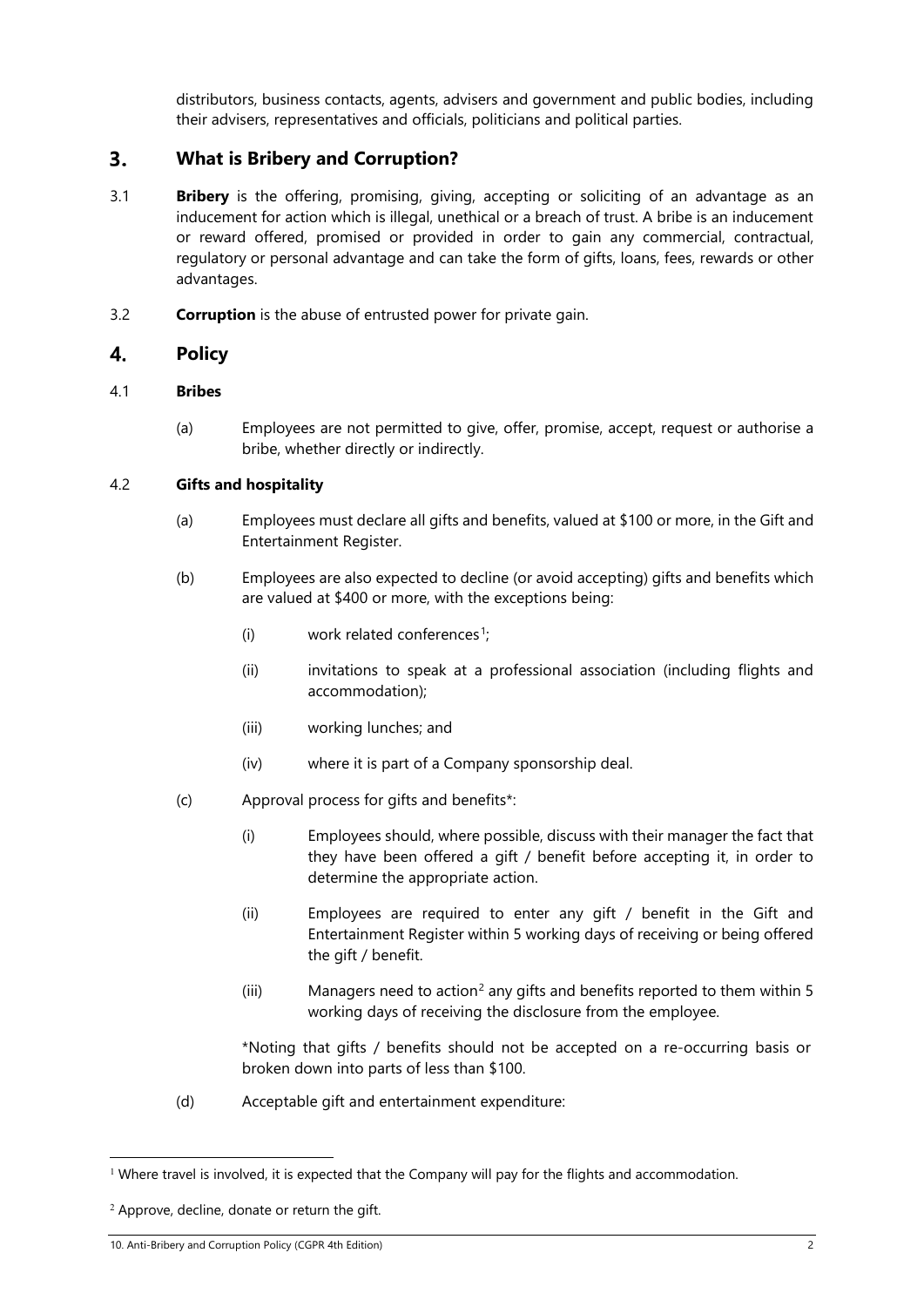(i) A gift and genuine hospitality and entertainment expenditure that is reasonable and proportionate is allowable, provided it complies with the following:

- (A) it is made for the right reason: it should be clearly given as an act of appreciation or common courtesy associated with standard business practice;
- (B) no obligation: it does not place the recipient under any obligation;
- (C) no expectation: expectations are not created by the giver or an associate of the giver and the gift does not have a higher importance attached to it by the giver than the recipient would place on such a transaction;
- (D) made openly: if made secretly and undocumented, then the purpose will be open to question;
- (E) reasonable value: its size is small and in accordance with general business practice;
- (F) appropriate: its nature is appropriate to the relationship;
- (G) at "arm's length": all transactions / gifts should be at an "arm's length" basis with no special favours and no special arrangements;
- (H) legal: it complies with relevant laws; and
- (I) documented: the expense or gift, if valued at \$100 or more<sup>3</sup>, is fully documented in the Gift and Entertainment Register.
- (ii) Some examples of acceptable gifts and/or benefits:
	- (A) token gifts / benefits where offered in business situations or to all participants and attendees (e.g. work-related seminars, conferences, trade and business events and would include items such as a pen, cap, stationery, coffee mug, stress ball, mouse pad, corporate umbrellas, memory sticks and similar corporate merchandise);
	- (B) a gift / benefit for presenting at a work-related conference, seminar, and / or business event;
	- (C) a ceremonial gift from another organisation on behalf of the Company. Please note that ceremonial gifts belong to the Company and, as such, you must declare and report the item on the Gifts and Entertainment Register and arrange to display the item in the Company, where appropriate;
	- (D) a gift / benefit given in gratitude when hosting business events or overseas delegations only where refusal would be unreasonable and unnecessarily offensive; and

<sup>&</sup>lt;sup>3</sup> Based on the reasonable person test, i.e. if the value is not known, what value would a reasonable person place on the gift?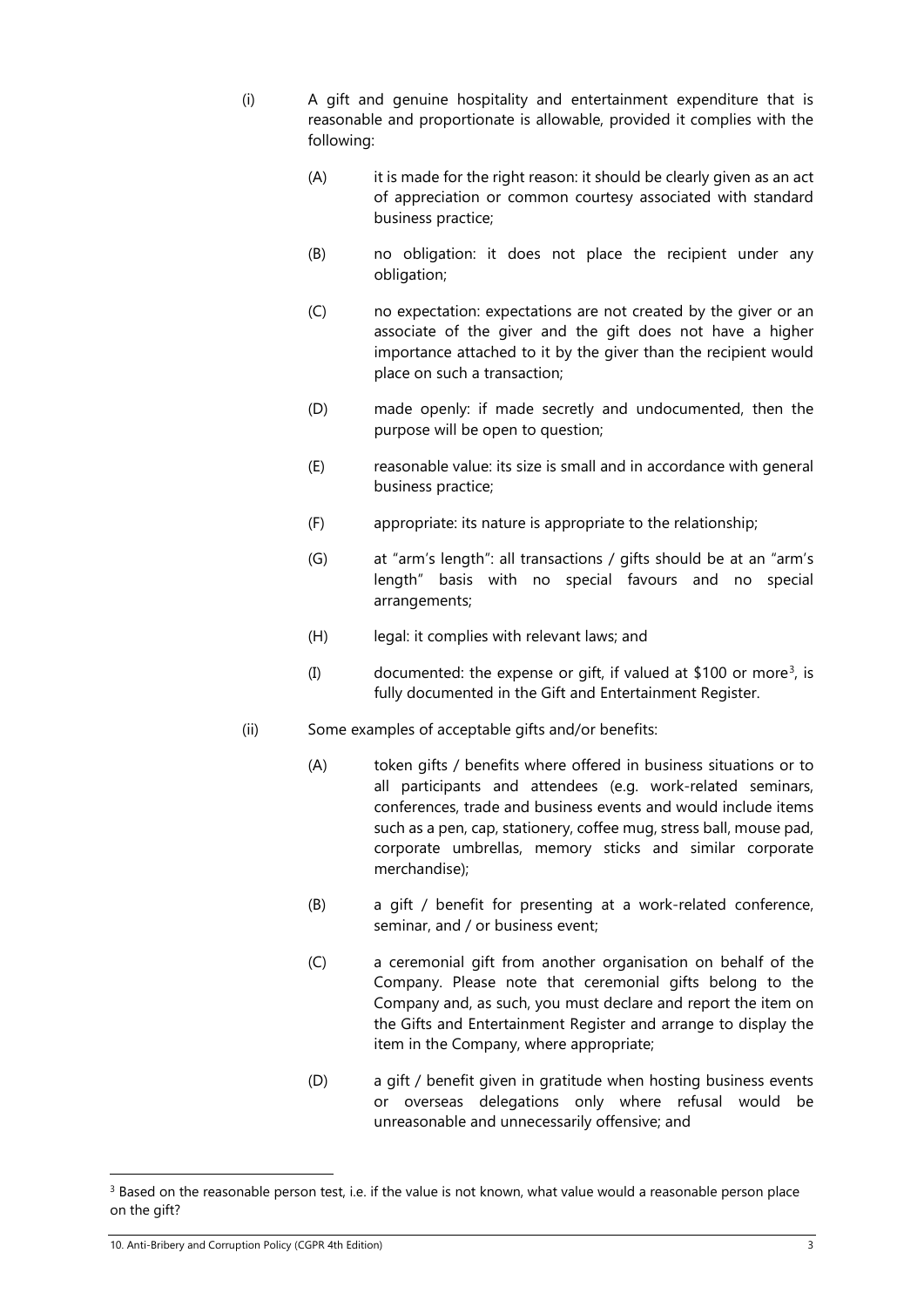- (E) light refreshments (e.g. tea, coffee, water, juice) or a modest meal during a meeting or as a participant of a working group.
- (iii) These circumstances are never acceptable:
	- (A) gifts in the form of cash and / or cash equivalent vouchers or gift certificates;
	- $(B)$  "*quid pro quo*" (a benefit or advantage offered for something in return); and
	- (C) making incomplete, false or inaccurate entries in the Company's books and records, e.g. the Gift and Entertainment Register.

### 4.3 **Facilitation payments**

- (a) Facilitation payments are a form of bribery made for the purpose of expediting or facilitating the performance of a public official for a routine governmental action, e.g. processing papers, issuing permits and other actions of an official in order to expedite performance of duties of a non-discretionary nature (i.e. which they are already bound to perform). The payment or other inducement is not intended to influence the outcome of the official's action, only its timing.
- (b) Facilitation payments, whether legal or not in a country, are prohibited under this Policy.

### 4.4 **Secret Commissions**

- (a) Secret Commissions are an undisclosed payment (or something of value) that is offered or provided to an agent or representative of a person/company for the purpose of influencing the conduct of the business of that person or company.
- (b) The offering or accepting of Secret Commissions is prohibited under this Policy.

### 4.5 **Political contributions**

(a) The Company may make donations to political parties from time to time. Individual donations must be approved by the CEO (or if the Company does not have a CEO, the Chairman), and must be within the Company's board-approved financial limits. The Company will disclose all political donations in the Company's Annual Report under 'Corporate Governance', and to the Australian Electoral Commission and state electoral authorities, as required.

# 4.6 **Charitable contributions**

- (a) The Company can only make charitable donations that are legal and ethical under local laws and practices. In Australia, this means that an organisation must have deductible gift recipient status with the Australian Taxation Office. This status makes the organisation entitled to receive income tax deductible gifts and deductible contributions.
- (b) No donation must be offered or made on behalf of the Company without the prior approval of the Chairman.
- (c) Any charitable contributions made by the Company will be publicly disclosed in the Company's Annual Report.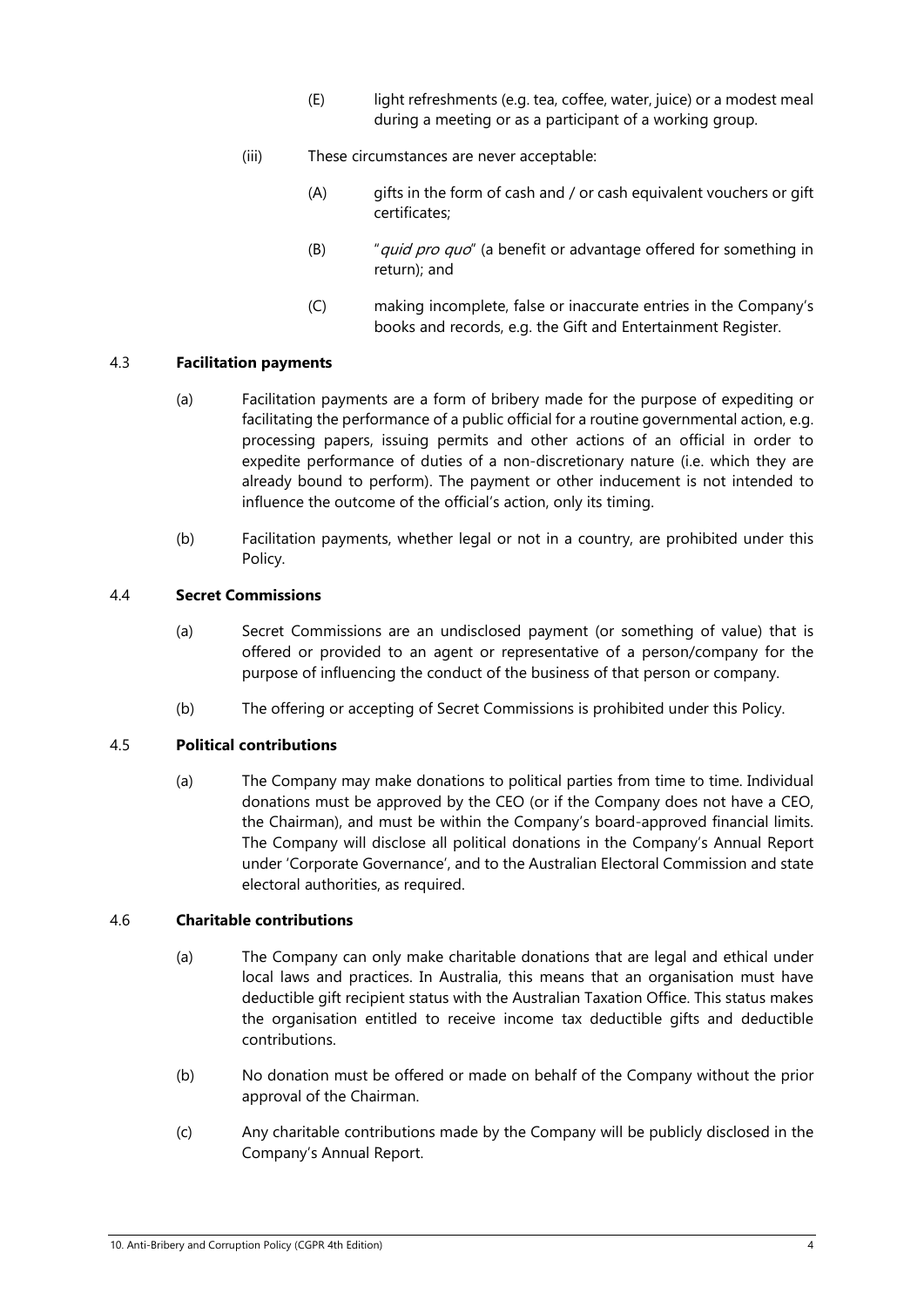#### 5. **Your responsibilities**

- 5.1 You must ensure that you read, understand and comply with this Policy. The prevention, detection and reporting of bribery and other forms of corruption are the responsibility of all those working for the Company or under its control.
- 5.2 All employees are required to avoid any activity that might lead to or suggest a breach of this Policy.
- 5.3 You must notify your manager as soon as possible if you believe or suspect that a conflict with, or breach of, this Policy has occurred, or may occur in the future. Any employee who breaches this Policy will face disciplinary action, up to and including termination of employment or engagement.
- 5.4 All notifications of believed or suspected conflicts with, or breaches of, this Policy (whether they have occurred or may occur in the future) must be notified to the Board by the manager who received the notification.
- 5.5 Remember, a bribe does not actually have to take place; just promising to give a bribe or agreeing to receive a bribe is an offence.

#### 6. **Record-keeping**

- 6.1 The Company must keep financial records and have appropriate internal controls in place which will evidence the business reason for making payments to third parties.
- 6.2 You must declare and enter any gifts and entertainment (whether given or received) in the Gifts and Entertainment Register within 5 business days. This Register may be subject to managerial review and internal and external audit. You must ensure all expense claims relating to hospitality, gifts or expenses incurred to third parties are submitted in accordance with the Company's expenses policy and specifically record the reason for the expenditure. Appendix 1 sets out what details are required to be recorded in the Gifts and Entertainment Register.
- 6.3 All accounts, invoices, memoranda and other documents and records relating to dealings with third parties, such as clients, suppliers and business contacts, should be prepared and maintained with strict accuracy and completeness. No accounts must be kept "off-book" to facilitate or conceal improper payments. Noting it is an offence under the *Crimes Legislation* Amendment (Proceeds of Crime and Other Measures) Act 2016 for a person to make, alter, destroy or conceal an accounting document (including being reckless in their conduct which allowed such an act) to facilitate, conceal or disguise the corrupt conduct.

#### 7. **Exceptions**

7.1 Approval for any gifts and entertainment above \$400 may only be provided by the CEO and, for the CEO or in the event that the Company does not have a CEO, by the Chairman and must be disclosed in the register.

#### 8. **Training**

If the Company determines that you are in a position in which you are likely to be exposed to bribery or corruption, the Company will provide you with appropriate training about how to recognise and deal with those situations.

#### 9. **How to raise a concern**

9.1 Under the Code of Conduct, all Company employees have a responsibility to help detect, prevent and report instances of bribery and corruption as well as any other suspicious activity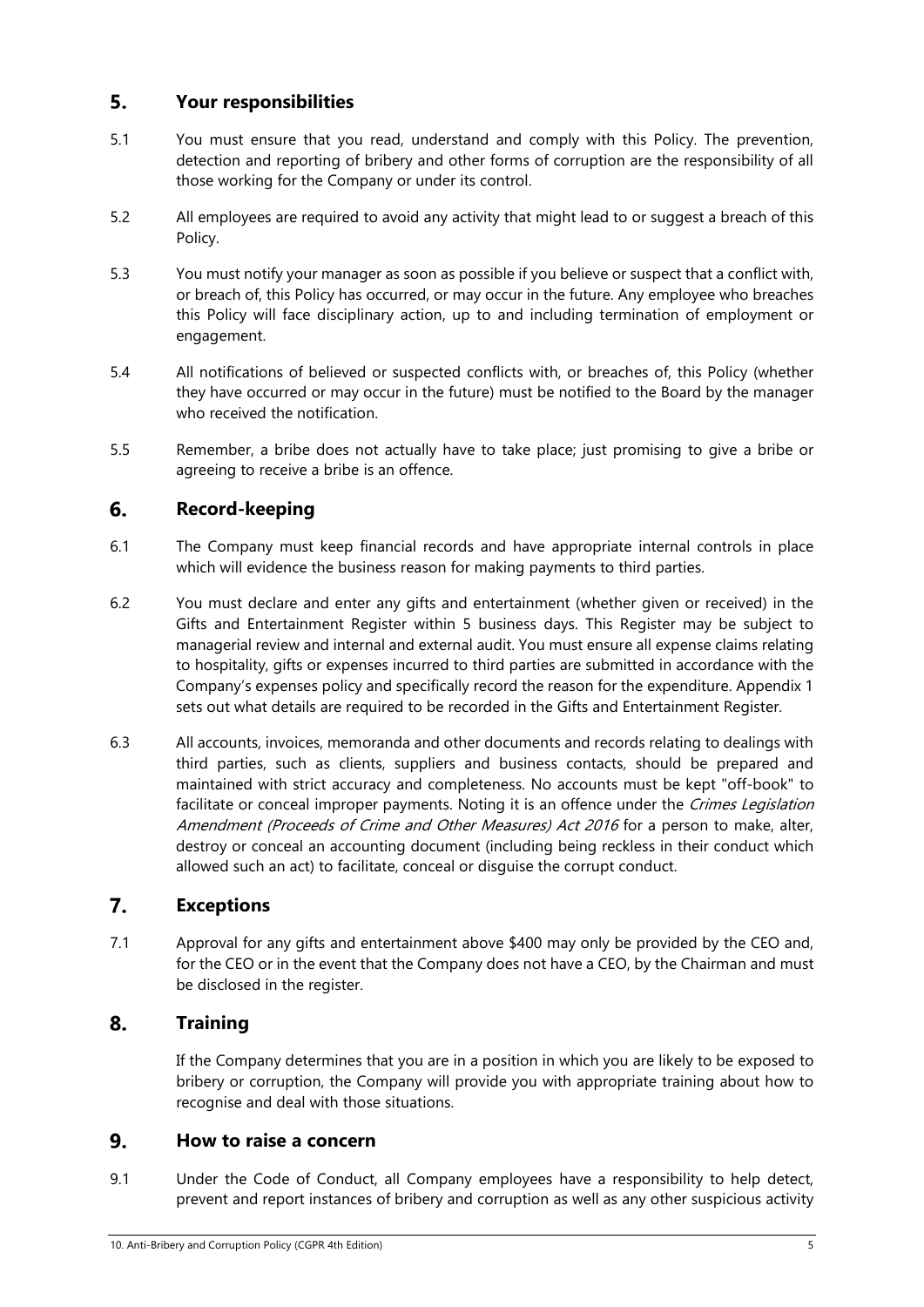or wrongdoing in connection with the Company's business. The Company is committed to ensuring that all employees have a safe, reliable and confidential way of reporting any suspicious activity. You are encouraged to raise concerns about any issue or suspicion of malpractice at the earliest possible stage with your manager. If you are unsure whether a particular act constitutes bribery or corruption, or if you have any other queries or concerns, these should be raised with your manager.

9.2 If you are not comfortable, for any reason, with speaking directly to your manager, the Company has a Whistleblower Protection Policy which affords certain protections against reprisal, harassment or demotion for making the report. The Whistleblower Policy is made available to all employees, and is available on the Company's website.

#### $10.$ **Monitoring and review**

- 10.1 Regular reviews of the register enable the identification and management of any emerging risks, e.g. if a particular company is presenting a significant number of gifts to various employees or if companies are offering frequent and substantial hospitality to employees, e.g. dinners, seats at sporting events, access to corporate boxes at sporting or cultural venues, upgrades on flights, theatre tickets etc.
- 10.2 Internal control systems and procedures (including this Policy) will be subject to regular audits and reviews to provide assurance that they are effective in countering bribery and corruption. There may also be independent reviews undertaken from time to time by the Company's external Auditors.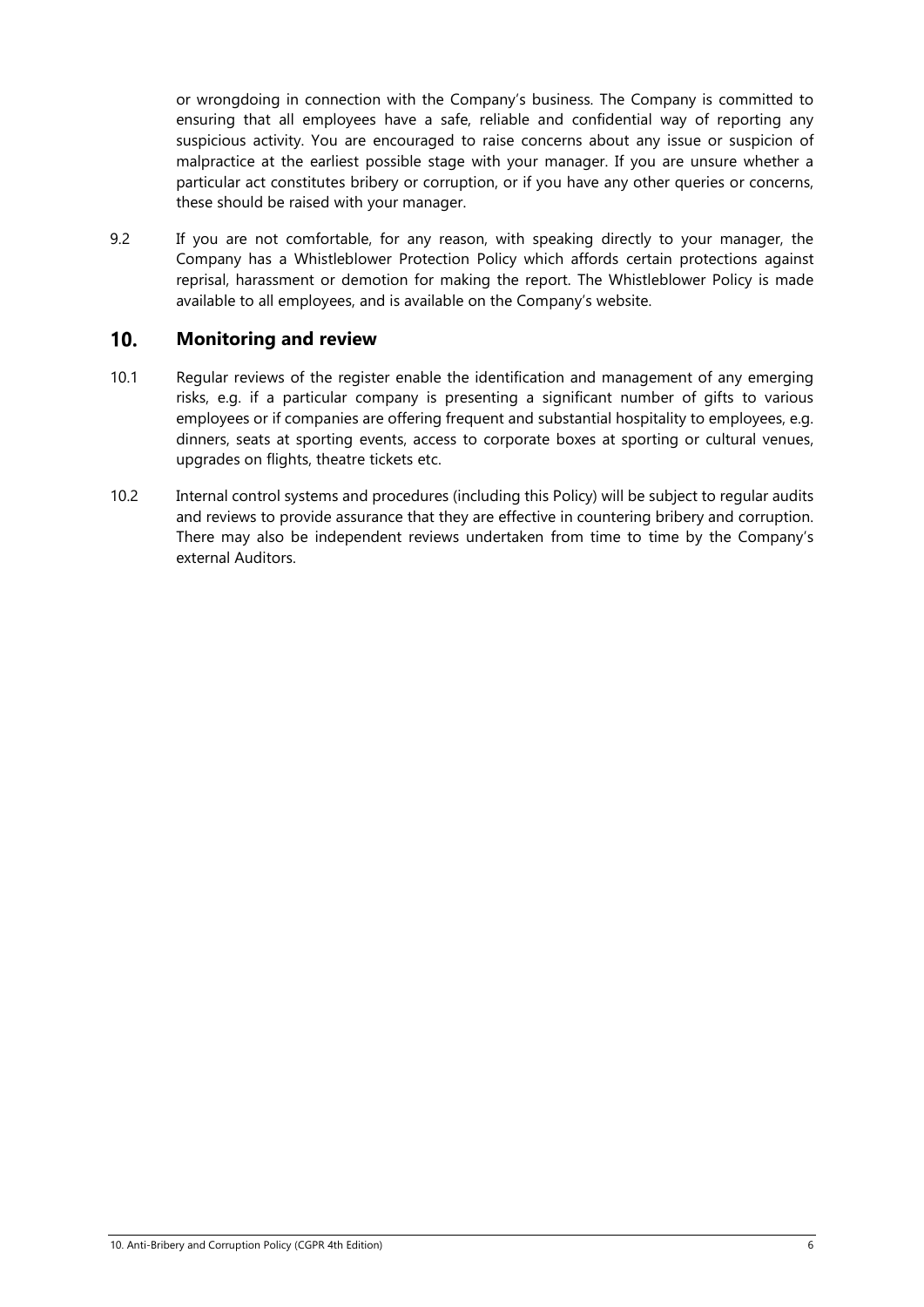# **Appendix 1**

# **Completing the Gift and Entertainment Register**

The following information is required in completing the Gift and Entertainment Register:

| <b>Receiving Gifts and Entertainment</b>                       | <b>Offering Gifts and Entertainment</b>                                  |
|----------------------------------------------------------------|--------------------------------------------------------------------------|
| Date Received                                                  | Date Offered                                                             |
| Name, Position & Business Unit of Recipient                    | Name, Position & Business Unit of Offeror                                |
| Name of Giver (Who is giving you the gift /<br>entertainment?) | Name of Recipient (Who are you offering the<br>gift / entertainment to?) |
| Description of gift / entertainment                            | Description of gift / entertainment                                      |
| Value* \$                                                      | Value* \$                                                                |
| Reason for acceptance                                          | Reason for offering                                                      |
| Decision on what will happen to gift /<br>entertainment        |                                                                          |
| Name and Position of Approving Manager (e.g.<br>GM)            | Name and Position of Approving Manager (e.g.<br>GM)                      |

\*Based on the reasonable person test, i.e. if the value is not known, what value would a reasonable person place on the gift / entertainment?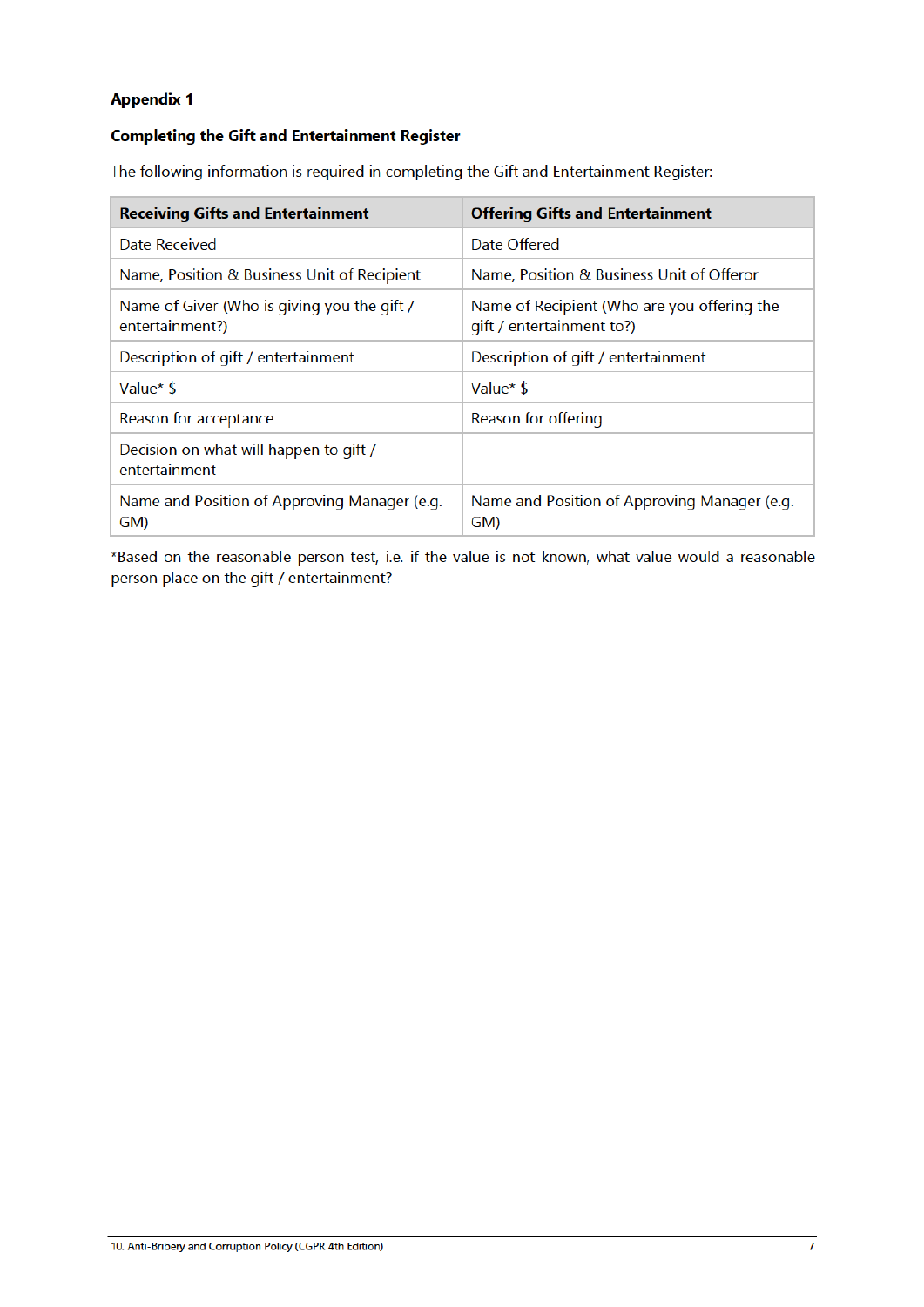### **Whistleblower Protection Policy**

#### $\mathbf{1}$ . **Introduction**

- **1.1** The Company is committed to maintaining a high standard of integrity, investor confidence and good corporate governance within the Company and each of its related bodies corporate (as that term is defined in the Corporations Act) (together, the **Company Group** and each a **Company Group Entity**).
- **1.2** The Company's Whistleblower Protection Policy (**Policy**) forms part of Company's risk management framework, which includes the Company's Audit and Risk Management Committee Charter and other associated risk and compliance policies.

#### $2.$ **What is the purpose of this Policy?**

- **2.1** This Policy is an important tool for helping the Company to identify wrongdoing that may not be uncovered unless there is a safe and secure means for disclosing concerns of such wrongdoing.
- **2.2** You may have concerns about conduct within the Company Group which appears to you to be illegal, unethical or otherwise improper, but you may feel apprehensive about raising your concerns because of the fear of possible adverse repercussions to you. This might be the case, for example, if your concerns relate to conduct of your immediate manager.
- **2.3** Under this Policy:
	- (a) all Company Group employees and officers have a responsibility to help detect, prevent and report Disclosable Information (which is defined in paragraph 4.1 below); and
	- (b) you are encouraged to report any wrongdoing or suspicions of wrongdoing at the earliest possible stage in accordance with this Policy, whether openly or, if preferred, anonymously, and such reports by you will be properly investigated with a view to establishing the truth and correcting any wrongdoing where possible.
- **2.4** The purpose of this Policy is to:
	- (a) encourage the disclosure of wrongdoing or concerns of wrongdoing within the Company Group;
	- (b) help to deter wrongdoing, in line with the Company's risk management and governance framework;
	- (c) ensure that individuals who disclose concerns of wrongdoing can, and feel that they can, do so safely, securely and with confidence that they will be protected and supported;
	- (d) to ensure disclosures are dealt with appropriately and on a timely basis;
	- (e) to provide transparency around the Company's framework for receiving, handling and investigating disclosures;
	- (f) to support the Company's values and Code of Conduct;
	- (g) to support the Company Group's long-term sustainability and reputation;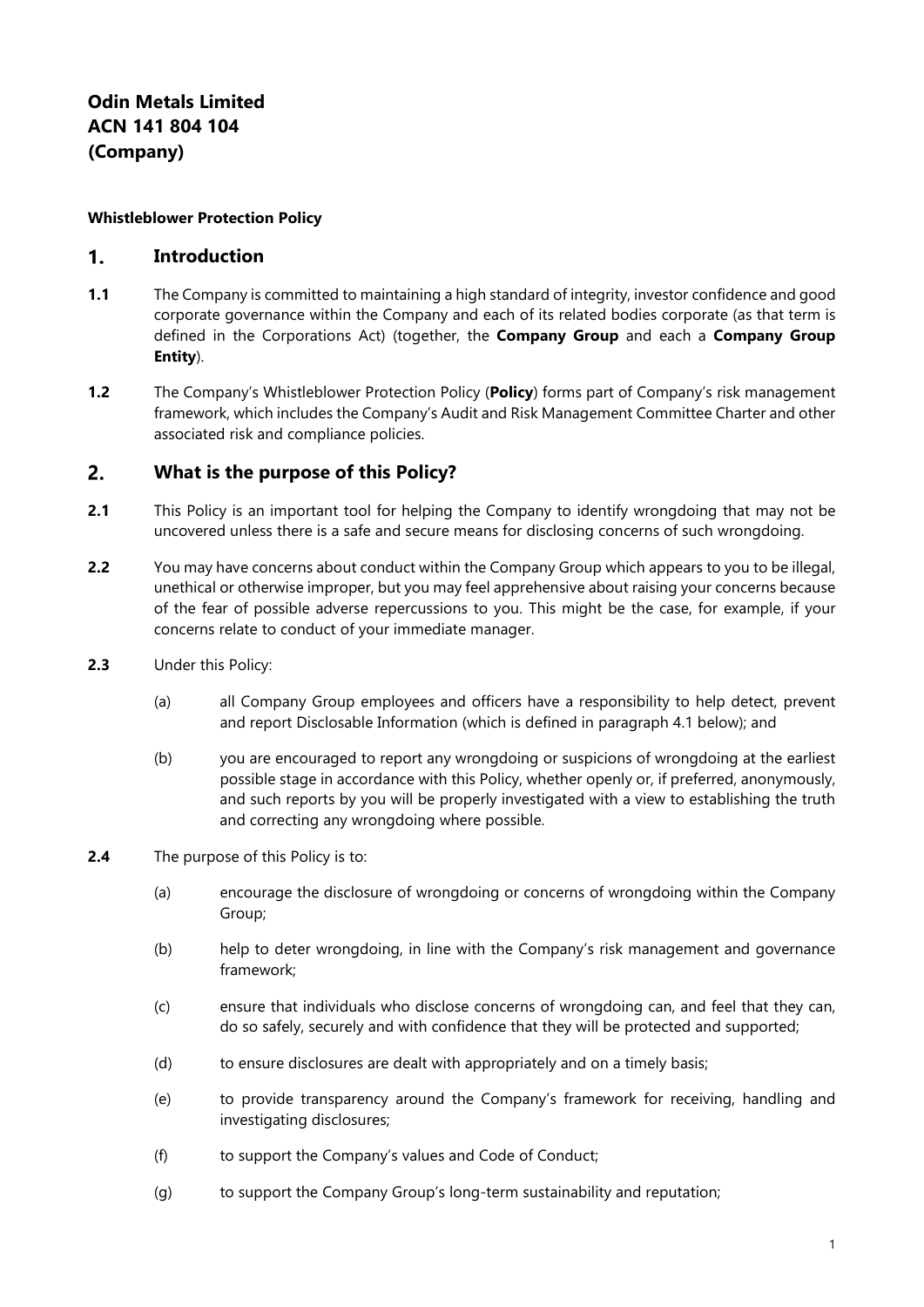- (h) to meet the Company Group's legal and regulatory obligations;
- (i) to align with the ASX Corporate Governance Principles and Recommendations and relevant standards; and
- (j) to make you aware of the protections afforded by:
	- (i) the Corporations Act 2001 (Cth) (**Corporations Act**) to persons who make certain disclosures in accordance with Part 9.4AAA of the Corporations Act (**Corporations Act Protections**); and
	- (ii) the Taxation Administration Act 1953 (Cth) (**Tax Act**) to persons who make certain disclosures in accordance with Part IVD of the Tax Act (**Tax Act Protections**),

### (together, the **Whistleblower Protection Laws**).

- **2.5** If you make a report under this Policy, you will:
	- (a) be afforded confidentiality unless you indicate, or the law provides, otherwise;
	- (b) be advised of the outcome of the investigation and any action taken as much as practicable; and
	- (c) not be victimised or adversely affected because of your action in reporting your concerns, provided of course, that there is a basis for your concerns, and that you have acted in good faith and without malicious intent.
- **2.6** The Company recognises that "whistleblowing" can be a very stressful and difficult thing to do. Provided that you are acting in good faith and that you have not yourself engaged in serious misconduct or illegal conduct, to the maximum extent possible you will not be subject to disciplinary sanctions by a Company Group Entity in relation to any matters that you report under this Policy.

#### $3<sub>1</sub>$ **Who does this Policy apply to?**

- **3.1** This Policy applies to anyone who is or has been any of the following:
	- (a) employees and officers of a Company Group Entity;
	- (b) an individual who supplies services or goods to a Company Group Entity (whether paid or unpaid) and any employees of those persons (whether paid or unpaid);
	- (c) individuals who are associates of a Company Group Entity;
	- (d) a spouse or child of an individual referred to in (a) to (c) above; and
	- (e) any dependant of an individual referred to in (a) to (c) above or of such an individual's spouse,

# (each, an **Eligible Whistleblower**).

- **3.2** In addition to those persons listed above, the Corporations Act Protections extend the definition of 'Eligible Whistleblower' to include:
	- (a) any individual prescribed by the Corporations Regulations <sup>2001</sup>(**Corporations Regulations**) for the purpose of section 1317AAA(i) of the Corporations Act; and
	- (b) any relative of any individual referred to in paragraphs 3.1(a) to 3.1(c) above.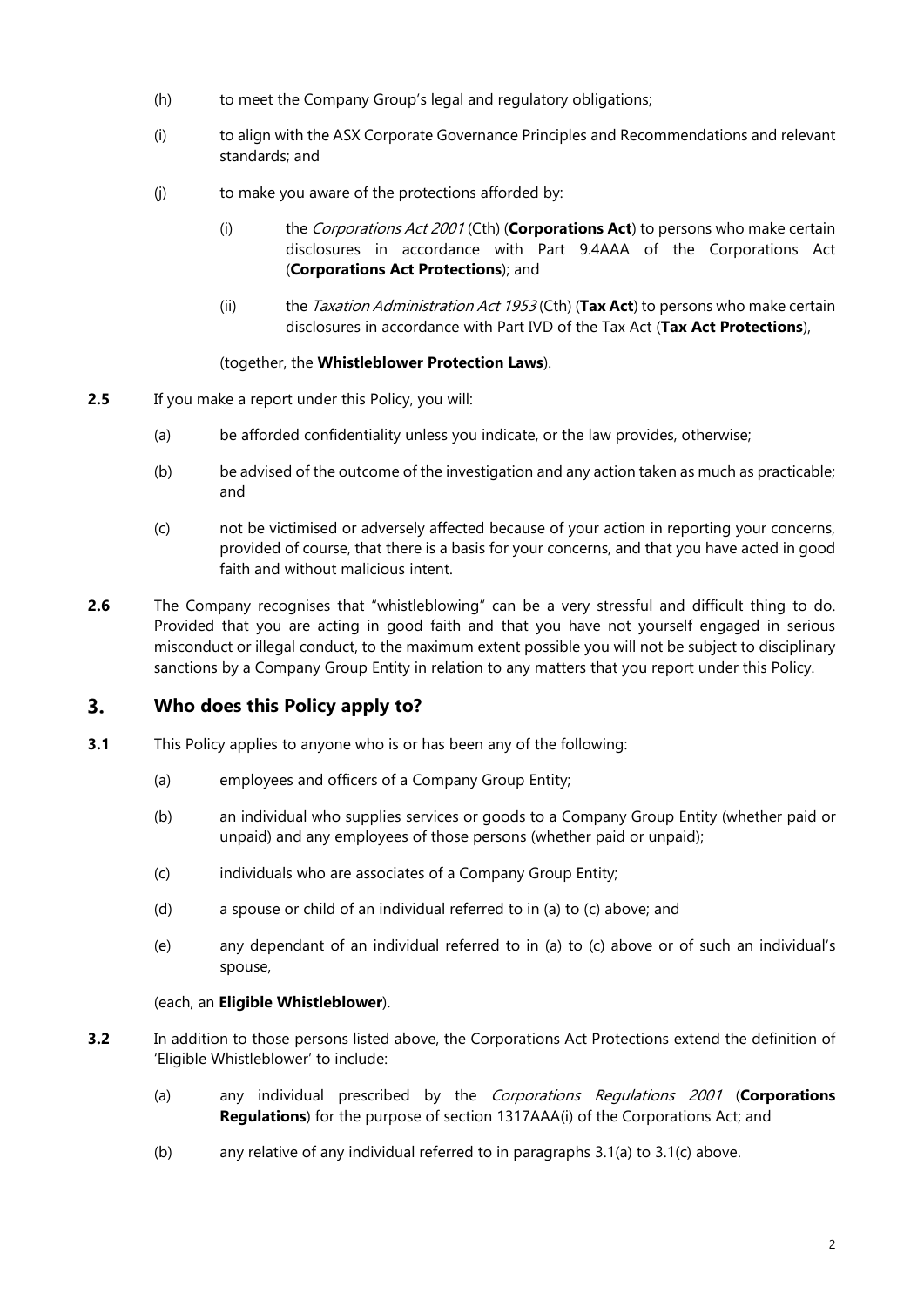- **3.3** In addition to those persons listed in paragraph 3.1 above, the Tax Act Protections extend the definition of 'Eligible Whistleblower' to include any individual prescribed by the Taxation Administration Regulations 2017 (**Tax Regulations**) for the purpose of section 14ZZU of the Tax Act.
- **3.4** A reference to an Eligible Whistleblower throughout this Policy means an Eligible Whistleblower with the definition that the context requires (ie as defined by the Tax Act for the purpose of the Tax Act Protections, as defined by the Corporations Act for the purpose of the Corporations Act Protections, and as defined in paragraph 3.1 with respect to the application of this Policy.

#### 4. **What matters does this Policy apply to?**

**4.1** This Policy applies to the disclosure by an Eligible Whistleblower of suspicions or concerns of wrongdoing within the Company Group, and of Corporations Act Disclosable Information or Tax Act Disclosable Information (each defined below, together, **Disclosable Information**).

# **4.2 "Corporations Act Disclosable Information" is:**

- (a) any information which a person has reasonable grounds to suspect concerns misconduct, or an improper state of affairs or circumstances in relation to a Company Group Entity; and
- (b) any information which a person has reasonable grounds to suspect indicates that a Company Group Entity, or an officer or employee of a Company Group Entity has engaged in conduct that:
	- (i) constitutes an offence against or a contravention of, a provision of any of the following:
		- (A) the Corporations Act;
		- (B) the Australian Securities and Investments Commission Act 2001;
		- (C) the Banking Act 1959;
		- (D) the Financial Sector (Collection of Data) Act 2001;
		- (E) the Insurance Act 1973;
		- (F) the Life Insurance Act 1995;
		- (G) the National Consumer Credit Protection Act 2009;
		- (H) the *Superannuation Industry (Supervision) Act 1193*; or
		- (I) an instrument made under an Act referred to in any of (A) to (H) above; or
	- (ii) constitutes an offence against any other law of the Commonwealth that is punishable by imprisonment for a period of 12 months or more; or
	- (iii) represents a danger to the public safety or the stability of, or confidence in the financial system; or
	- (iv) is prescribed by the Regulations for the purposes of section 1317AA(5)(f) of the Corporations Act.

### **4.3 "Tax Act Disclosable Information" is:**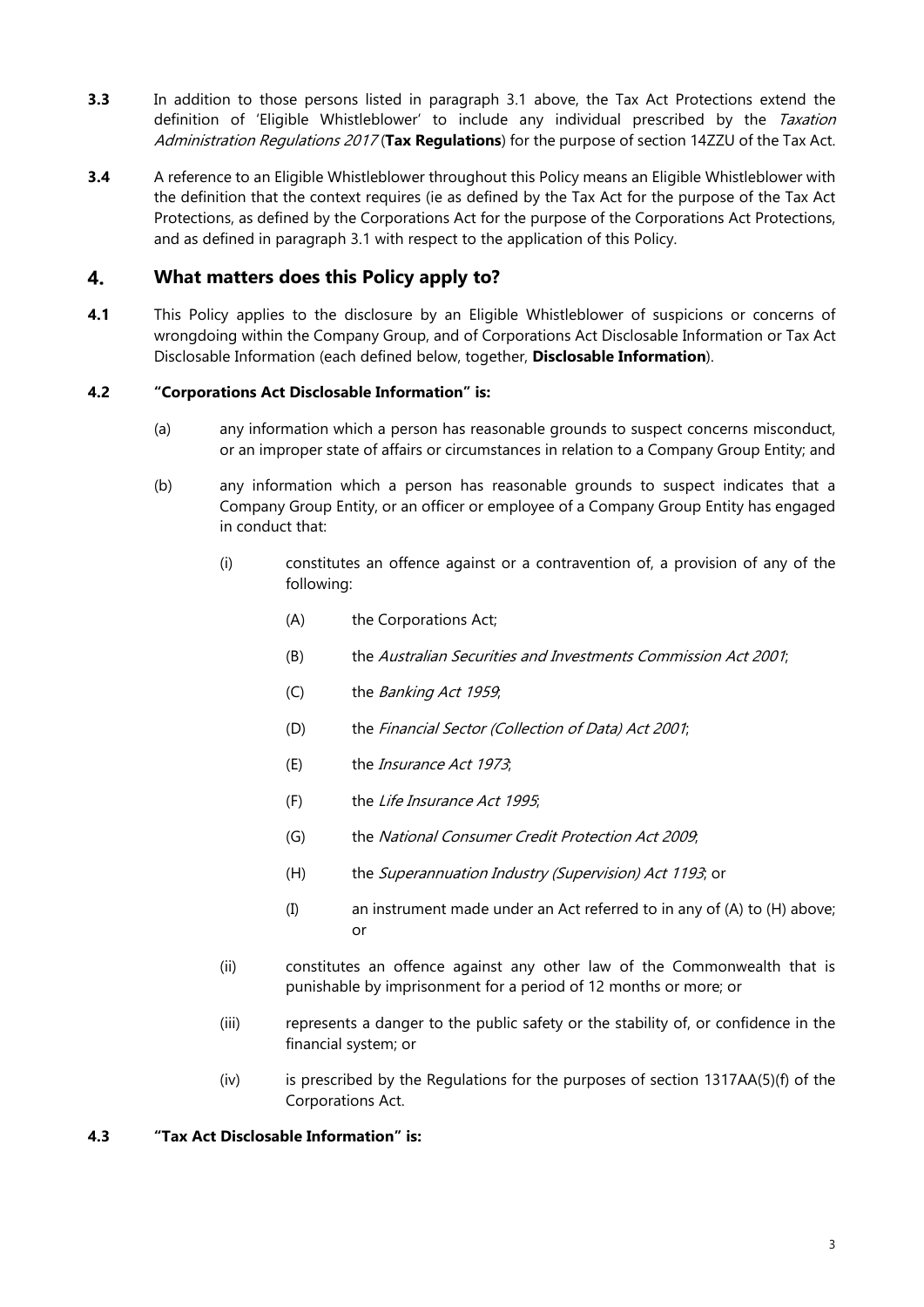- (a) information that the discloser considers may assist the Commissioner of Taxation (**Commissioner**) to perform his or her functions or duties under a taxation law in relation to the Company or an associate of the Company; and
- (b) information that the discloser has reasonable grounds to suspect indicates misconduct, or an improper state of affairs or circumstances, in relation to the tax affairs of the Company or an associate of the Company which the discloser considers may assist in the performance a person's functions or duties in relation to the tax affairs of the Company or an associate of the Company.
- **4.4** Given the nature of the Company's business activities, Disclosable Information with respect to the Company Group may include information regarding:
	- (a) the offer or acceptance of a bribe by a person within, representing, or on behalf of a Company Group Entity;
	- (b) other fraudulent or corrupt behaviour in breach of the Company' Anti-Bribery and Corruption Policy;
	- (c) financial irregularities in the accounts of a Company Group Entity;
	- (d) failure by a Company Group Entity, or any person within, or on behalf of a Company Group Entity, to comply with, or a breach by any of those parties of, legal or regulatory requirements;
	- (e) actual or threatened harassment, discrimination, victimisation or bullying;
	- (f) unethical behaviour or actions that are in breach of any of the Company's policies, charters or Codes of Conduct; or
	- (g) engaging in or threatening to engage in detrimental conduct against a person who has made a disclosure or is believed or suspected to have made, or be planning to make, a disclosure under this Policy or the Whistleblower Protection Laws.
- **4.5** The Whistleblower Protection Laws and this Policy will still afford protection to an Eligible Whistleblower who makes a disclosure in accordance with the Whistleblower Protection Laws or this Policy (as applicable), even if the disclosure turns out to be incorrect (provided that the disclosure has been made in good faith).
- **4.6** A deliberately false report of Disclosable Information or suspicions or concerns of wrongdoing, however, could have significant effects on Company's reputation and the reputations of other staff members and could also cause considerable waste of time and effort. Therefore, any deliberately false reporting of Disclosable Information or suspicions or concerns, whether under this Policy or otherwise, will be treated as a serious disciplinary matter.
- **4.7** This Policy, and the protections afforded under the Corporations Act Protections, do not apply to matters that are solely personal work-related grievances that do not relate to detriment or threat of detriment to the discloser.
- **4.8** Under the Corporations Act Protections, *personal work-related grievances* are those that relate to the discloser's current or former employment and have, or tend to have, implications for the discloser personally, but do not:
	- (a) have any other significant implications for a Company Group Entity (or another entity); or
	- (b) relate to Corporations Act Disclosable Information,

examples of which may include: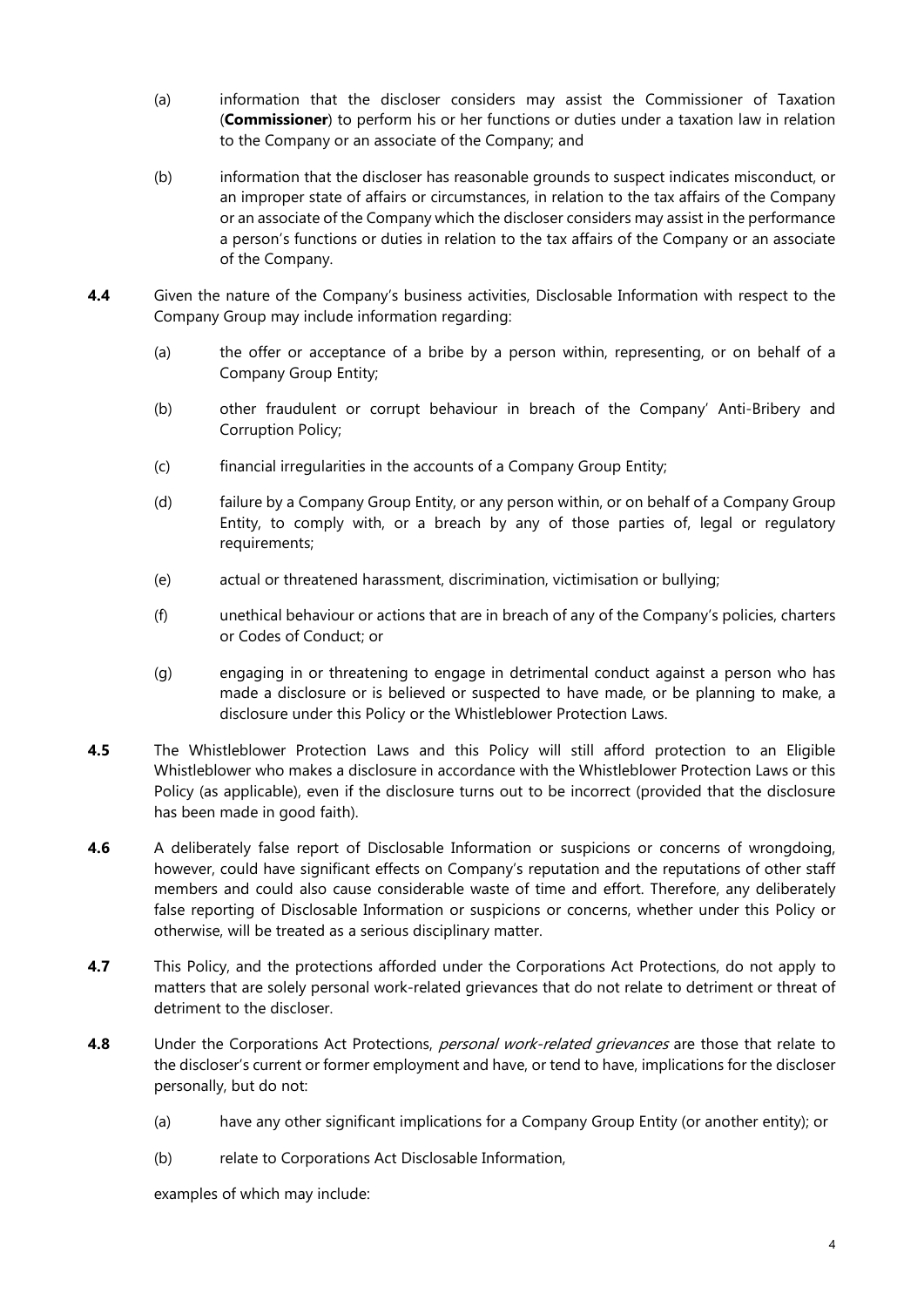- (a) an interpersonal conflict between the discloser and another employee;
- (b) a decision that does not involve a breach of workplace laws;
- (c) a decision about the engagement, transfer or promotion of the discloser;
- (d) a decision about the terms and conditions of engagement of the discloser; or
- (e) a decision to suspend or terminate the engagement of the discloser, or otherwise to discipline the discloser.
- **4.9** A personal work-related grievance may still qualify for protection under this Policy or the Corporations Act Protections if:
	- (a) it includes information about misconduct, or information about misconduct includes or is accompanied by a personal work-related grievance;
	- (b) the entity has breached employment or other laws punishable by imprisonment for a period of 12 months or more, engaged in conduct that represents a danger to the public, or the disclosure relates to information that suggests misconduct beyond the discloser's personal circumstances;
	- (c) the discloser suffers from or is threatened with detriment for making a disclosure under the Corporations Act Protections; or
	- (d) the discloser seeks legal advice or legal representation about the operation of the Corporations Act Protections.

#### 5. **Who can receive disclosure?**

- **5.1** A disclosure of a concern or concerns or suspicions of wrongdoing, or of Disclosable Information made to:
	- (a) the Company Secretary; or
	- (b) the Company Auditor RSM Australia Partners.

(together, the **Whistleblower Investigations Officers**); or

(c) an officer or senior manager of a Company Group Entity,

qualifies for protection under this Policy.

- **5.2** Disclosures of the following information by and to the following persons qualify for protection under the Corporations Act Protections:
	- (a) a disclosure of Corporations Act Disclosable Information by an Eligible Whistleblower to any of the following bodies:
		- (i) the Australian Securities and Investments Commission (**ASIC**);
		- (ii) the Australian Prudential Regulation Authority (**APRA**); or
		- (iii) a Commonwealth authority prescribed for the purposes of section 1317AA(1)(b)(iii) of the Corporations Act in relation to a Company Group Entity;
	- (b) a disclosure of Corporations Act Disclosable Information by an Eligible Whistleblower to an Eligible Recipient (as defined below in paragraph 5.4);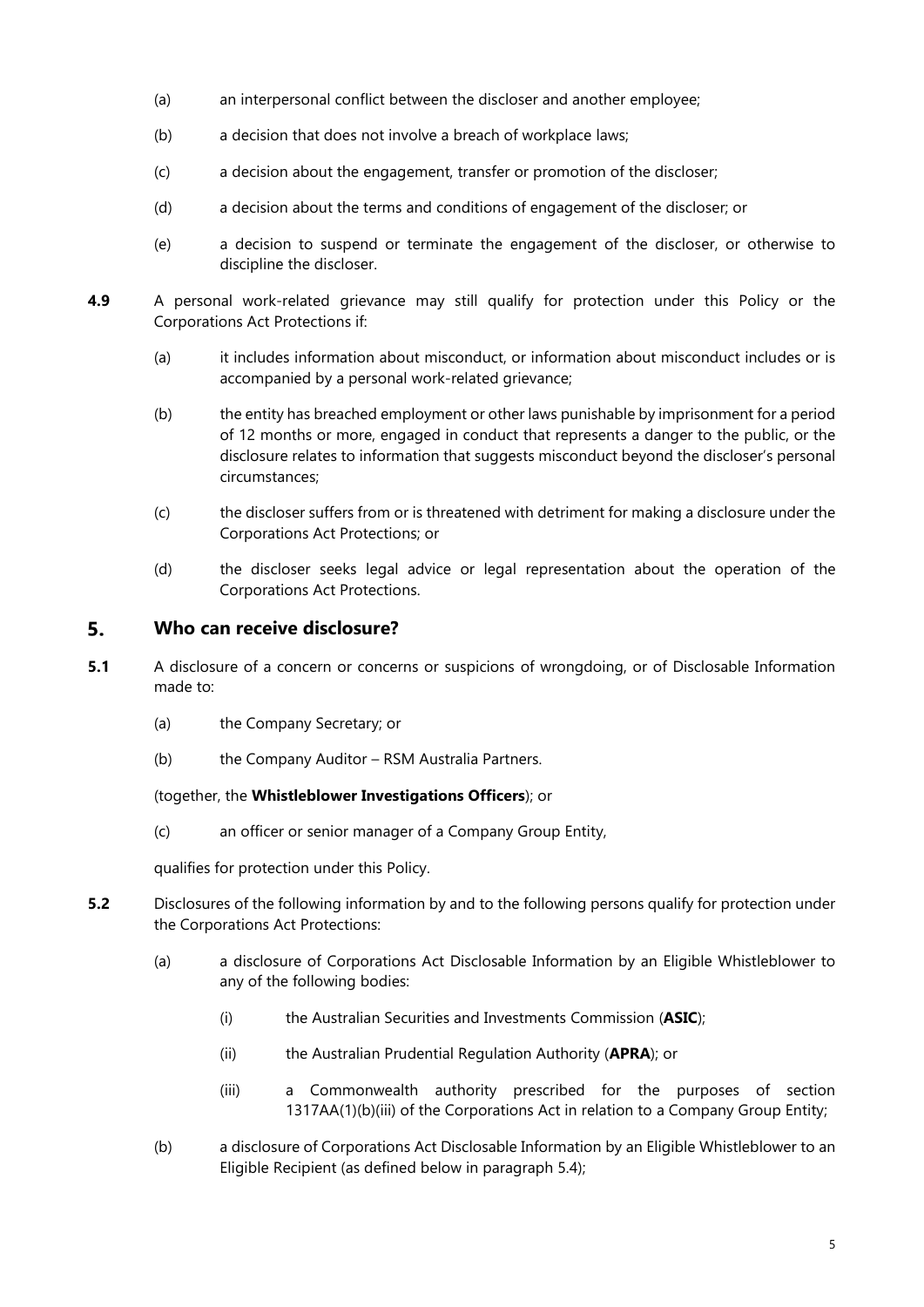- (c) a disclosure of information by a person to a legal practitioner for the purpose of obtaining legal advice or representation in relation to the operation of the Corporations Act Protections; and
- (d) a disclosure of Corporations Act Disclosable Information by an Eligible Whistleblower to a member of the Parliament of the Commonwealth or a State, or the legislature of a Territory, or a journalist where the disclosure is a 'public interest disclosure' or an 'emergency disclosure' (each defined in paragraphs 5.6 and 5.7, respectively). A person should contact an independent legal adviser before making a 'public interest disclosure' or an 'emergency disclosure'.
- **5.3** Disclosures of the following information by and to the following persons qualify for protection under the Tax Act Protections:
	- (a) disclosure by an Eligible Whistleblower to the Commissioner, of information that the Eligible Whistleblower considers may assist the Commissioner to perform his or her functions or duties under a taxation law in relation to the Company or an associate of the Company; and
	- (b) disclosure by an Eligible Whistleblower to an Eligible Recipient (defined in paragraph 5.4 below) of information that the Eligible Whistleblower has reasonable grounds to suspect indicates misconduct, or an improper state of affairs or circumstances, in relation to the tax affairs of the Company or an associate of the Company, which the Eligible Whistleblower considers may assist in the performance the Eligible Recipient's functions or duties in relation to the tax affairs of the Company or an associate of the Company; or
	- (c) a disclosure of information by an individual to a legal practitioner for the purpose of obtaining legal advice or legal representation in relation to the operation of the Tax Act Protections.

# **5.4** An **"Eligible Recipient"** means:

- (a) under the Corporations Act, any of the following:
	- (i) an officer or senior manager of a Company Group Entity;
	- (ii) an auditor or a member of an audit team conducting an audit of a Company Group Entity;
	- (iii) an actuary of a Company Group Entity;
	- (iv) a person authorised by the Company to receive disclosures that may qualify for protection under section 1317AAC of the Corporations Act, which the Company have determined to be the Whistleblower Investigations Officers; or
	- (v) any person or body prescribed by the Corporations Regulations to be an Eligible Recipient in relation to all or a class or classes of regulated entities within which the relevant Company Group Entity falls; and
- (b) under the Tax Act, means any of the following:
	- (i) an auditor or a member of an audit team conducting an audit of the relevant Company Group Entity;
	- (ii) a registered tax agent or BAS agent who provides tax agent services or BAS services to the relevant Company Group Entity;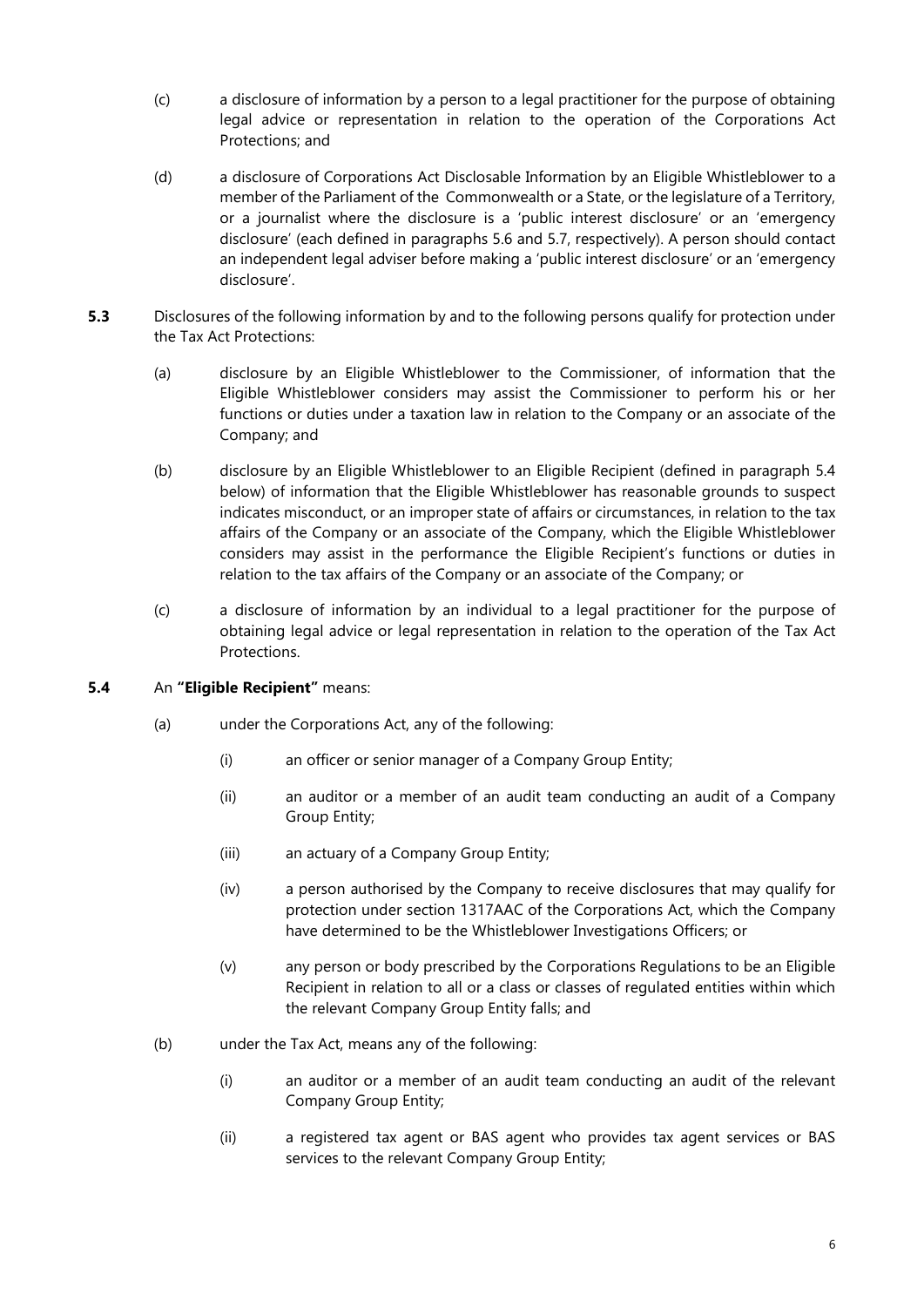- (iii) a person authorised by the Company Group Entity to receive disclosures that may qualify for protection under Part IVD of the Tax Act, which the Company have determined to be the Whistleblower Investigations Officers;
- (iv) any person or body prescribed for the purposes of section 14ZZV(1)(d) in relation to the relevant Company Group Entity;
- (v) a director, secretary or senior manager of the Company Group Entity; and
- (vi) any other employee or officer of the Company Group Entity who has functions or duties that relate to the tax affairs of the Company Group Entity.
- **5.5** A reference to an Eligible Recipient throughout this Policy means an Eligible Recipient with the definition that the context requires (ie as defined by the Tax Act for the purpose of the Tax Act Protections and as defined by the Corporations Act for the purpose of the Corporations Act Protections).
- **5.6** A *'public interest disclosure'* under the Corporations Act Protections is the disclosure of Corporations Act Disclosable Information by an Eligible Whistleblower to a journalist or a parliamentarian, where:
	- (a) at least 90 days have passed since the Eligible Whistleblower disclosed the Corporations Act Disclosable Information to ASIC, APRA or a Commonwealth authority prescribed for the purposes of section 1317AA(1)(b)(iii) of the Corporations Act in relation to a Company Group Entity;
	- (b) the discloser does not have reasonable grounds to believe that action is being, or has been taken, in relation to their disclosure;
	- (c) the discloser has reasonable grounds to believe that making a further disclosure of the information is in the public interest; and
	- (d) before making the public interest disclosure, the discloser has given written notice to the body to which the previous disclosure was made that:
		- (i) includes sufficient information to identify the previous disclosure; and
		- (ii) states that the discloser intends to make a public interest disclosure.
- **5.7** An 'emergency disclosure' under the Corporations Act Protections is the disclosure of Corporations Act Disclosable Information by an Eligible Whistleblower to a journalist or parliamentarian, where:
	- (a) the discloser has previously made a disclosure of the Corporations Act Disclosable Information to ASIC, APRA or another Commonwealth body prescribed by the Corporations Regulations;
	- (b) the discloser has reasonable grounds to believe that the information concerns a substantial and imminent danger to the health or safety of one or more persons or to the natural environment;
	- (c) before making the emergency disclosure, the discloser has given written notice to the body to which the previous disclosure was made that:
		- (i) includes sufficient information to identify the previous disclosure; and
		- (ii) states that the discloser intends to make an emergency disclosure; and
	- (d) the extent of the information disclosed in the emergency disclosure is no greater than is necessary to inform the journalist or parliamentarian of the substantial and imminent danger.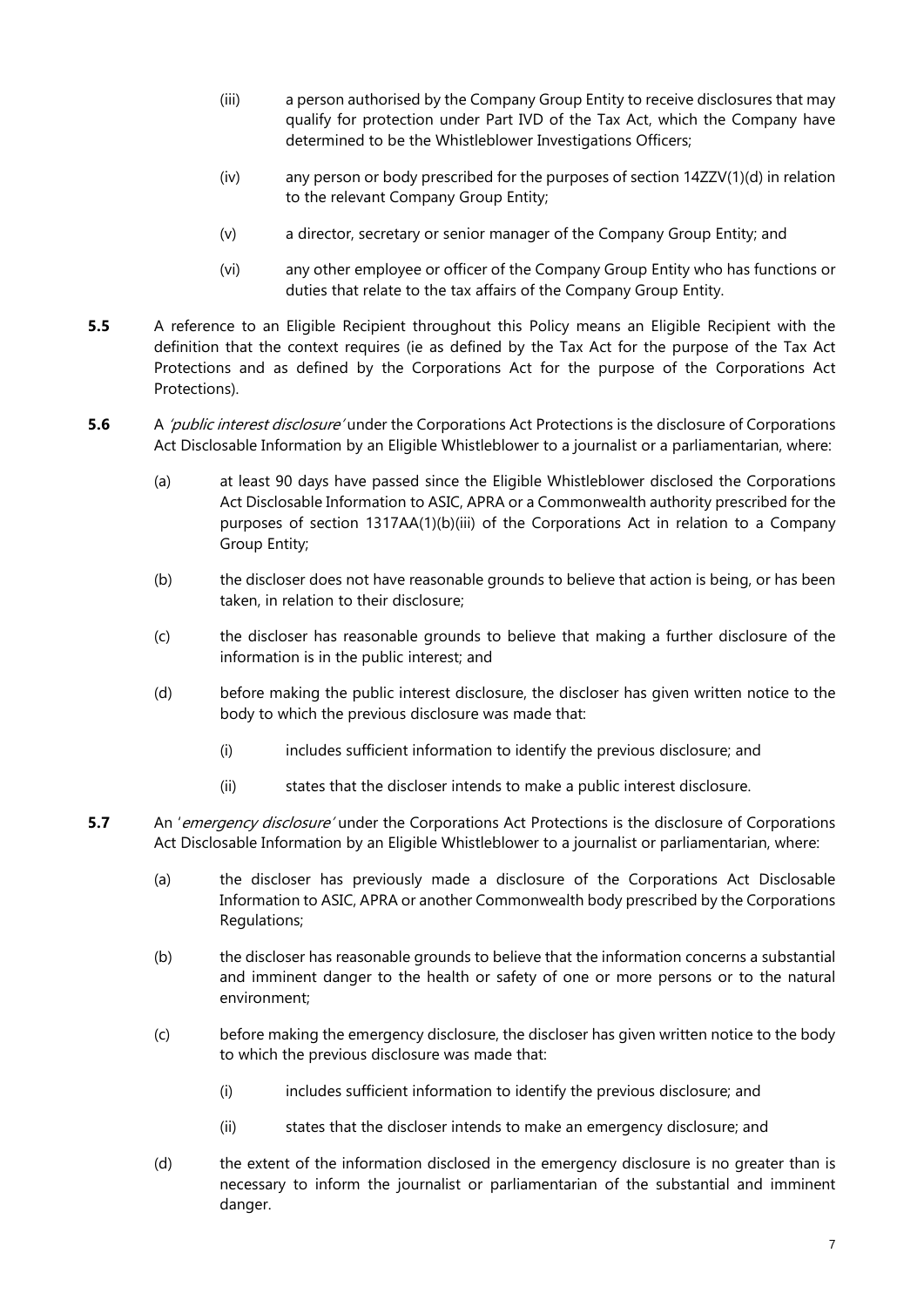- **5.8** You should obtain legal advice from an independent legal adviser before making a 'public interest disclosure' or an 'emergency disclosure'.
- **5.9** The Company encourages Eligible Whistleblowers to make disclosures of Disclosable Information to a Whistleblower Investigations Officer or an officer or senior manager of a Group Entity in the first instance, in order to ensure that the Company can identify and address the wrongdoing as early as possible.
- **5.10** Nothing in this Policy should be taken as restricting you from reporting any matter or providing any information to a regulator (such as ASIC), a Company Group Entity's auditor or a member of the audit team or any other person in accordance with any relevant law, regulation or other requirement.

#### 6. **How can I make a disclosure?**

- **6.1** In order for a relevant disclosure to be protected under the Whistleblower Protection Laws, it must be made in accordance with the Whistleblower Protections Laws, and to the person stipulated therein. If you are unsure about your rights or obligations under the Whistleblower Protection Laws, you should seek independent legal advice in this regard.
- **6.2** Disclosures which are eligible for protection under the Whistleblower Protection Laws can be made anonymously, and will still be protected under the Whistleblower Protection Laws.
- **6.3** Reports of Disclosable Information or concerns or suspicions of wrongdoing that are protected under this Policy can be made either by post, email, telephone, or in person to either:
	- (a) the Whistleblower Investigation Officers using the contact details set out in paragraph 13 of this Policy; or
	- (b) an officer or senior manager of a Company Group Entity using the contact details on the Company's internal intranet.
- **6.4** A discloser can choose to remain anonymous while making a disclosure, over the course of the investigation and after the investigation is finalised. A discloser can refuse to answer questions that they feel could reveal their identity at any time, including during follow-up conversations. A discloser who wishes to remain anonymous should maintain ongoing two-way communication with the Company, so that the Company can ask follow-up questions or provide feedback.
- **6.5** If the Company receives a disclosure from an email address from which the person's identity cannot be determined, and the discloser does not identify themselves in the email, it will be treated as an anonymous disclosure.
- **6.6** In order to maintain a discloser's anonymity, persons who are authorised by the Company under this Policy to receive disclosures under this Policy will not disclose the address, email address or phone number (if made available by means of the communication) to any other persons, and will not attempt to discover the identity of the discloser where that person has indicated that they wish to remain anonymous. You may adopt a pseudonym for the purpose of your disclosure.
- **6.7** If you are unsure of how to report under this Policy, you should speak to a Whistleblower Investigation Officer.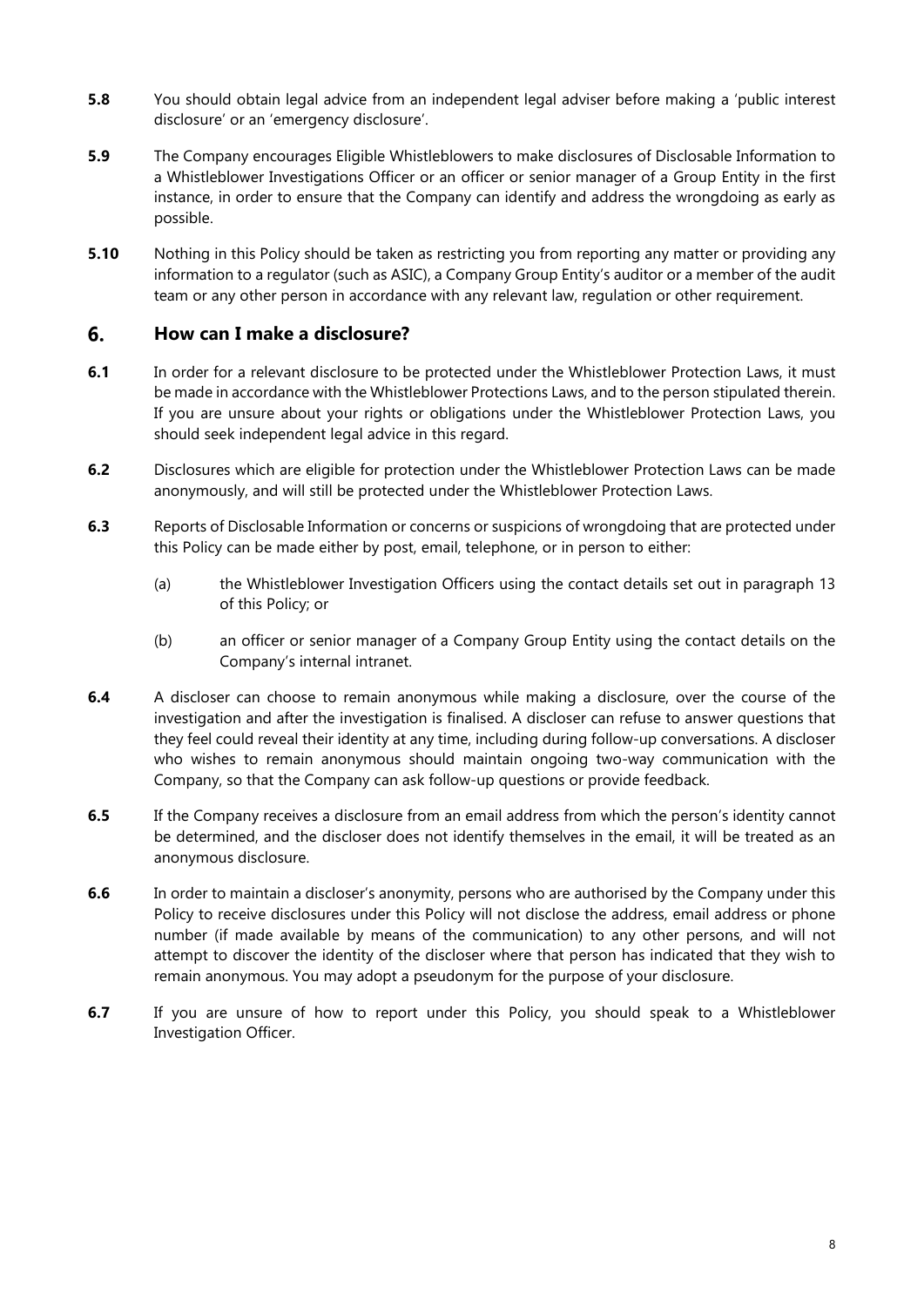### $\overline{7}$ . **Legal Protections for Disclosers under the Corporations Act and Tax Administration Act**

### Identity Protection (Confidentiality)

- **7.1** It is illegal for a person to disclose the identity of a person (or information that is likely to lead to their identity becoming known) who qualifies for protection under the Whistleblower Protection Laws outside of the exceptions set out in paragraphs 7.2 to 7.5 below.
- **7.2** The identity of a discloser noted in paragraph 7.1 above (or information that is likely to lead to their identity becoming known) may be disclosed where such disclosure is made in any of the following circumstances:
	- (a) with respect to disclosures protected under the Corporations Act, where that disclosure is made:
		- (i) to ASIC;
		- (ii) to APRA;
		- (iii) to a member of the Australian Federal Police
		- (iv) to a legal practitioner for the purpose of obtaining legal advice or legal representation in relation to the operation of the Corporations Act Protections; or
		- (v) to a person or body prescribed by the Corporations Regulations for the purpose of section 1317AAE(2)(e) of the Corporations Act; or
		- (vi) with the discloser's consent; or
	- (b) with respect to disclosures protected under the protected under the Tax Act, where that disclosure is made:
		- (i) to the Commissioner;
		- (ii) to a member of the Australian Federal Police;
		- (iii) to a legal practitioner for the purpose of obtaining legal advice or legal representation in relation to the operation of the Tax Act Protections;
		- (iv) to a person or body prescribed by the Tax Act Regulations for the purpose of section 14ZZW(2)(d) of the Tax Act; or
		- (v) with the discloser's consent.
- **7.3** The Corporations Act provides that ASIC, APRA and the Australian Federal Police may disclose the identity of a person who is protected under the Corporations Act Protections (or information that is likely to lead to their identity becoming known) to a Commonwealth authority, State or Territory authority for the purpose of assisting the authority in the performance of its functions or duties.
- **7.4** A person may disclose information that is likely to lead to the identification of a person set out in paragraph 7.1 above (provided that it is not their identity), where:
	- (a) it is reasonably necessary for the purpose of investigating the matter to which the qualifying disclosure relates; and
	- (b) the first person takes all reasonable steps to reduce the risk that the discloser will be identified as a result of the disclosure.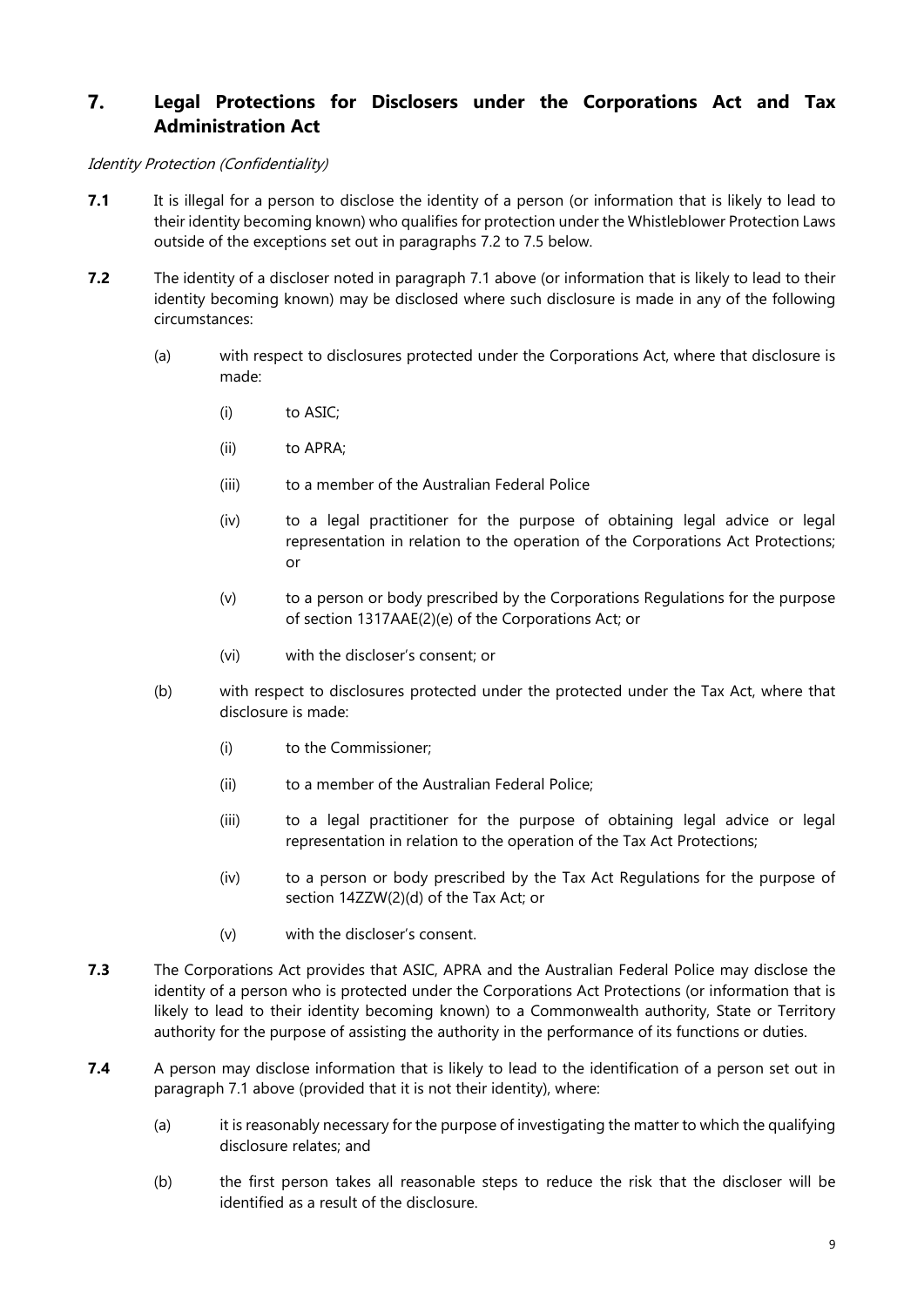- **7.5** No person is required to disclose to a court or tribunal the identity of a discloser who is protected under the Whistleblower Protection Laws, or information that is likely to lead to their identification, or to produce to a court or tribunal a document containing that information, unless it is necessary to do so to give effect to the relevant Whistleblower Protection Laws, or the court or tribunal thinks it necessary in the interests of justice to do so.
- **7.6** If you are concerned that you have not been afforded the confidentiality protections set out in this section, please contact a Whistleblower Investigation Officer, or officer or senior manager of the Company (as appropriate), and this will be investigated by the Company.
- **7.7** If you are concerned that you have not been afforded the confidentiality protections set out in this section, you may lodge a complaint with a regulator, such as ASIC, APRA or the Australian Taxation Office (**ATO**) for investigation. Please visit the website of the relevant regulator for more information on this process.

### Protection from Detrimental Acts or Omissions

- **7.8** The Whistleblower Protection Laws prohibit certain conduct in respect of persons making disclosures in accordance with the Whistleblower Protection Laws, which are summarised at paragraphs 7.10 and 7.11 below (**Victimisation Prohibitions**).
- **7.9** The Company is committed to enforcing the Victimisation Prohibitions and any breach of the same by an employee or officer of the Company will also be a breach of this Policy.
- **7.10** (**Conduct causing Detriment**): The Whistleblower Protection Laws prohibit any person (first person) from:
	- (a) engaging in conduct which causes any Detriment (as defined in paragraph 7.13) to another person (second person) when the first person believes or suspects that the second person, or any other person made, may have made, proposes to make or could make a disclosure that qualifies for protection under those Whistleblower Protection Laws; and
	- (b) the belief or suspicion referred to in paragraph 7.10(a) is the reason, or part of the reason, for the conduct.
- **7.11** (**Threats to cause Detriment**): The Whistleblower Protection Laws prohibit any person (first person) from:
	- (a) making to another person (second person) a threat (whether express or implied, conditional or unconditional) to cause any Detriment (as defined in paragraph 7.13) to the second person or to a third person; where:
		- (i) the first person intends that the second person will fear that the threat will be carried out; or
		- (ii) the first person is reckless as to causing the second person to fear that the threat will be carried out; and
	- (b) the first person makes the threat because a person makes or may make a disclosure that qualifies or would qualify for protection under those Whistleblower Protection Laws.
- **7.12** If a Company Group Entity contravenes paragraph 7.10 or 7.11 above, any officer or employee of the Company Group Entity who is involved in that contravention contravenes the Whistleblower Protection Laws.
- **7.13** "**Detriment**" includes (without limitation) dismissal of an employee, injury of an employee in his or her employment, alteration of an employee's position or duties to his or her disadvantage, discrimination between an employee and other employees of the same employer, harassment or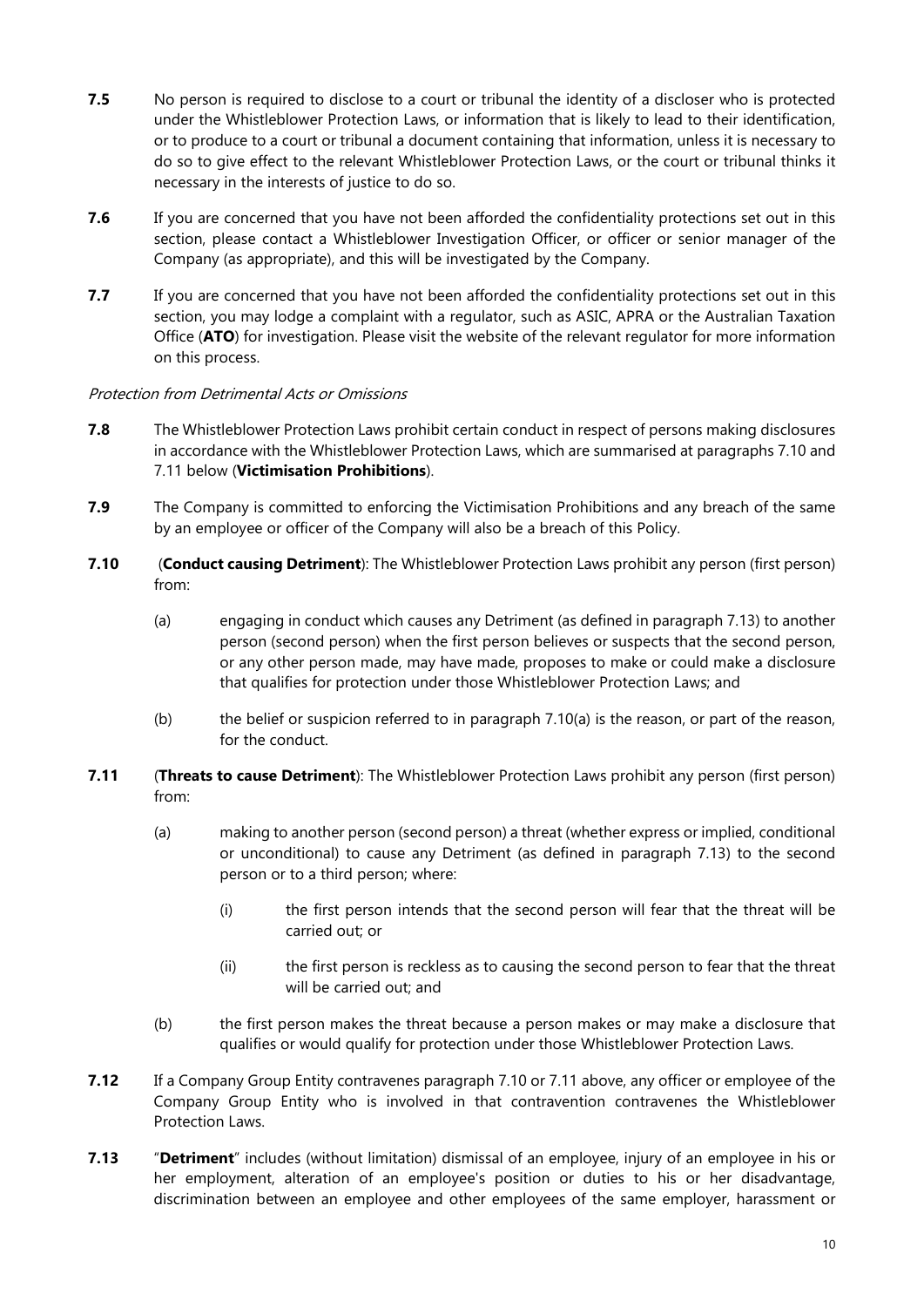intimidation of a person, harm or injury to a person (including psychological harm), damage to a person's property, reputation, business or financial position, or any other damage to a person.

- **7.14** The following are examples of actions that are not considered Detrimental conduct:
	- (a) administrative action that is reasonable for the purpose of protecting a discloser from Detriment (e.g. moving a discloser who has made a disclosure about their immediate work area to another office to prevent them from Detriment (if required)); and
	- (b) managing a discloser's unsatisfactory work performance, if the action is in line with the Company's performance management framework.
- **7.15** The Company will ensure that a discloser is provided sufficient reasoning and explanation regarding any administrative or managerial action undertaken by a Company Group Entity which is not deemed Detrimental conduct.

### Compensation and Other Remedies

- **7.16** The Whistleblower Protection Laws set out the remedies available to a discloser the subject of a contravention of the Victimisation Prohibitions.
- **7.17** The Whistleblower Protection Laws provide that a discloser (or any other employee or person) may seek compensation and other remedies through the courts if:
	- (a) they suffer loss, damage or injury because of a disclosure that is protected under the Whistleblower Protection Laws; and
	- (b) the Company Group Entity failed to take reasonable precautions and exercise due diligence to prevent the Detrimental conduct.
- **7.18** Any person seeking compensation or other remedies under the Whistleblower Protection Laws should seek independent legal advice.

### Civil, Criminal and Administrative Liability Protection

- **7.19** The Whistleblower Protection Laws afford the following protections for disclosures which are protected under the Whistleblower Protection Laws:
	- (a) the discloser is not subject to any civil, criminal or administrative liability (including disciplinary action) for making the disclosure;
	- (b) no contractual or other remedy may be enforced, and no contractual or other right may be exercised, against the discloser on the basis of the disclosure, including the termination of a contract to which the discloser is a party on the basis that the disclosure constitutes a breach of that contract;
	- (c) if an Eligible Whistleblower makes disclosure of Disclosable Information in the manner referred to in paragraph 5.2(a), 5.2(d) or 5.3(a) the information is not admissible in evidence against the person in criminal proceedings or in proceedings for the imposition of a penalty, other than in proceedings in respect of the falsity of the information; and
	- (d) the discloser will have qualified privilege in respect of the disclosure.
- **7.20** The protections granted by the Whistleblower Protection Laws, however, do not grant immunity for any misconduct a discloser has engaged in that is revealed in their disclosure.
- **7.21** This Policy requires that the Company Group and its officers do everything reasonably necessary to ensure compliance by the Company Group and its officers and senior management with the protections set out in the Whistleblower Protection Laws and this Policy, and any concerns of breach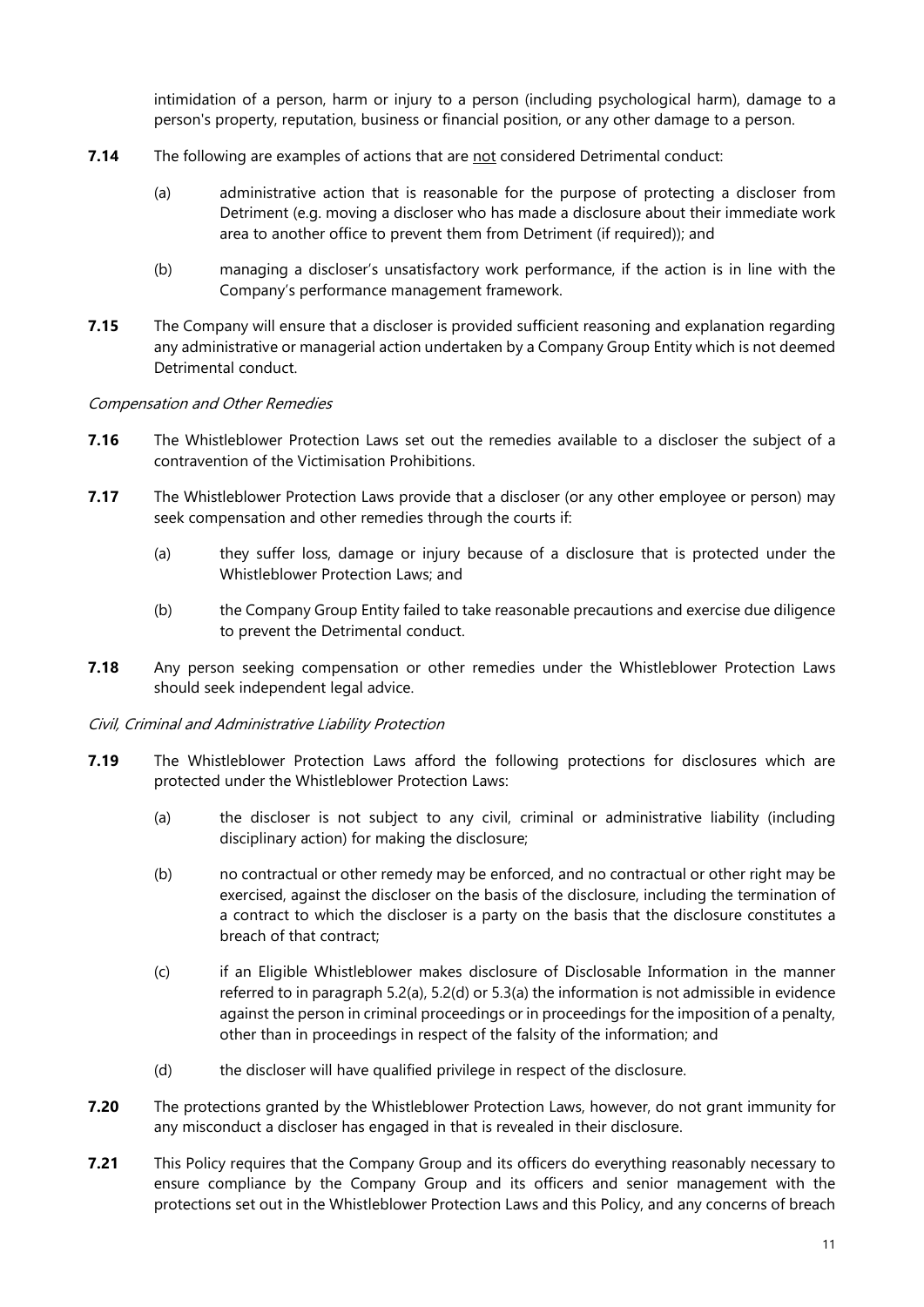of such protections should be reported in the same manner as the report of any other suspicions or concerns of wrongdoing or of Disclosable Information.

### 8. **Support and practical protection for disclosers**

Identity Protection (Confidentiality)

- **8.1** Subject to paragraphs 7.2 to 7.5, the identity of the following persons (or information that is likely to lead to their identity becoming known):
	- (a) an Eligible Whistleblower who has made a disclosure that is protected under the Whistleblower Protection Laws; or
	- (b) an Eligible Whistleblower who has disclosed a concern or suspicion of wrongdoing in accordance with this Policy,

will be kept confidential, unless the discloser has consented to the disclosure.

- **8.2** In order to protect the confidentiality of an Eligible Whistleblower, the Company Group, and any person who is authorised under this Policy to receive disclosures will ensure that:
	- (a) all personal information or reference to the discloser witnessing an event will be redacted from any reports that are provided to other persons;
	- (b) the discloser will be referred to in a gender-neutral context;
	- (c) where possible, the discloser will be contacted to help identify certain aspects of their disclosure that could inadvertently identify them;
	- (d) disclosures will be handled and investigated by appropriately trained staff;
	- (e) all paper and electronic documents and other materials relating to disclosures will be stored securely;
	- (f) access to all information relating to a disclosure will be limited to those directly involved in managing and investigating the disclosure;
	- (g) only a restricted number of people who are directly involved in handling and investigating a disclosure will be made aware of a discloser's identity (subject to the discloser's consent) or information that is likely to lead to the identification of the discloser;
	- (h) communications and documents relating to the investigation of a disclosure will not to be sent to an email address or to a printer that can be accessed by other staff; and
	- (i) each person who is involved in handling and investigating a disclosure will be reminded about the confidentiality requirements, including that an unauthorised disclosure of a discloser's identity may be a criminal offence.
- **8.3** It is possible that someone might deduce your identity without there having been a breach of confidentiality (ie if you have previously mentioned the matter to other people or the nature of your report points to one particular individual having made it).
- **8.4** In complying with this Policy, the Company will maintain appropriate information technology resources and organisational measures for securing the personal information received, handled and recorded under this Policy. In addition, to the extent that they apply, the Company will continue to ensure its compliance with the Australian Privacy Principles and other relevant government, industry and technology specific standards, guidance, and frameworks on data security to help safeguard information.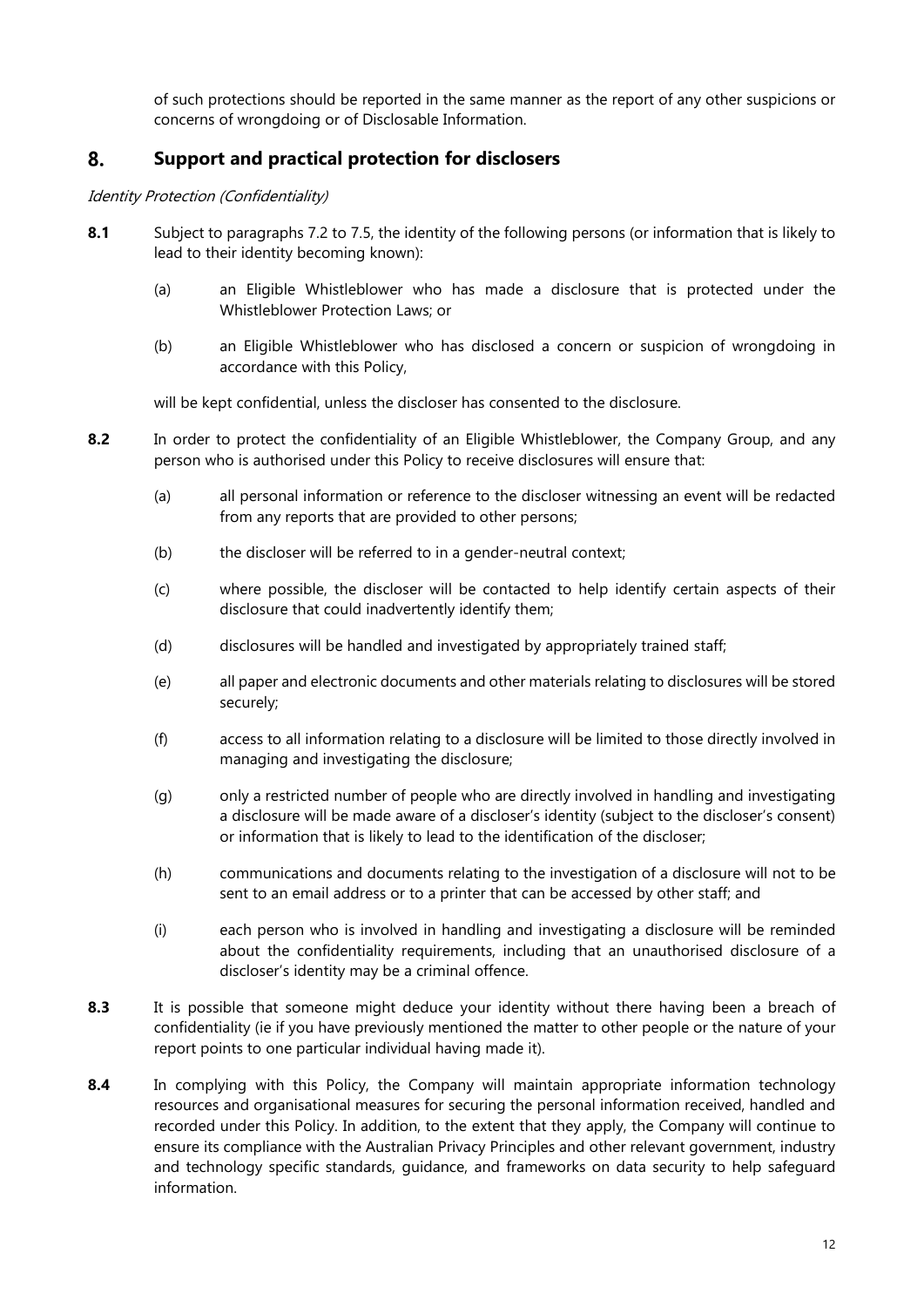**8.5** If you are concerned that you have not been afforded the confidentiality protections set out in this Policy, please contact a Whistleblower Investigations Officer, or an officer or senior manager of a Company Group Entity (as appropriate), and this will be investigated by the Company.

# Protection from Detrimental Acts or Omissions

- **8.6** This Policy prohibits any person from engaging in conduct set out in paragraphs 7.10 or 7.11 above in respect of disclosures that qualify for protection under the Whistleblower Protection Laws, and also in respect of disclosures of concerns or suspicions of wrongdoing within the Company Group made by an Eligible Whistleblower, which are founded on a reasonable basis, and that have been disclosed in good faith, without malicious intent, and in accordance with this Policy.
- **8.7** Following a disclosure under this Policy, in order to protect Eligible Whistleblowers from Detrimental acts and omissions, the Company will employ any of the following measures and mechanisms as are appropriate in the circumstances:
	- (a) as soon as possible after a disclosure is made under this Policy, the Company will assess the risk of Detriment to the discloser (or another person) and will consider what can be done to minimise this risk in the first instance;
	- (b) the Company will, where practicable and required, work with the discloser to develop strategies to help the discloser to minimise and manage stress, time or performance impacts, or other challenges resulting from the disclosure or its investigation;
	- (c) where required, the Company may consider:
		- (i) allowing the discloser to perform their duties from another location;
		- (ii) reassigning the discloser to another role at the same level;
		- (iii) making other modifications to the discloser's workplace or the way they perform their work duties; or
		- (iv) reassigning or relocating other staff involved in the disclosable matter;
	- (d) the Company will conduct appropriate training and provide appropriate resources to ensure that management are aware of their responsibilities to maintain the confidentiality of a disclosure, address the risks of isolation or harassment, manage conflicts, and ensure fairness when managing the performance of, or taking other management action relating to, a discloser;
	- (e) the Company will investigate and address any Detrimental conduct that may occur, and will take disciplinary action where appropriate; and
	- (f) in certain circumstances, where Detrimental conduct does occur, the Company will consider working with the discloser to develop a career development plan for them that includes new training and career opportunities, or whether other compensation or remedies are more appropriate and/or available.
- **8.8** If you believe that you have suffered Detriment contrary to this Policy:
	- (a) please contact a Whistleblower Investigations Officer, or an officer or senior manager of a Company Group Entity (as appropriate) and this will be investigated by the Company; or
	- (b) you may seek independent legal advice or contact regulatory bodies, such as ASIC, APRA or the ATO.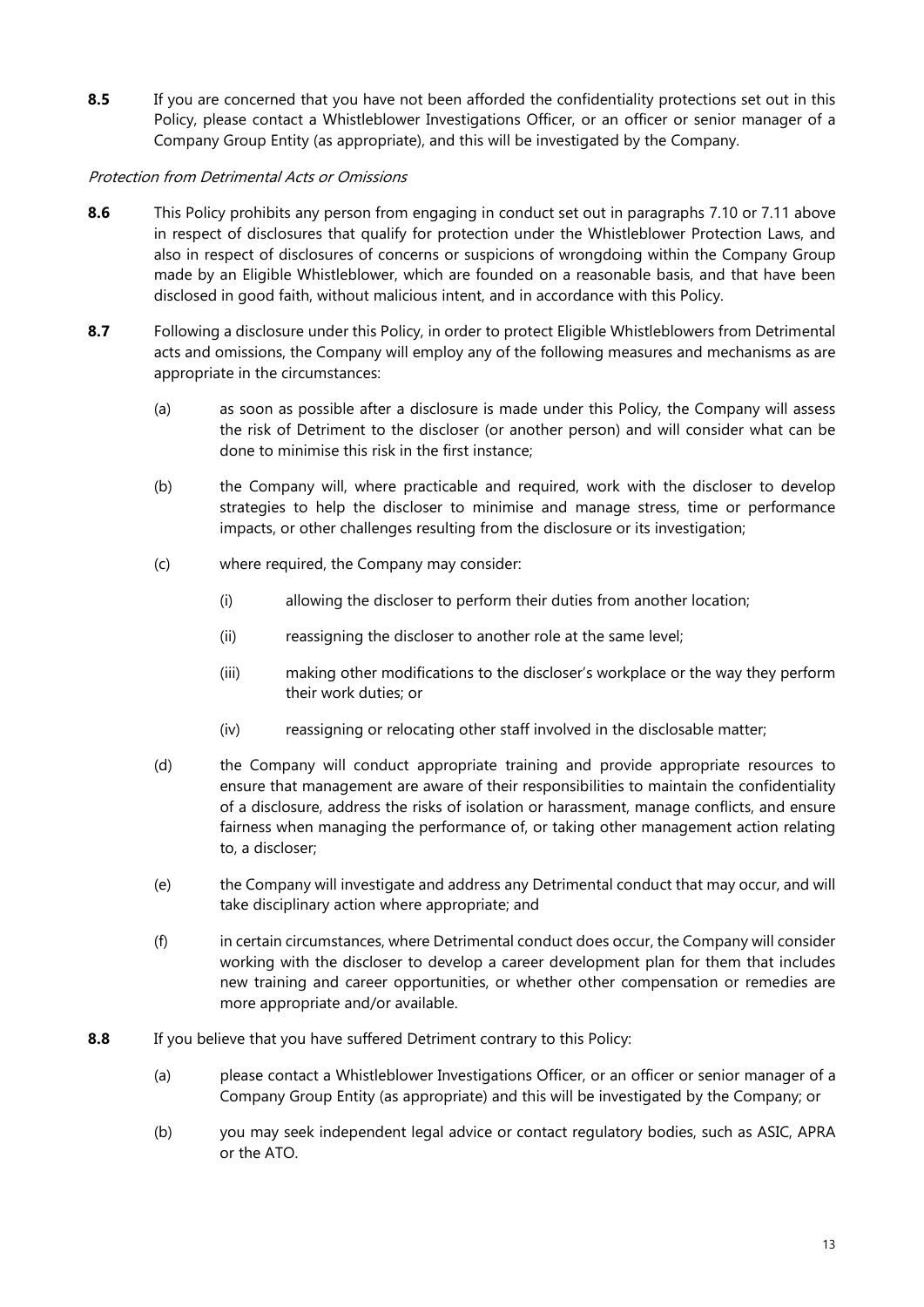### 9. **Handling and investigations of disclosures**

- **9.1** If you make a report under this Policy to either a Whistleblower Investigations Officer or an officer or senior manager of a Company Group Entity, that person must ensure that the matter is properly investigated by a Whistleblower Investigations Officer, or the Company (as appropriate).
- **9.2** The purpose of the investigation is to determine:
	- (a) whether or not your concerns are substantiated;
	- (b) whether or not the disclosure qualifies for protection under this Policy and/or the Whistleblower Protection Laws; and
	- (c) whether a formal, in-depth investigation is required,

with a view to the Company then rectifying any wrongdoing uncovered to the extent that is practicable in all the circumstances.

- **9.3** Investigation processes will vary depending on the precise nature of the conduct being investigated, but will generally involve:
	- (a) a review of any relevant documentation in connection with the disclosure;
	- (b) a review of any relevant correspondence to which the disclosure relates;
	- (c) where possible, verbal interviews with persons involved in the matters the subject of the disclosure;
	- (d) where possible, verbal interviews with persons not directly involved in the matters the subject of the disclosure but who may have information relevant to the matters the subject of the disclosure; and
	- (e) any other actions as are required to investigate the disclosures in a manner which is thorough, objective, fair and independent of you, anyone who is the subject of the report, and any business unit concerned,

and may be undertaken jointly with an external investigation firm, if required (eg where additional specialist skills or expertise are necessary)

- **9.4** Without your consent, a Company Group Entity cannot disclose information that is likely to lead to the identification of you as the discloser as part of the investigation process unless:
	- (a) the information does not include your identity;
	- (b) the Company Group Entity removes information relating to your identity or other information that is likely to lead to the identification of you as the discloser (e.g. your name, position title and other identifying details); and
	- (c) it is reasonably necessary for investigating the issues raised in the disclosure.
- **9.5** A Whistleblower Investigations Officer (or the person to whom you made the disclosure under this Policy, as appropriate) will keep you informed of the outcome of the investigation arising from your report, subject to considerations of the privacy of anyone who is the subject of the report, and normal confidentiality requirements.
- **9.6** Where practicable, you will be provided with initial feedback within one week of making your report, and any further feedback at regular intervals as the matter progresses. The frequency and timeframe of feedback will depend on the nature of the disclosure.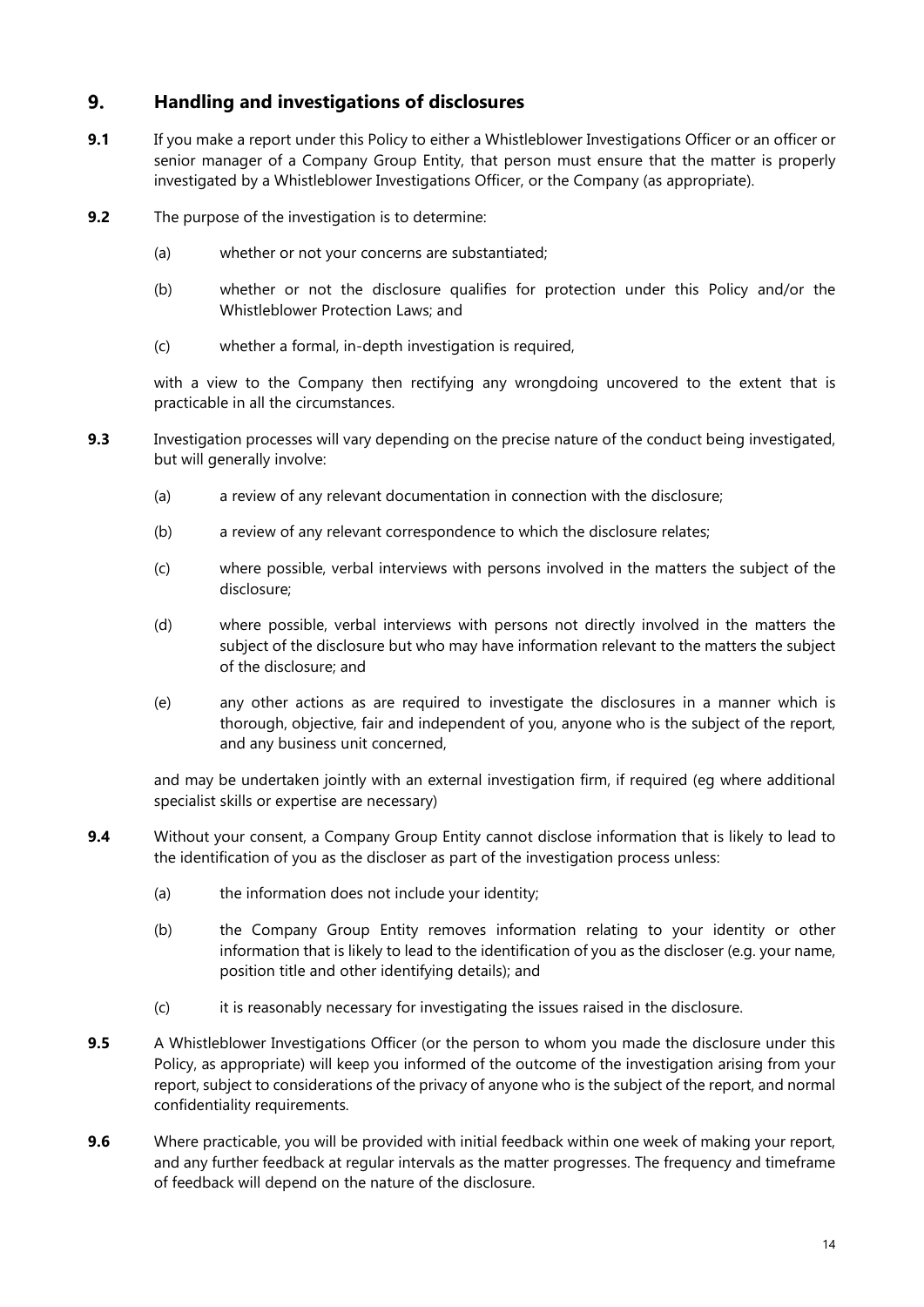- **9.7** You should be aware that the Company may not be able to undertake a full investigation if it is not able to contact you (ie if you make a disclosure anonymously and have not provided a means of contacting you), unless sufficient information has been provided to proceed with the investigation without further contact with you.
- **9.8** The Company will keep detailed records of all investigatory processes taken in connection with a disclosure, including the outcomes and responses to those investigations, and the final decisions made on the basis of the investigations undertaken. These records will be maintained by the Whistleblower Investigation Officers, and all identifying information will be redacted prior to it being provided to any persons who you have not consented to receiving information about your identity (ie the Board in reviewing the Policy for effectiveness).
- **9.9** At the end of the investigation process, to the extent possible and where appropriate to do so in the circumstances (which will not always be the case), you will be given a written record of the investigation undertaken (subject to usual confidentiality restrictions) and of any disclosures of your information to anyone in accordance with the Whistleblower Protection Laws and this Policy.
- **9.10** The Company will at all times take all precautions as are reasonably necessary, and will exercise due diligence to ensure that following the making of a report, you are afforded the protections provided by this Policy.
- **9.11** In particular, the Company will take whatever action is possible consistently with this Policy to make sure that you are not personally disadvantaged for making your report, whether by dismissal, demotion, any form of harassment, discrimination or any form of current or future bias.
- **9.12** If you feel you have been the subject of any such action as a consequence of making your report, please report this to a Whistleblower Investigations Officer or an officer or senior manager of the Company, and this will be investigated in the same manner as other disclosures under this Policy.
- **9.13** If you are not satisfied with the outcome of an investigation the subject of a disclosure made by you under this Policy, you may:
	- (a) request that the Company review whether this Policy and the processes and procedures under it were adhered to in the investigation process; or
	- (b) lodge a complaint with a regulator, such as ASIC, APRA or the ATO.
- **9.14** While the Company is not obliged to re-open any investigation, all requests for a review under paragraph 9.13(a) will be considered by an appropriate senior manager or officer of the Company, who, where possible, was not involved in the investigation the subject of the review. Should the Company determine that the investigation was properly conducted, or that new information is either not available, or would not change the findings of the investigation, the Company may conclude that review. Subject to the confidentiality protections under this Policy, all findings of such reviews will be reported to the Company's Audit and Risk Committee, or, in its absence, the Board.
- **9.15** Any person found in breach of the provisions in this Policy will be subject to disciplinary procedures, up to and including the termination of their employment or engagement with the relevant Company Group Entity.

### $10.$ **How will the Company ensure fair treatment of persons the subject of a disclosure made under this Policy?**

**10.1** The Company will employ the following measures to ensure the fair treatment of its employees who are mentioned in a disclosure that qualifies for protection under this Policy or the Whistleblower Protection Laws, including those who are the subject of a disclosure: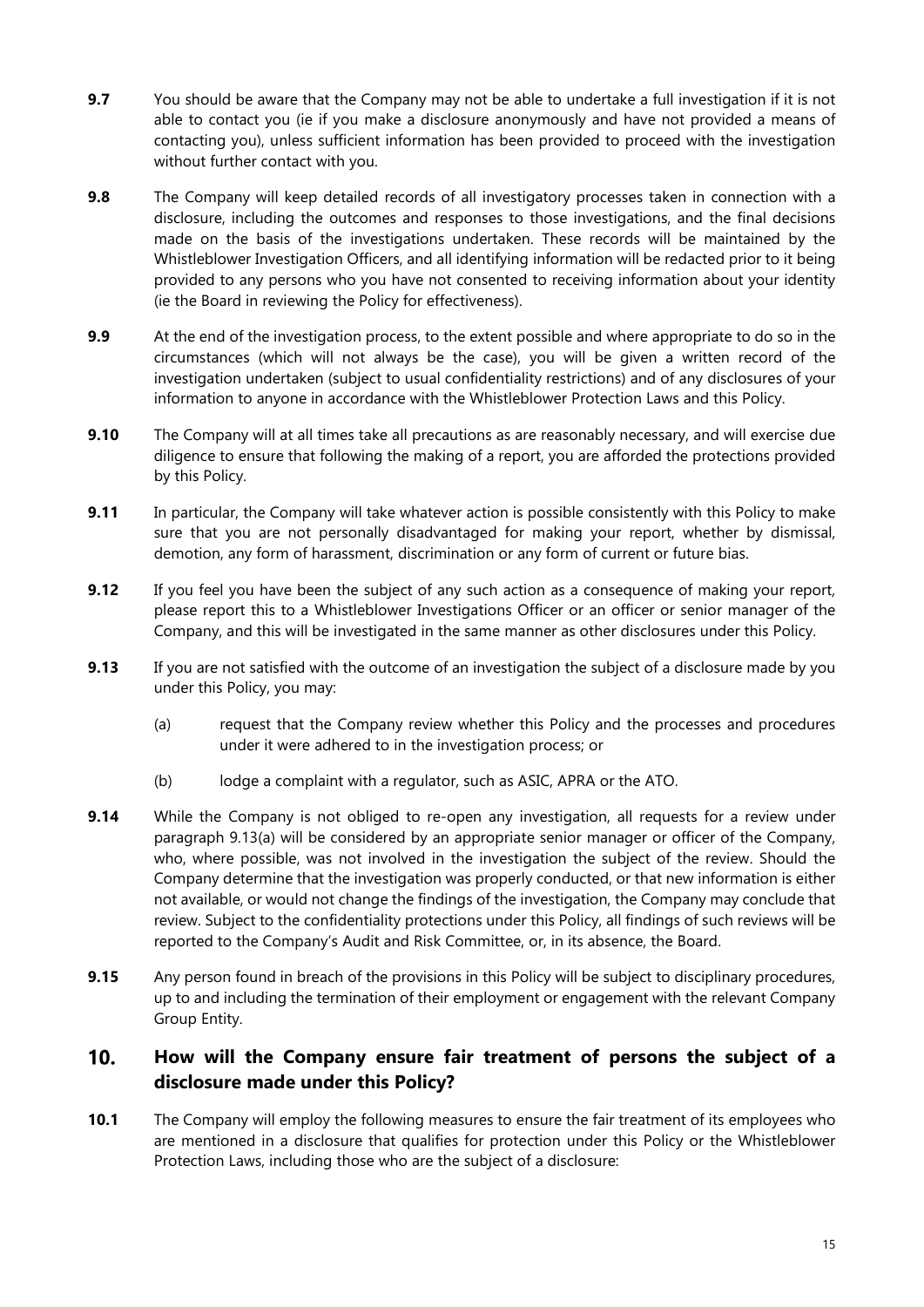- disclosures will be handled confidentially, when it is practical and appropriate in the  $(a)$ circumstances:
- $(b)$ each disclosure will be assessed and may be the subject of an investigation;
- the Company will undertake the investigations with the objective of determining whether  $(c)$ there is enough evidence to substantiate or refute the matters reported;
- when an investigation needs to be undertaken, the process will be objective, fair and  $(d)$ independent: and
- $(e)$ an employee who is the subject of a disclosure will be advised about the subject matter of the disclosure as and when required by principles of natural justice and procedural fairness and prior to the Company making any adverse finding against them.

### $11.$ How can I access this policy?

- $11.1$ This Policy is available to officers and employees of the Company Group via the Company's website, at https://odinmetals.com.au/corporate-profile/corporate-governance/.
- $11.2$ This Policy is available to external Eligible Whistleblowers via the Company's website, at https://odinmetals.com.au/corporate-profile/corporate-governance/.
- The Company will conduct initial training to all Company Group personnel regarding this Policy.  $11.3$ Subsequent training will be provided to employees and persons authorised to receive disclosure under this Policy as and when required to ensure the effectiveness of this Policy.
- This Policy will be made available to all new employees upon their engagement by the Company or 11.4 a Company Group Entity.
- $11.5$ Where appropriate, the Company will ensure that its external Eligible Recipients (ie its auditor and actuary) are aware of their obligations under the Whistleblower Protection Laws.
- 11.6 Any updates to this Policy following a review will be widely disseminated to all persons within the Company Group, and will be made available on the Company's website for external Eligible Whistleblowers.

### $12.$ **Questions**

- $12.1$ Any questions about this Policy or the protections afforded by the Company under it, should be directed to a Whistleblower Investigation Officer.
- $12.2$ The Company notes that this Policy is not legal advice, and that if you are unsure about your rights and obligations under this Policy or the Whistleblower Protection Laws, you should seek independent legal advice.

#### $13.$ **Whistleblower Investigation Officers Contact Details**

#### $13.1$ **Whistleblower Investigation Officer - Internal**

| <b>Name:</b>           |  |
|------------------------|--|
| <b>Email:</b>          |  |
| <b>Telephone:</b>      |  |
| <b>Postal Address:</b> |  |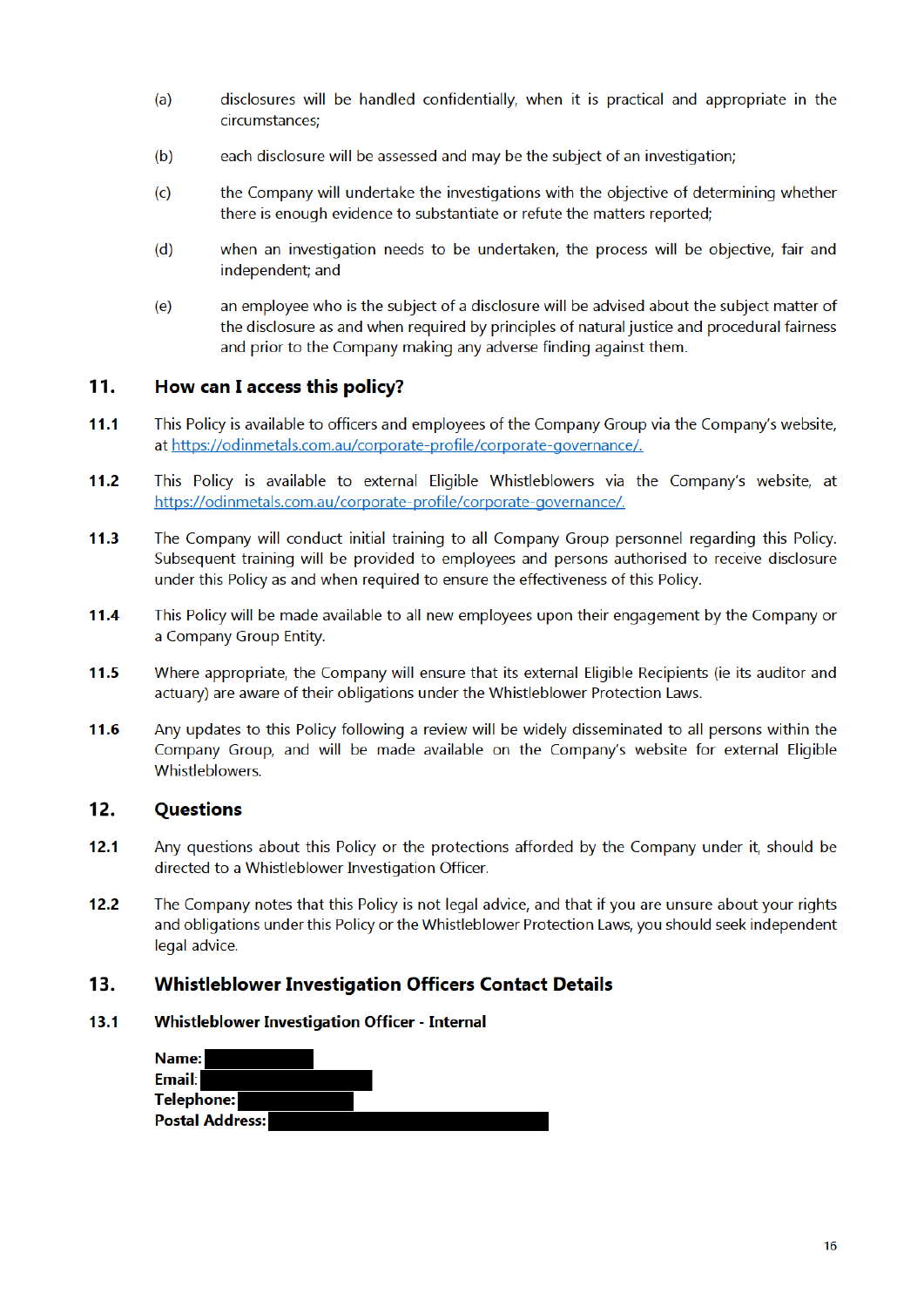# **13.2 Whistleblower Contact - External**

| Name: I                |  |  |  |
|------------------------|--|--|--|
| <b>Telephone:</b>      |  |  |  |
| <b>Postal Address:</b> |  |  |  |

**13.3** If you are viewing a redacted version of this Policy, and do not have access to the Company's Intranet, please contact the Company at https://odinmetals.com.au/investor-resources/contact-us/ for contact details of the above persons.

#### 14. **Review**

- **14.1** The Whistleblower Investigation Officers will regularly review this Policy in light of reports made and actions taken hereunder, and will report to the Audit and Risk Committee, or, where the Company does not have an Audit and Risk Committee, the Board as to any matters they consider could improve effectiveness.
- **14.2** The Audit and Risk Committee, or, where the Company does not have an Audit and Risk Committee, the Board, will formally review this Policy each year.